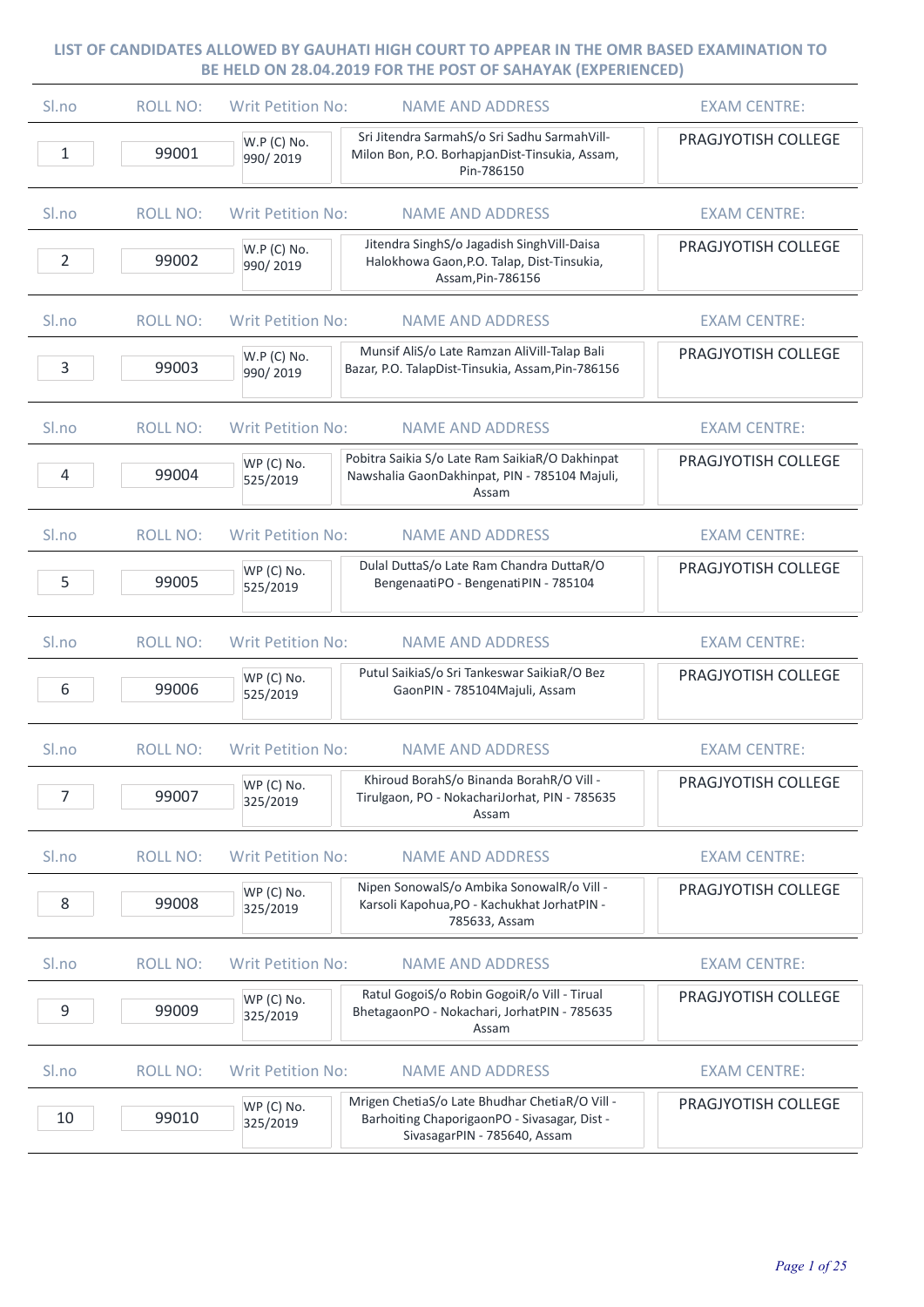| Sl.no    | <b>ROLL NO:</b> | <b>Writ Petition No:</b> | <b>NAME AND ADDRESS</b>                                                                                                                      | <b>EXAM CENTRE:</b>                             |
|----------|-----------------|--------------------------|----------------------------------------------------------------------------------------------------------------------------------------------|-------------------------------------------------|
| 11       | 99011           | WP (C) No.<br>325/2019   | Bolin KalitaS/o Sri Arun Ch. KalitaR/o Vill No. 44<br>Silikhabari Grant, PO - Deogharia, Dist - Jorhat,                                      | <b>WEST GUWAHATI</b><br><b>COMMERCE COLLEGE</b> |
| Sl.no    | <b>ROLL NO:</b> | <b>Writ Petition No:</b> | <b>NAME AND ADDRESS</b>                                                                                                                      | <b>EXAM CENTRE:</b>                             |
| 12       | 99012           | WP (C) No.<br>325/2019   | Firuz RahmanS/o Late Rahmat AliR/o Vill<br>Khremma GaonPO - Borholla, DIST - JorhatPIN -<br>785631, Assam                                    | <b>WEST GUWAHATI</b><br><b>COMMERCE COLLEGE</b> |
| Sl.no    | <b>ROLL NO:</b> | <b>Writ Petition No:</b> | <b>NAME AND ADDRESS</b>                                                                                                                      | <b>EXAM CENTRE:</b>                             |
| 13       | 99013           | WP (C) No.<br>325/2019   | Utpal SaikiaS/o Sri Ghana Kanta SaikiaR/o Vill-<br>Loholoi GaonPO - Ekrani Dist - Jorhat, PIN -<br>785631, Assam                             | <b>WEST GUWAHATI</b><br><b>COMMERCE COLLEGE</b> |
| Sl.no    | <b>ROLL NO:</b> | <b>Writ Petition No:</b> | <b>NAME AND ADDRESS</b>                                                                                                                      | <b>EXAM CENTRE:</b>                             |
| 14       | 99014           | WP (C) No.<br>325/2019   | Kamal BoraS/o Dilip BoraR/o Vill - Milon<br>BhumiPO - Mukti Nagar, Dist - JorhatPIN -<br>785631, Assam                                       | <b>WEST GUWAHATI</b><br><b>COMMERCE COLLEGE</b> |
| Sl.no    | <b>ROLL NO:</b> | <b>Writ Petition No:</b> | <b>NAME AND ADDRESS</b>                                                                                                                      | <b>EXAM CENTRE:</b>                             |
| 15       | 99015           | WP (C) No.<br>325/2019   | Dhruba Jyoti KalitaS/o Biren KalitaR/o Vill -<br>Porbotia Gaon, PO - Porbatia, P.S. PuliborDist -<br>Jorhat, PIN - 785006, Assam             | <b>WEST GUWAHATI</b><br><b>COMMERCE COLLEGE</b> |
| Sl.no    | <b>ROLL NO:</b> | <b>Writ Petition No:</b> | <b>NAME AND ADDRESS</b>                                                                                                                      | <b>EXAM CENTRE:</b>                             |
| 16       | 99016           | WP (C) No.<br>325/2019   | Jayanta NeogS/o Late Gelai NeogR/o Vill -<br>Khangia GaonPO - Dahatia, PS - PuliborDIST -<br>Jorhat PIN - 785617Assam                        | <b>WEST GUWAHATI</b><br><b>COMMERCE COLLEGE</b> |
| Sl.no    | <b>ROLL NO:</b> | <b>Writ Petition No:</b> | <b>NAME AND ADDRESS</b>                                                                                                                      | <b>EXAM CENTRE:</b>                             |
| 17       | 99017           | WP (C) No.<br>325/2019   | Prasanta ChetiaS/o Sri Robin Chetia, R/o Vill -<br>Namti Maiguri Chetia GaonPO - Namti Doll, DIST -<br>SivasagarPIN - 785684, Assam          | <b>WEST GUWAHATI</b><br><b>COMMERCE COLLEGE</b> |
| $S1$ .no | <b>ROLL NO:</b> | <b>Writ Petition No:</b> | <b>NAME AND ADDRESS</b>                                                                                                                      | <b>EXAM CENTRE:</b>                             |
| 18       | 99018           | WP (C) No.<br>325/2019   | Monuj ChangmaiS/o Sri Tukheswar ChangmaiR/o<br>Vill - Amguri Town Ward No. 1, PO - Amguri, DIST -<br>Sivasagar PIN - 785680, Assam           | <b>WEST GUWAHATI</b><br><b>COMMERCE COLLEGE</b> |
| Sl.no    | <b>ROLL NO:</b> | <b>Writ Petition No:</b> | <b>NAME AND ADDRESS</b>                                                                                                                      | <b>EXAM CENTRE:</b>                             |
| 19       | 99019           | WP (C) No.<br>325/2019   | Johirul IslamS/o Late Siddik Ali, R/o Vill - Balibat<br>Gaon, PO & PS-Dergaon, DIST - Golaghat PIN -<br>785614, Assam                        | <b>WEST GUWAHATI</b><br><b>COMMERCE COLLEGE</b> |
| Sl.no    | <b>ROLL NO:</b> | <b>Writ Petition No:</b> | <b>NAME AND ADDRESS</b>                                                                                                                      | <b>EXAM CENTRE:</b>                             |
| 20       | 99020           | WP (C) No.<br>325/2019   | Debojit MundaS/o Late Dhana MundaR/o Vill -<br>Purbapur Gaon, RomgiditingPO - Rangamati, PS -<br>DergaonDIST - Golaghat, PIN - 785614, Assam | <b>WEST GUWAHATI</b><br><b>COMMERCE COLLEGE</b> |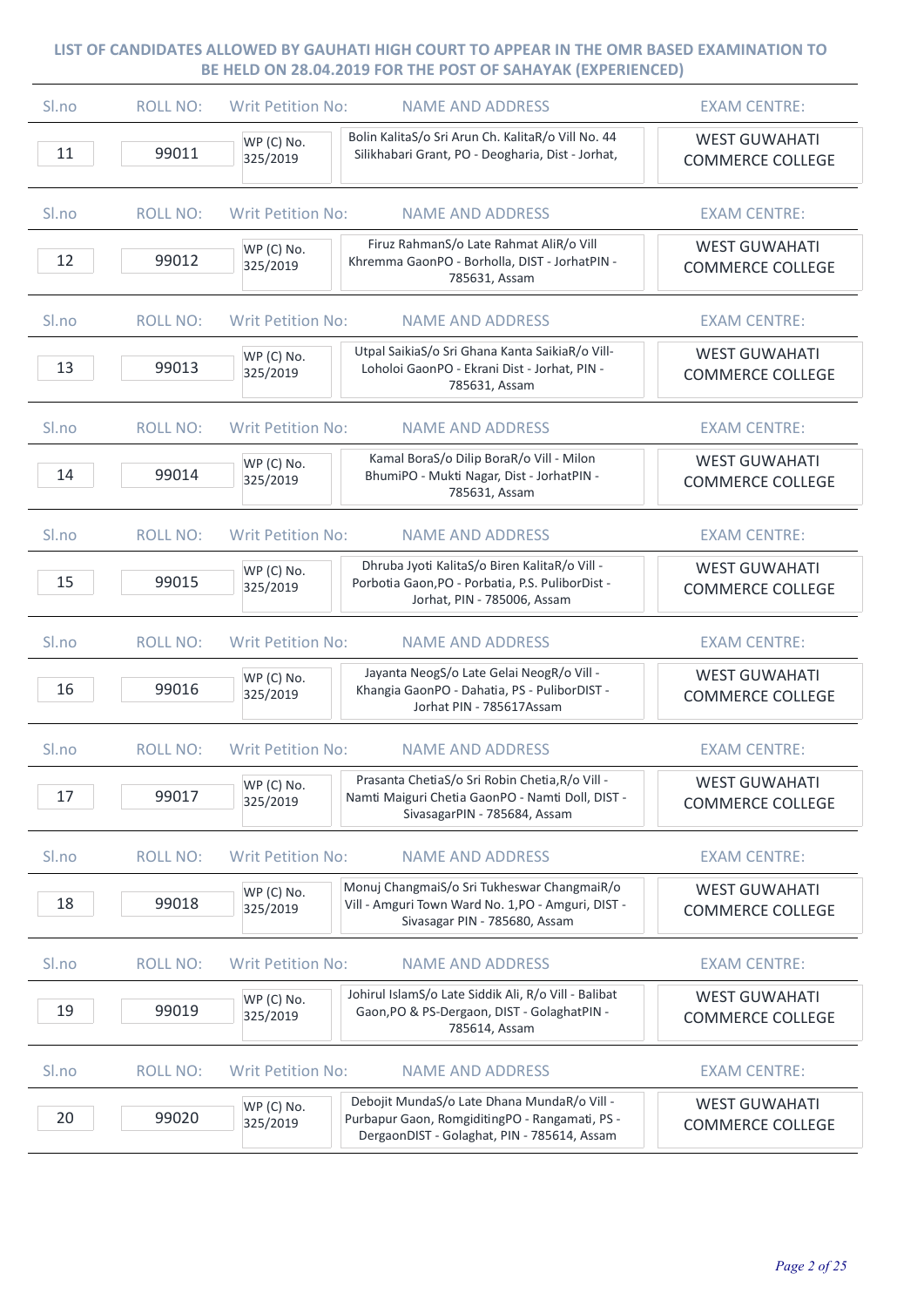| Sl.no    | <b>ROLL NO:</b> | <b>Writ Petition No:</b> | <b>NAME AND ADDRESS</b>                                                                                                                  | <b>EXAM CENTRE:</b>                             |
|----------|-----------------|--------------------------|------------------------------------------------------------------------------------------------------------------------------------------|-------------------------------------------------|
| 21       | 99021           | WP (C) No.<br>325/2019   | Bishnu BorahS/o Sri Upen BorahR/o Vill No. 2<br>Ekorani GaonPO - Dadhora, PS - DergaonDIST -<br>Golaghat, PIN - 785614, Assam            | <b>WEST GUWAHATI</b><br><b>COMMERCE COLLEGE</b> |
| Sl.no    | <b>ROLL NO:</b> | <b>Writ Petition No:</b> | <b>NAME AND ADDRESS</b>                                                                                                                  | <b>EXAM CENTRE:</b>                             |
| 22       | 99022           | WP (C) No.<br>325/2019   | Nova Jyoti SaikiaS/o Sri Biwa SaikiaR/o Vill & PO<br>Fetagaon, PS - Dergaon, DIST - GolaghatPIN -<br>785614, Assam                       | <b>WEST GUWAHATI</b><br><b>COMMERCE COLLEGE</b> |
| Sl.no    | <b>ROLL NO:</b> | <b>Writ Petition No:</b> | <b>NAME AND ADDRESS</b>                                                                                                                  | <b>EXAM CENTRE:</b>                             |
| 23       | 99023           | WP (C) No.<br>957/2019   | Shintu KakatiS/o Late Jiban KakatiR/o Vill No. 2,<br>Kaki, PO & PS - KakiDIST - Hojai, Assam - 782446                                    | <b>WEST GUWAHATI</b><br><b>COMMERCE COLLEGE</b> |
| Sl.no    | <b>ROLL NO:</b> | <b>Writ Petition No:</b> | <b>NAME AND ADDRESS</b>                                                                                                                  | <b>EXAM CENTRE:</b>                             |
| 24       | 99024           | WP (C) No.<br>959/2019   | Gobinda DasS/o Krishnadhan DasR/o Vill - Pub<br>Lumding NonkeyPO - & PS - Lumding DIST - Hojai                                           | <b>WEST GUWAHATI</b><br><b>COMMERCE COLLEGE</b> |
| Sl.no    | <b>ROLL NO:</b> | <b>Writ Petition No:</b> | <b>NAME AND ADDRESS</b>                                                                                                                  | <b>EXAM CENTRE:</b>                             |
| 25       | 99025           | WP (C) No.<br>963/2019   | Dipankar GogoiS/o Late Tilak Gogoi, R/o Vill<br>Balijan, PO & PS - BokoliaghatDIST - Karbi<br>Anglong, Assam - 782482                    | <b>WEST GUWAHATI</b><br><b>COMMERCE COLLEGE</b> |
| Sl.no    | <b>ROLL NO:</b> | <b>Writ Petition No:</b> | <b>NAME AND ADDRESS</b>                                                                                                                  | <b>EXAM CENTRE:</b>                             |
| 26       | 99026           | WP (C) No.<br>976/2019   | Joy Kumar DasS/O Sri Prabin Kr. Das, R/o Vill<br>Kathiatali, Borhola, PO - Kathiatoli, PS -<br>KampurDIST - Nagaon (Assam), PIN - 782427 | <b>WEST GUWAHATI</b><br><b>COMMERCE COLLEGE</b> |
| Sl.no    | <b>ROLL NO:</b> | <b>Writ Petition No:</b> | <b>NAME AND ADDRESS</b>                                                                                                                  | <b>EXAM CENTRE:</b>                             |
| 27       | 99027           | WP (C) No.<br>187/2019   | Manuj Boruah S/o Bhudhar BoruahVill<br>Abhaipuria, PO - BhakatiduarPS - Jengraimukh,<br>Majuli, DIST - Majuli, PIN - 785104              | <b>WEST GUWAHATI</b><br><b>COMMERCE COLLEGE</b> |
| $S1$ .no | <b>ROLL NO:</b> | <b>Writ Petition No:</b> | <b>NAME AND ADDRESS</b>                                                                                                                  | <b>EXAM CENTRE:</b>                             |
| 28       | 99028           | WP (C) No.<br>187/2019   | Mridul PeguS/o Bijoy Pegu, Vill - Jengeri Bali<br>ChaporiPO - Jengerai ChaporiPS - Jengerai<br>MukhMajuli PIN - 785104                   | <b>WEST GUWAHATI</b><br><b>COMMERCE COLLEGE</b> |
| Sl.no    | <b>ROLL NO:</b> | <b>Writ Petition No:</b> | <b>NAME AND ADDRESS</b>                                                                                                                  | <b>EXAM CENTRE:</b>                             |
| 29       | 99029           | WP (C) No.<br>187/2019   | Susen DolakashariaS/o Sri Manik DolakashariaVill<br>& PO-Bongaon MajuliPS-Kamalabari<br>MajuliAssam - 785110                             | <b>WEST GUWAHATI</b><br><b>COMMERCE COLLEGE</b> |
| Sl.no    | <b>ROLL NO:</b> | <b>Writ Petition No:</b> | <b>NAME AND ADDRESS</b>                                                                                                                  | <b>EXAM CENTRE:</b>                             |
| 30       | 99030           | WP (C) No.<br>187/2019   | Mukul KamanS/o Hemkanta KamanVill Chitadar<br>ChukPO - Chitada ChukPS - Garmur, MajuliPIN -<br>785104                                    | <b>WEST GUWAHATI</b><br><b>COMMERCE COLLEGE</b> |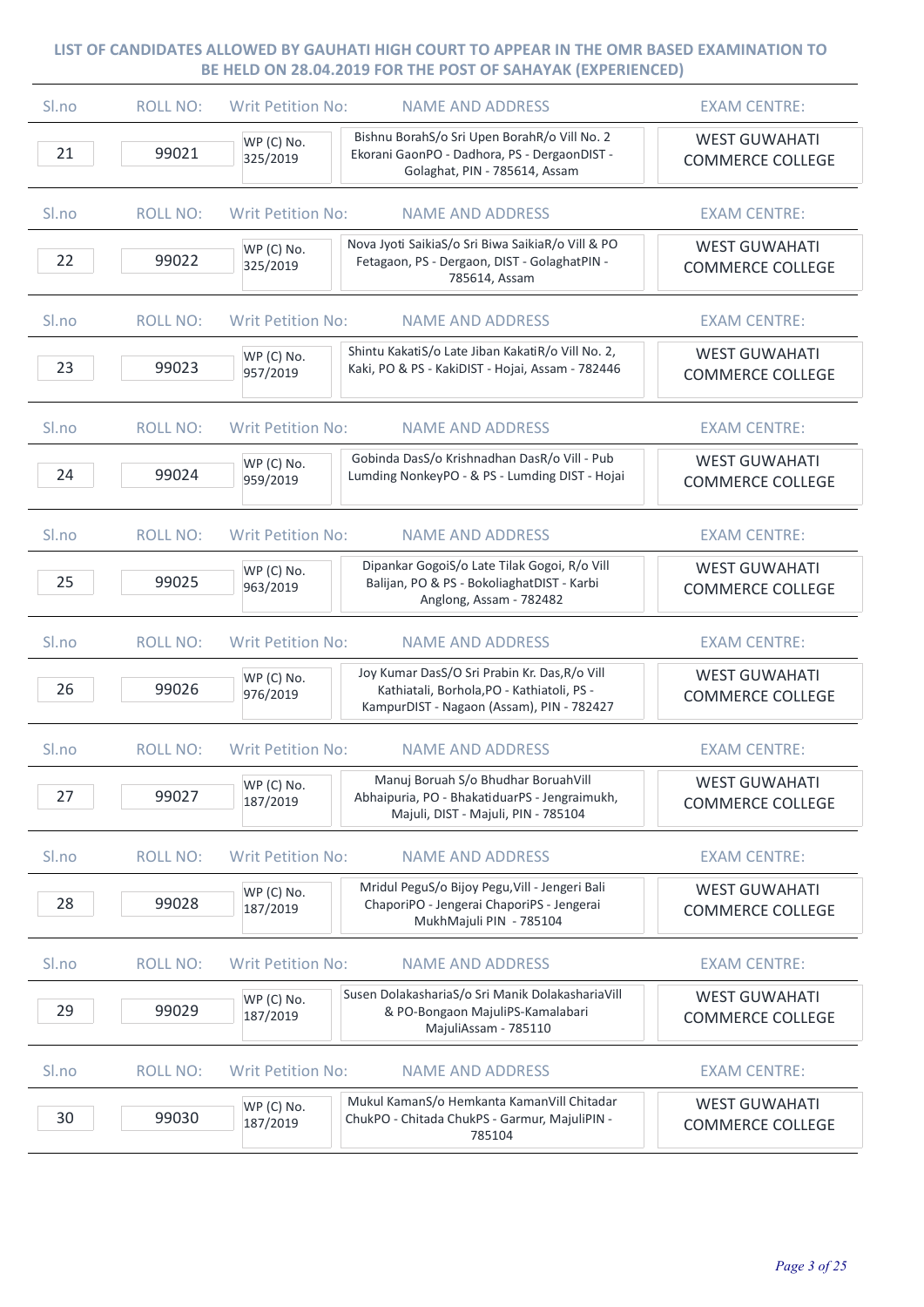| Sl.no | <b>ROLL NO:</b> | <b>Writ Petition No:</b><br><b>NAME AND ADDRESS</b>                                                                                                        | <b>EXAM CENTRE:</b>                             |
|-------|-----------------|------------------------------------------------------------------------------------------------------------------------------------------------------------|-------------------------------------------------|
| 31    | 99031           | Joganath DoleyS/o Late Monibor DoleyVill -<br>WP (C) No.<br>MalapindhaPO - Guwal Gaon, PS - Garamur,<br>187/2019<br>MajuliDIST - Jorhat, AssamPIN - 785104 | <b>WEST GUWAHATI</b><br><b>COMMERCE COLLEGE</b> |
| Sl.no | <b>ROLL NO:</b> | <b>Writ Petition No:</b><br><b>NAME AND ADDRESS</b>                                                                                                        | <b>EXAM CENTRE:</b>                             |
| 32    | 99032           | Poresh RajkhowaS/o Nobin RajkhowaVill - Kamar<br>WP (C) No.<br>Guwal GaonPO Potiya, MajuliDIST - Jorhat, PIN -<br>187/2019<br>785104                       | <b>WEST GUWAHATI</b><br><b>COMMERCE COLLEGE</b> |
| Sl.no | <b>ROLL NO:</b> | <b>Writ Petition No:</b><br><b>NAME AND ADDRESS</b>                                                                                                        | <b>EXAM CENTRE:</b>                             |
| 33    | 99033           | Diganta PayengS/o Sri Padmeswar PayengVill -<br>WP (C) No.<br>Chitadarchuk, PO - ChitadarchukPS - Garmar,<br>187/2019<br>MajuliDIST - Majuli, PIN - 785104 | <b>WEST GUWAHATI</b><br><b>COMMERCE COLLEGE</b> |
| Sl.no | <b>ROLL NO:</b> | <b>NAME AND ADDRESS</b><br><b>Writ Petition No:</b>                                                                                                        | <b>EXAM CENTRE:</b>                             |
| 34    | 99034           | Kushal KalitaS/o Maheswar KalitaVill -<br>WP (C) No.<br>Nikinikhowa GaonPO - Rangachahi<br>187/2019<br>NikinikhowaPS - JengraimukhDIST - Jorhat,           | <b>WEST GUWAHATI</b><br><b>COMMERCE COLLEGE</b> |
| Sl.no | <b>ROLL NO:</b> | <b>Writ Petition No:</b><br><b>NAME AND ADDRESS</b>                                                                                                        | <b>EXAM CENTRE:</b>                             |
| 35    | 99035           | Pranab NagariaS/o Late Jiba NagariaVill -<br>WP (C) No.<br>Kamargaon, PS-Kamalabari, PO - TatayaDIST -<br>187/2019<br>Majuli, AssamPIN - 785104            | <b>WEST GUWAHATI</b><br><b>COMMERCE COLLEGE</b> |
| Sl.no | <b>ROLL NO:</b> | <b>Writ Petition No:</b><br><b>NAME AND ADDRESS</b>                                                                                                        | <b>EXAM CENTRE:</b>                             |
| 36    | 99036           | Ganesh SonarS/o Sri Nar Bahadur SonerVill 1 No.<br>W.P. (C) No.<br>Lazum, Margherita, PO - Margherita, DIST -<br>1358/2019<br>Tinsukia, Assam - 786181     | <b>WEST GUWAHATI</b><br><b>COMMERCE COLLEGE</b> |
| Sl.no | <b>ROLL NO:</b> | <b>Writ Petition No:</b><br><b>NAME AND ADDRESS</b>                                                                                                        | <b>EXAM CENTRE:</b>                             |
| 37    | 99037           | Bulen ChangmaiS/o Lt. Anil ChangmaiVill 1 No.<br>W.P. (C) No.<br>Lazum, Margherita, PO - Margherita, DIST -<br>1358/2019<br>Tinsukia, Assam - 786181       | <b>WEST GUWAHATI</b><br><b>COMMERCE COLLEGE</b> |
| Sl.no | <b>ROLL NO:</b> | <b>Writ Petition No:</b><br><b>NAME AND ADDRESS</b>                                                                                                        | <b>EXAM CENTRE:</b>                             |
| 38    | 99038           | Hitesh Chetia, S/o Sri Sonaram Chetia Vill No. 1<br>W.P. (C) No.<br>Toklong, KumchaiPO - Kumchai, DIST -<br>1358/2019<br>TinsukiaAssam - 786182            | <b>WEST GUWAHATI</b><br><b>COMMERCE COLLEGE</b> |
| Sl.no | <b>ROLL NO:</b> | <b>Writ Petition No:</b><br><b>NAME AND ADDRESS</b>                                                                                                        | <b>EXAM CENTRE:</b>                             |
| 39    | 99039           | Santu DharS/o Robi DharVill - Ledo Kalpara<br>W.P. (C) No.<br>College RoadPO - Ledo, Kalpara College<br>1358/2019<br>RoadDIST - Tinsukia, Assam - 786182   | <b>WEST GUWAHATI</b><br><b>COMMERCE COLLEGE</b> |
| Sl.no | <b>ROLL NO:</b> | <b>Writ Petition No:</b><br><b>NAME AND ADDRESS</b>                                                                                                        | <b>EXAM CENTRE:</b>                             |
| 40    | 99040           | K. RajaraoS/o K. Rama RaoVill 1 No. Lazum<br>W.P. (C) No.<br>MargheritaDIST - Tinsukia, Assam - 786181<br>1358/2019                                        | <b>WEST GUWAHATI</b><br><b>COMMERCE COLLEGE</b> |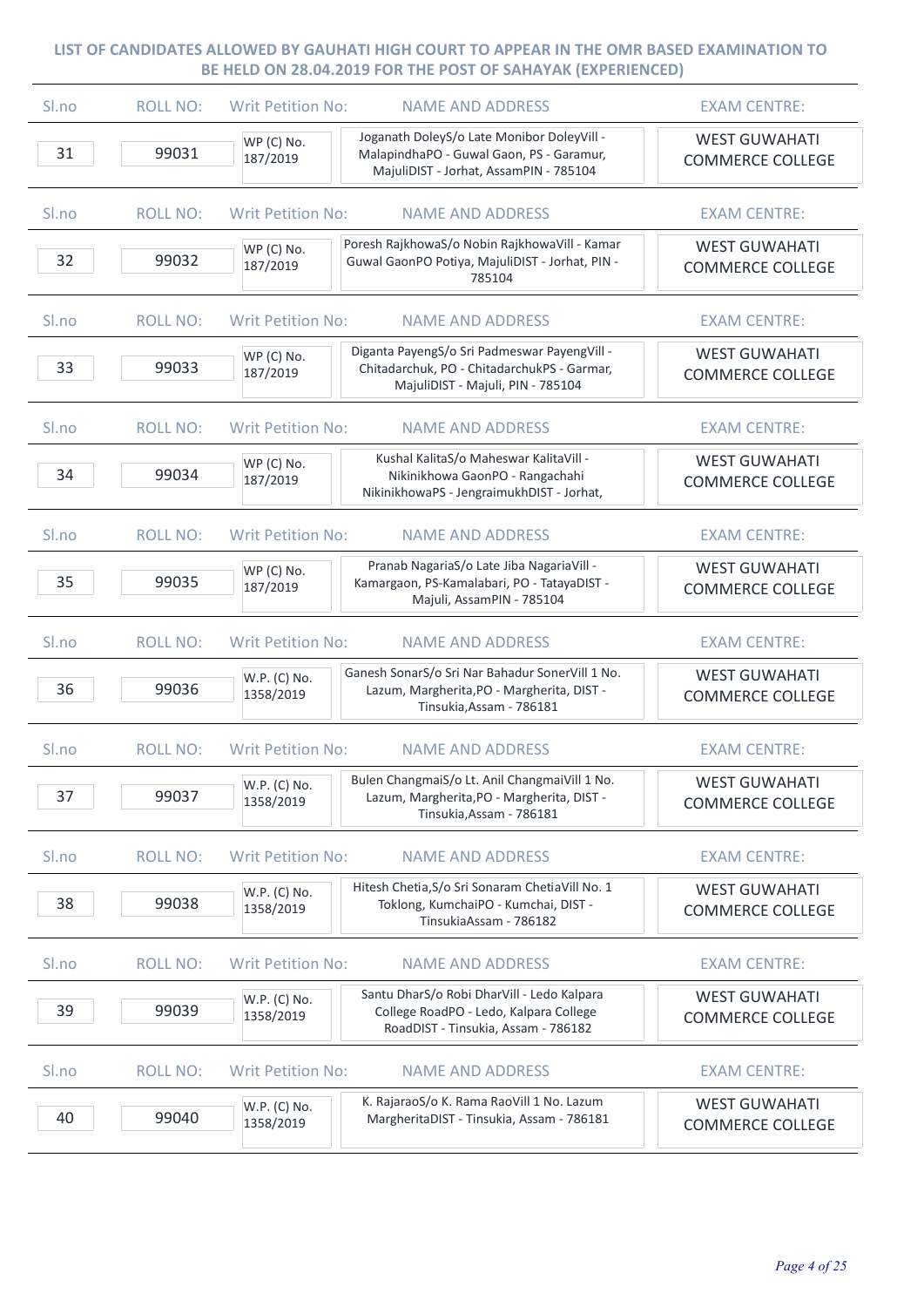| Sl.no | <b>ROLL NO:</b> | <b>Writ Petition No:</b>  | <b>NAME AND ADDRESS</b>                                                                                                                  | <b>EXAM CENTRE:</b>                             |
|-------|-----------------|---------------------------|------------------------------------------------------------------------------------------------------------------------------------------|-------------------------------------------------|
| 41    | 99041           | W.P. (C) No.<br>1358/2019 | Sanjib DebnathS/O Sunil DebnathVill Ledo<br>Kalpara BastiPO - Ledo, TinsukiaAssam - 786182                                               | <b>WEST GUWAHATI</b><br><b>COMMERCE COLLEGE</b> |
| Sl.no | <b>ROLL NO:</b> | <b>Writ Petition No:</b>  | <b>NAME AND ADDRESS</b>                                                                                                                  | <b>EXAM CENTRE:</b>                             |
| 42    | 99042           | W.P. (C) No.<br>1358/2019 | Bitupon Saikia SonowalS/o Sri Putul Saikia<br>SonowalVill 1 No. Borpathar RongagorahTalap,<br>PO - BoraliDIST - Tinsukia, Assam - 786152 | <b>WEST GUWAHATI</b><br><b>COMMERCE COLLEGE</b> |
| Sl.no | <b>ROLL NO:</b> | <b>Writ Petition No:</b>  | <b>NAME AND ADDRESS</b>                                                                                                                  | <b>EXAM CENTRE:</b>                             |
| 43    | 99043           | W.P. (C) No.<br>1358/2019 | Ratan ChetryS/o Dhan Bahadur ChetryVill - Saliki<br>Gaon, LekhapaniPO - Ledo, TinsukiaAssam -<br>786182                                  | <b>WEST GUWAHATI</b><br><b>COMMERCE COLLEGE</b> |
| Sl.no | <b>ROLL NO:</b> | <b>Writ Petition No:</b>  | <b>NAME AND ADDRESS</b>                                                                                                                  | <b>EXAM CENTRE:</b>                             |
| 44    | 99044           | W.P. (C) No.<br>1358/2019 | Milan SarkarS/o Late Manik SarkarVill Golai No.<br>1PO - Digboi, TinsukiaAssam - 786171                                                  | <b>WEST GUWAHATI</b><br><b>COMMERCE COLLEGE</b> |
| Sl.no | <b>ROLL NO:</b> | <b>Writ Petition No:</b>  | <b>NAME AND ADDRESS</b>                                                                                                                  | <b>EXAM CENTRE:</b>                             |
| 45    | 99045           | W.P. (C) No.<br>1358/2019 | Rajesh DasS/o Babul DasVill - Mission Para Near<br>Shibu KalibariPO - Digboi, DIST - TinsukiaAssam -<br>786171                           | <b>WEST GUWAHATI</b><br><b>COMMERCE COLLEGE</b> |
| Sl.no | <b>ROLL NO:</b> | <b>Writ Petition No:</b>  | <b>NAME AND ADDRESS</b>                                                                                                                  | <b>EXAM CENTRE:</b>                             |
| 46    | 99046           | W.P. (C) No.<br>1358/2019 | Gobin DuttaS/o Nabin Ch. DuttaVill - ASEB<br>ColonyBalijan, PO - DigboiTinsukia, Assam -<br>786171                                       | <b>WEST GUWAHATI</b><br><b>COMMERCE COLLEGE</b> |
| Sl.no | <b>ROLL NO:</b> | <b>Writ Petition No:</b>  | <b>NAME AND ADDRESS</b>                                                                                                                  | <b>EXAM CENTRE:</b>                             |
| 47    | 99047           | W.P. (C) No.<br>1358/2019 | Ratneswar KonwarS/o Baikuntha KonwarVill 3<br>No. BorbilPO - Digboi, TinsukiaAssam - 786171                                              | <b>WEST GUWAHATI</b><br><b>COMMERCE COLLEGE</b> |
| Sl.no | <b>ROLL NO:</b> | <b>Writ Petition No:</b>  | <b>NAME AND ADDRESS</b>                                                                                                                  | <b>EXAM CENTRE:</b>                             |
| 48    | 99048           | W.P. (C) No.<br>1358/2019 | Hemanta ChangmaiS/o Sri Pitambar ChangmaiVill<br>3 No. BorbilPO - Digboi, TinsukiaAssam - 786171                                         | <b>WEST GUWAHATI</b><br><b>COMMERCE COLLEGE</b> |
| Sl.no | <b>ROLL NO:</b> | <b>Writ Petition No:</b>  | <b>NAME AND ADDRESS</b>                                                                                                                  | <b>EXAM CENTRE:</b>                             |
| 49    | 99049           | W.P. (C) No.<br>1358/2019 | Nilakanta SaikiaS/o Jatindra Nath SaikiaVill -<br>Lohari KachariPO - HukanpukhuriDIST - Tinsukia,<br>Assam - 786146                      | <b>WEST GUWAHATI</b><br><b>COMMERCE COLLEGE</b> |
| Sl.no | <b>ROLL NO:</b> | <b>Writ Petition No:</b>  | <b>NAME AND ADDRESS</b>                                                                                                                  | <b>EXAM CENTRE:</b>                             |
| 50    | 99050           | W.P. (C) No.<br>1358/2019 | Pritom GogoiS/o Jatin GogoiVill - Lohari Kachari<br>GaonPO - HukanpukhuriDIST - Tinsukia, Assam -<br>786146                              | <b>WEST GUWAHATI</b><br><b>COMMERCE COLLEGE</b> |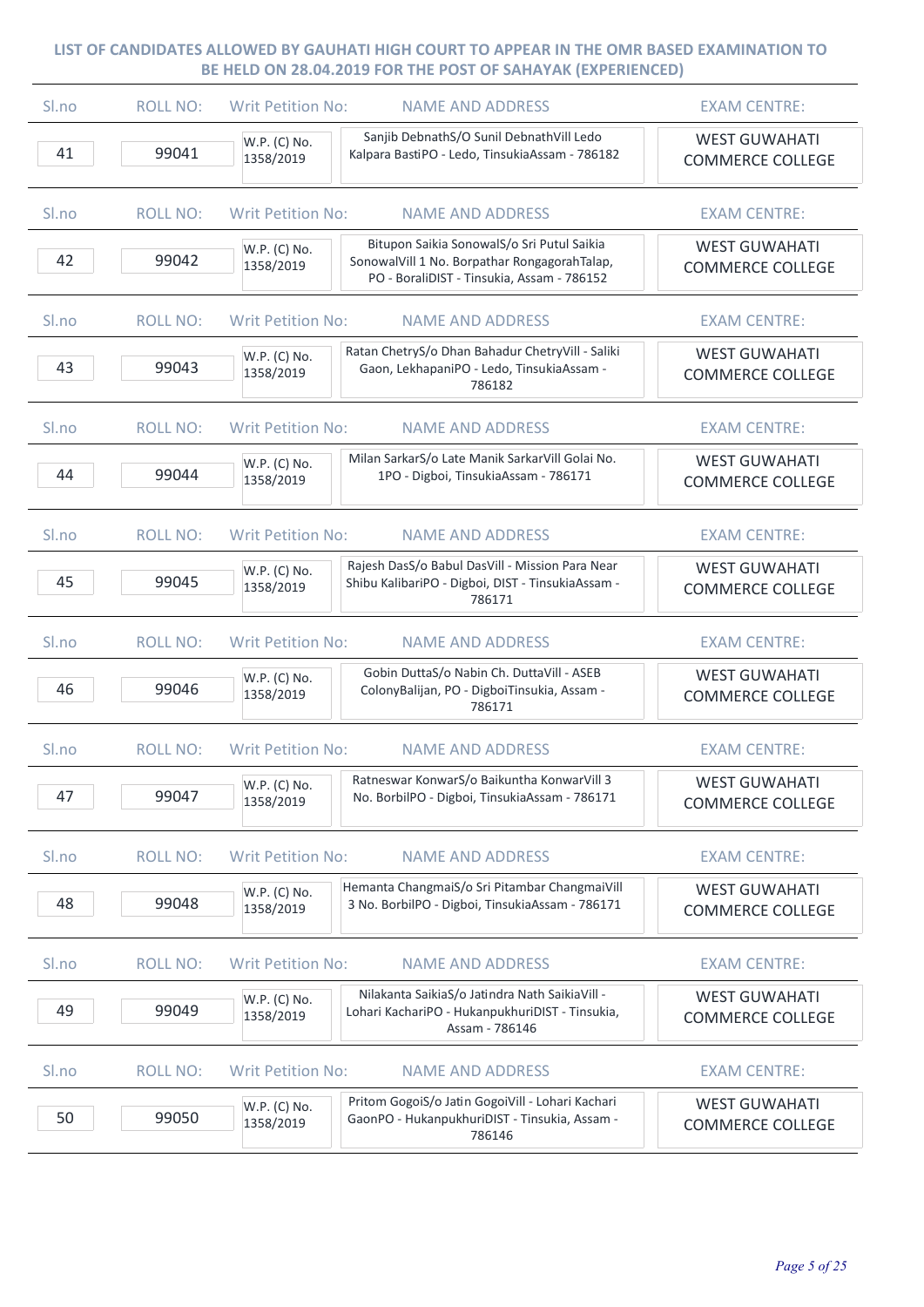| Sl.no            | <b>ROLL NO:</b> | <b>Writ Petition No:</b>  | <b>NAME AND ADDRESS</b>                                                                                                                | <b>EXAM CENTRE:</b>                             |
|------------------|-----------------|---------------------------|----------------------------------------------------------------------------------------------------------------------------------------|-------------------------------------------------|
| 51               | 99051           | W.P. (C) No.<br>1358/2019 | Dip Jyoti LahanS/o Sri Niranta Kr. LahanVill -<br>Lohari Kachari GaonNear Steels Worth Pvt.<br>Ltd.PO - Lohari, TinsukiaAssam - 786146 | <b>WEST GUWAHATI</b><br><b>COMMERCE COLLEGE</b> |
| Sl.no            | <b>ROLL NO:</b> | <b>Writ Petition No:</b>  | <b>NAME AND ADDRESS</b>                                                                                                                | <b>EXAM CENTRE:</b>                             |
| 52               | 99052           | W.P. (C) No.<br>1358/2019 | Hitesh SaikiaS/o Sunanda SaikiaVill -<br>RatanpurPO - Buraburi, TinsukiaAssam - 786157                                                 | <b>WEST GUWAHATI</b><br><b>COMMERCE COLLEGE</b> |
| Sl.no            | <b>ROLL NO:</b> | <b>Writ Petition No:</b>  | <b>NAME AND ADDRESS</b>                                                                                                                | <b>EXAM CENTRE:</b>                             |
| 53               | 99053           | W.P. (C) No.<br>1358/2019 | Sanjit BasumataryS/o Sri Sambar<br>BasumataryVILL - Ambikapur Bodo GaonPO -<br>Natun BalijanDIST- Tinsukia, Assam - 786158             | <b>WEST GUWAHATI</b><br><b>COMMERCE COLLEGE</b> |
| S <sub>lno</sub> | <b>ROLL NO:</b> | <b>Writ Petition No:</b>  | <b>NAME AND ADDRESS</b>                                                                                                                | <b>EXAM CENTRE:</b>                             |
| 54               | 99054           | W.P. (C) No.<br>1358/2019 | Paras GowalaS/o Nandu GowalaVill 1 No.<br>UdaipurLekhapani, PO - UdaipurDIST - Tinsukia,<br>Assam - 786182                             | <b>WEST GUWAHATI</b><br><b>COMMERCE COLLEGE</b> |
| Sl.no            | <b>ROLL NO:</b> | <b>Writ Petition No:</b>  | <b>NAME AND ADDRESS</b>                                                                                                                | <b>EXAM CENTRE:</b>                             |
| 55               | 99055           | W.P. (C) No.<br>1358/2019 | Khageswar GogoiS/o Bharat GogoiVill. Kharang<br>KongPO - Kumchai, TinsukiaAssam - 786182                                               | <b>WEST GUWAHATI</b><br><b>COMMERCE COLLEGE</b> |
| Sl.no            | <b>ROLL NO:</b> | <b>Writ Petition No:</b>  | <b>NAME AND ADDRESS</b>                                                                                                                | <b>EXAM CENTRE:</b>                             |
| 56               | 99056           | W.P. (C) No.<br>1358/2019 | Dhruba Jyoti DuttaS/o Rajen DuttaVill Lohari<br>Kochari GaonPO - TinsukiaDIST - Tinsukia, Assam -<br>786146                            | <b>WEST GUWAHATI</b><br><b>COMMERCE COLLEGE</b> |
| Sl.no            | <b>ROLL NO:</b> | <b>Writ Petition No:</b>  | <b>NAME AND ADDRESS</b>                                                                                                                | <b>EXAM CENTRE:</b>                             |
| 57               | 99057           | W.P. (C) No.<br>1358/2019 | Miten TantiS/o Patal TantiVill - Kachujan Tea<br>EstatePO - TinsukiaDIST - Tinsukia, Assam -<br>786125                                 | <b>WEST GUWAHATI</b><br><b>COMMERCE COLLEGE</b> |
| Sl.no            | <b>ROLL NO:</b> | <b>Writ Petition No:</b>  | <b>NAME AND ADDRESS</b>                                                                                                                | <b>EXAM CENTRE:</b>                             |
| 58               | 99058           | W.P. (C) No.<br>1358/2019 | Debeswar BasumataryS/o Jaydeb<br>BasumataryVill - Kalaigaon, PO - TelishalDIST -<br>Golaghat, Assam - 785705                           | <b>WEST GUWAHATI</b><br><b>COMMERCE COLLEGE</b> |
| Sl.no            | <b>ROLL NO:</b> | <b>Writ Petition No:</b>  | <b>NAME AND ADDRESS</b>                                                                                                                | <b>EXAM CENTRE:</b>                             |
| 59               | 99059           | W.P. (C) No.<br>1358/2019 | Lakheswar KhakholaryS/o Prahalad<br>KhakholaryVill 1 No. ShantipurPO - Ratanpur,<br>GolaghatAssam - 785705                             | <b>WEST GUWAHATI</b><br><b>COMMERCE COLLEGE</b> |
| Sl.no            | <b>ROLL NO:</b> | <b>Writ Petition No:</b>  | <b>NAME AND ADDRESS</b>                                                                                                                | <b>EXAM CENTRE:</b>                             |
| 60               | 99060           | W.P. (C) No.<br>1358/2019 | Md. Abdul HannanS/o Md. Abdul Ali, Vill -<br>JanatapurPO - Chollong PatherDIST -<br>GolaghatAssam - 785705                             | <b>WEST GUWAHATI</b><br><b>COMMERCE COLLEGE</b> |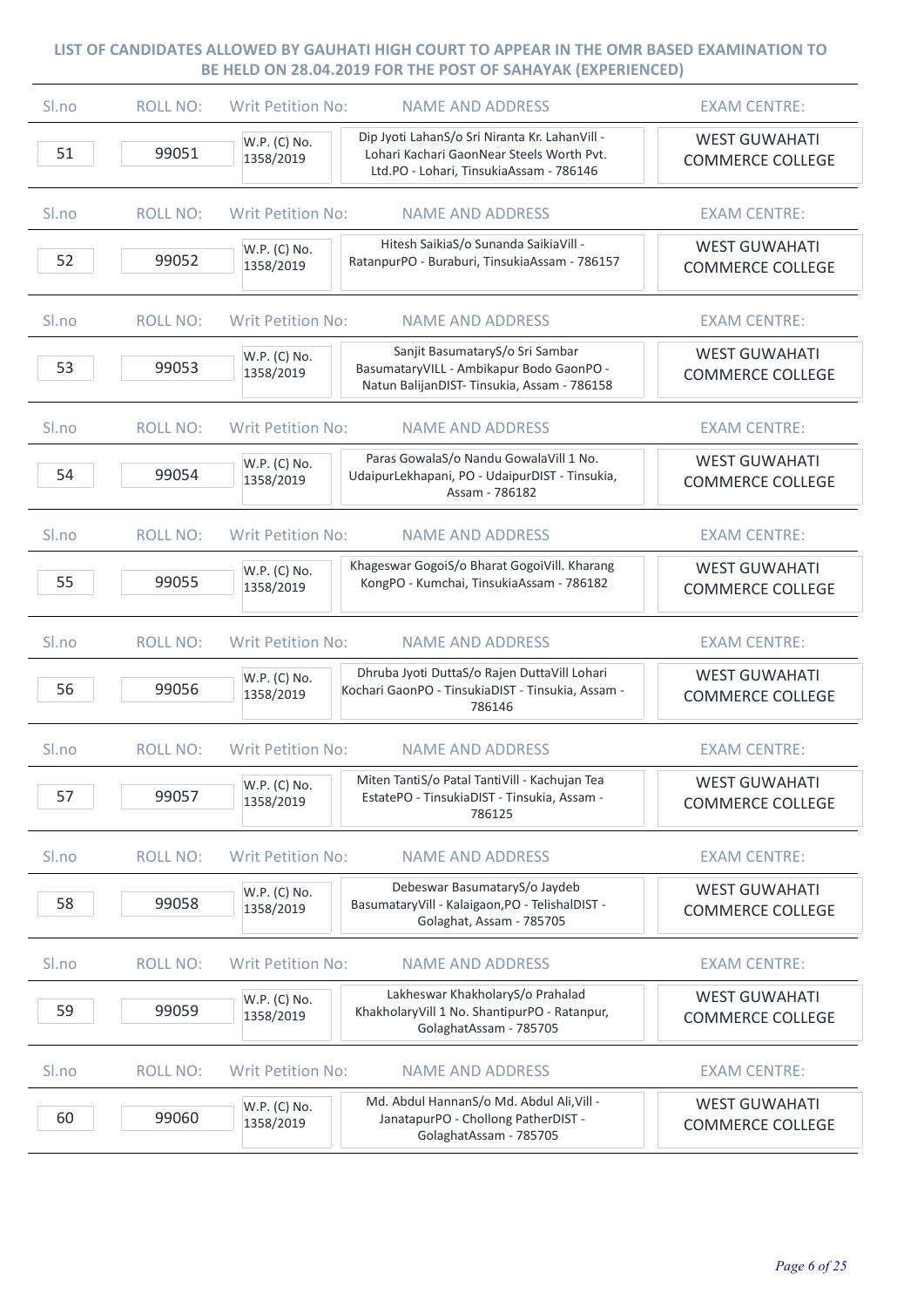| Sl.no | <b>ROLL NO:</b> | <b>Writ Petition No:</b><br><b>NAME AND ADDRESS</b>                                                                                            | <b>EXAM CENTRE:</b>                             |
|-------|-----------------|------------------------------------------------------------------------------------------------------------------------------------------------|-------------------------------------------------|
| 61    | 99061           | Monoj GohainS/O Lt. Puna GohainVill -<br>W.P. (C) No.<br>AthgaonPO - BamborahiGolaghat, Assam - 785702<br>1358/2019                            | <b>WEST GUWAHATI</b><br><b>COMMERCE COLLEGE</b> |
| Sl.no | <b>ROLL NO:</b> | <b>Writ Petition No:</b><br><b>NAME AND ADDRESS</b>                                                                                            | <b>EXAM CENTRE:</b>                             |
| 62    | 99062           | Premo KhaklaryS/O Lt. Molin Khakholary, Vill -<br>W.P. (C) No.<br>Hazari GaonPO - BarpatharGolaghat, Assam -<br>1358/2019<br>785602            | <b>WEST GUWAHATI</b><br><b>COMMERCE COLLEGE</b> |
| Sl.no | <b>ROLL NO:</b> | <b>Writ Petition No:</b><br><b>NAME AND ADDRESS</b>                                                                                            | <b>EXAM CENTRE:</b>                             |
| 63    | 99063           | Md. Zakir HussainS/o Lt. Moynal HoqueVill -<br>W.P. (C) No.<br>Satbani, ChandamariuPO - Balbala,<br>1358/2019<br>GolaghatAssam - 785120        | <b>WEST GUWAHATI</b><br><b>COMMERCE COLLEGE</b> |
| Sl.no | <b>ROLL NO:</b> | <b>NAME AND ADDRESS</b><br><b>Writ Petition No:</b>                                                                                            | <b>EXAM CENTRE:</b>                             |
| 64    | 99064           | Debojyoti DekarajaS/o Late Nanda Ram<br>W.P. (C) No.<br>DekarajaHojai ASEB Officer ColonyPO & DIST -<br>881 / 2019<br>Hojai, AssamPIN - 782435 | <b>WEST GUWAHATI</b><br><b>COMMERCE COLLEGE</b> |
| Sl.no | <b>ROLL NO:</b> | <b>Writ Petition No:</b><br><b>NAME AND ADDRESS</b>                                                                                            | <b>EXAM CENTRE:</b>                             |
| 65    | 99065           | Ritu BoroS/o Chakradhar BoroNorth Vidya<br>W.P. (C) No.<br>NagarPO & DIST - Hojai, AssamPIN - 782435<br>881 / 2019                             | <b>WEST GUWAHATI</b><br><b>COMMERCE COLLEGE</b> |
| Sl.no | <b>ROLL NO:</b> | <b>Writ Petition No:</b><br><b>NAME AND ADDRESS</b>                                                                                            | <b>EXAM CENTRE:</b>                             |
| 66    | 99066           | Utpal Kumar AichS/o Late Hiralal AichVill -<br>W.P. (C) No.<br>Doboka SutargaonPO & PS - Dobaka, HojaiPIN -<br>881 / 2019<br>782435            | <b>WEST GUWAHATI</b><br><b>COMMERCE COLLEGE</b> |
| Sl.no | <b>ROLL NO:</b> | <b>Writ Petition No:</b><br><b>NAME AND ADDRESS</b>                                                                                            | <b>EXAM CENTRE:</b>                             |
| 67    | 99067           | Apu DasS/o Late Modan Mohan DasVill Sauthal<br>W.P. (C) No.<br>BastiJugigan, PO & DIST - HojaiPIN - 782435<br>881 / 2019                       | <b>WEST GUWAHATI</b><br><b>COMMERCE COLLEGE</b> |
| Sl.no | <b>ROLL NO:</b> | <b>Writ Petition No:</b><br><b>NAME AND ADDRESS</b>                                                                                            | <b>EXAM CENTRE:</b>                             |
| 68    | 99068           | Amir HussainS/o Nassir UddinPO - AmbariVill<br>W.P. (C) No.<br>GhonirparDIST - Hojai, PIN - 7824453<br>881 / 2019                              | <b>WEST GUWAHATI</b><br><b>COMMERCE COLLEGE</b> |
| Sl.no | <b>ROLL NO:</b> | <b>Writ Petition No:</b><br><b>NAME AND ADDRESS</b>                                                                                            | <b>EXAM CENTRE:</b>                             |
| 69    | 99069           | Arjun DasS/o Amrit DasVill - Bhowka BastiPO -<br>W.P. (C) No.<br>BorbahaDIST - Hojai, PIN - 782435<br>881 / 2019                               | <b>WEST GUWAHATI</b><br><b>COMMERCE COLLEGE</b> |
| Sl.no | <b>ROLL NO:</b> | <b>Writ Petition No:</b><br><b>NAME AND ADDRESS</b>                                                                                            | <b>EXAM CENTRE:</b>                             |
| 70    | 99070           | Manu DasS/o Late Upen DasR/o Kapahuwa PO -<br>W.P. (C) No.<br>KabuliarDIST - Dhemaji, AssamPIN - 787057<br>1712/2019                           | <b>WEST GUWAHATI</b><br><b>COMMERCE COLLEGE</b> |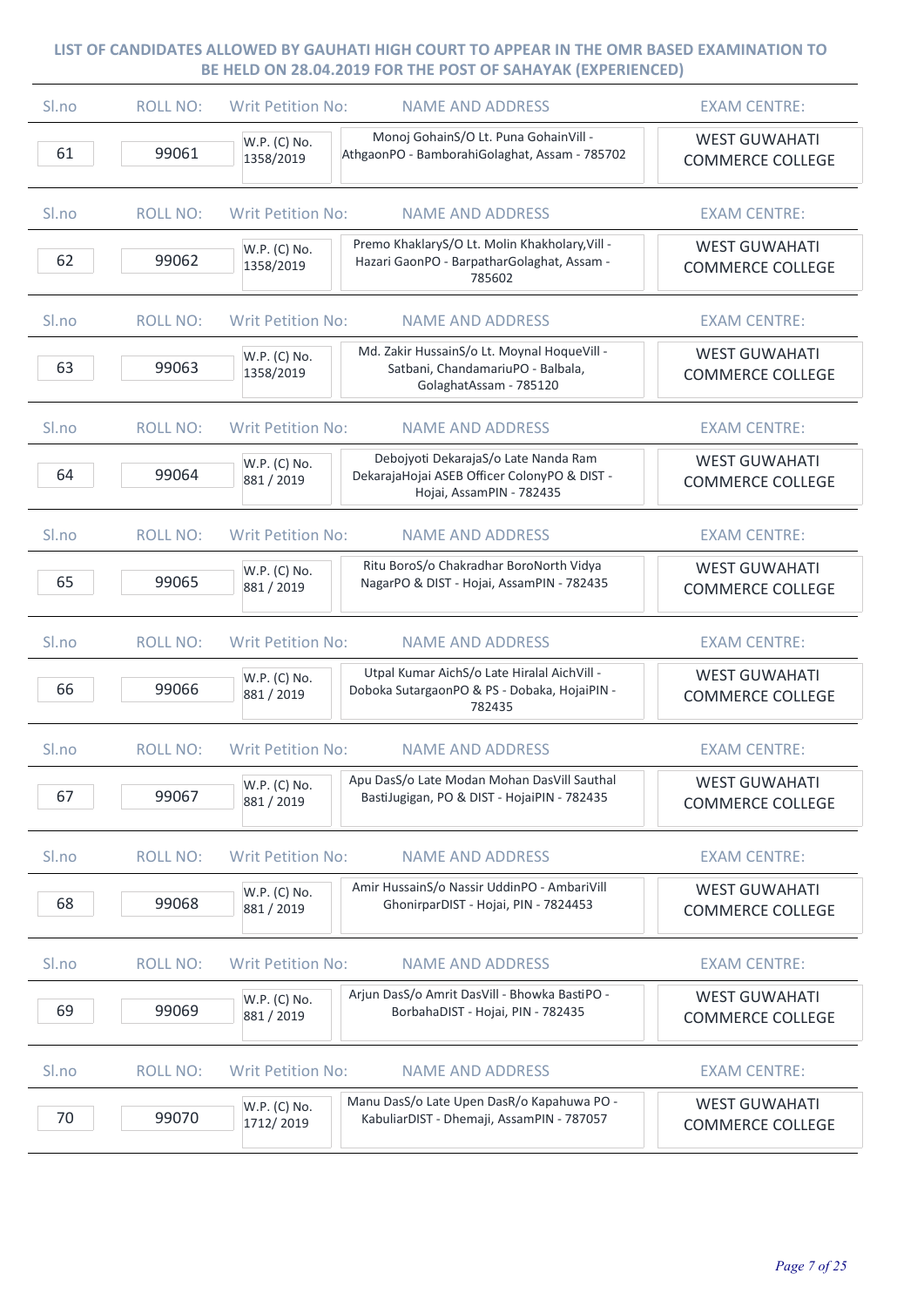| Sl.no | <b>ROLL NO:</b> | <b>Writ Petition No:</b><br><b>NAME AND ADDRESS</b>                                                                                                                   | <b>EXAM CENTRE:</b>                             |
|-------|-----------------|-----------------------------------------------------------------------------------------------------------------------------------------------------------------------|-------------------------------------------------|
| 71    | 99071           | Jadu BorsaikiaS/o Sabeswar BorsaikiaR/o Vill -<br>W.P. (C) No.<br>Chengeli PatharPO Jiadhal CharialiDIST - Dhemaji,<br>1712/2019<br>AssamPIN - 787057                 | <b>WEST GUWAHATI</b><br><b>COMMERCE COLLEGE</b> |
| Sl.no | <b>ROLL NO:</b> | <b>Writ Petition No:</b><br><b>NAME AND ADDRESS</b>                                                                                                                   | <b>EXAM CENTRE:</b>                             |
| 72    | 99072           | Pankaj ChetiaS/o Girin ChetiaR/o Vill-<br>W.P. (C) No.<br>DeoghariaPO - Gowal ChaporiPS & DIST -<br>1712/2019<br>Dhemaji, AssamPIN - 787057                           | <b>WEST GUWAHATI</b><br><b>COMMERCE COLLEGE</b> |
| Sl.no | <b>ROLL NO:</b> | <b>Writ Petition No:</b><br><b>NAME AND ADDRESS</b>                                                                                                                   | <b>EXAM CENTRE:</b>                             |
| 73    | 99073           | Lakhyajyoti GogoiS/o Someswar GogoiR/o Vill -<br>W.P. (C) No.<br>Borpataria, Ward No. 1PO & PS - Dhemaji,<br>1712/2019<br>AssamPIN - 787057                           | <b>WEST GUWAHATI</b><br><b>COMMERCE COLLEGE</b> |
| Sl.no | <b>ROLL NO:</b> | <b>Writ Petition No:</b><br><b>NAME AND ADDRESS</b>                                                                                                                   | <b>EXAM CENTRE:</b>                             |
| 74    | 99074           | Dimbeswar Borah SonowalS/o Purna Kanta Borah<br>W.P. (C) No.<br>SonowalR/o Vill Chengeli PatharPO - Jiadhal<br>1712/2019<br>CharialiDIST - Dhemaji, AssamPIN - 787057 | <b>WEST GUWAHATI</b><br><b>COMMERCE COLLEGE</b> |
| Sl.no | <b>ROLL NO:</b> | <b>Writ Petition No:</b><br><b>NAME AND ADDRESS</b>                                                                                                                   | <b>EXAM CENTRE:</b>                             |
| 75    | 99075           | Satyajit SonowalS/o Late Padma SonowalR/o Vill<br>W.P. (C) No.<br>No. 2 ChoyoriPO - Jiadhal CharialiPS & DIST -<br>1712/2019<br>Dhemaji, AssamPIN - 787057            | <b>WEST GUWAHATI</b><br><b>COMMERCE COLLEGE</b> |
| Sl.no | <b>ROLL NO:</b> | <b>Writ Petition No:</b><br><b>NAME AND ADDRESS</b>                                                                                                                   | <b>EXAM CENTRE:</b>                             |
| 76    | 99076           | Atul NarahS/o Late Bimal NarahR/o<br>W.P. (C) No.<br>JamukaniPO - MatikhulaDIST - Dhemaji, Assam<br>1712/2019                                                         | <b>WEST GUWAHATI</b><br><b>COMMERCE COLLEGE</b> |
| Sl.no | <b>ROLL NO:</b> | <b>Writ Petition No:</b><br><b>NAME AND ADDRESS</b>                                                                                                                   | <b>EXAM CENTRE:</b>                             |
| 77    | 99077           | Kalyan HazarikaS/o Mazin HazarikaR/o Vill-<br>W.P. (C) No.<br>HollowdungaPO - HollowdungaDIST - Dhemaji,<br>1712/2019<br>Assam                                        | <b>WEST GUWAHATI</b><br><b>COMMERCE COLLEGE</b> |
| Sl.no | <b>ROLL NO:</b> | <b>Writ Petition No:</b><br><b>NAME AND ADDRESS</b>                                                                                                                   | <b>EXAM CENTRE:</b>                             |
| 78    | 99078           | Anil BorahS/o Lekhan BorahR/o MaichaPO -<br>W.P. (C) No.<br>Deori BorbamDIST - Dhemaji, AssamPIN - 787026<br>1712/2019                                                | <b>WEST GUWAHATI</b><br><b>COMMERCE COLLEGE</b> |
| Sl.no | <b>ROLL NO:</b> | <b>Writ Petition No:</b><br><b>NAME AND ADDRESS</b>                                                                                                                   | <b>EXAM CENTRE:</b>                             |
| 79    | 99079           | Rabiram MushahariS/o Sarat MushahariR/o Vill<br>W.P. (C) No.<br>No. 1 BojantipurPO - JairampurDIST - Dhemaji,<br>1712/2019<br>AssamPIN - 787026                       | <b>WEST GUWAHATI</b><br><b>COMMERCE COLLEGE</b> |
| Sl.no | <b>ROLL NO:</b> | <b>Writ Petition No:</b><br><b>NAME AND ADDRESS</b>                                                                                                                   | <b>EXAM CENTRE:</b>                             |
| 80    | 99080           | Tarun DekaS/o Bindeswar DekaR/o Vill - Borbam<br>W.P. (C) No.<br>KachariPO - Deori BorbamDIST - Dhemaji,<br>1712/2019<br>AssamPIN - 787026                            | <b>WEST GUWAHATI</b><br><b>COMMERCE COLLEGE</b> |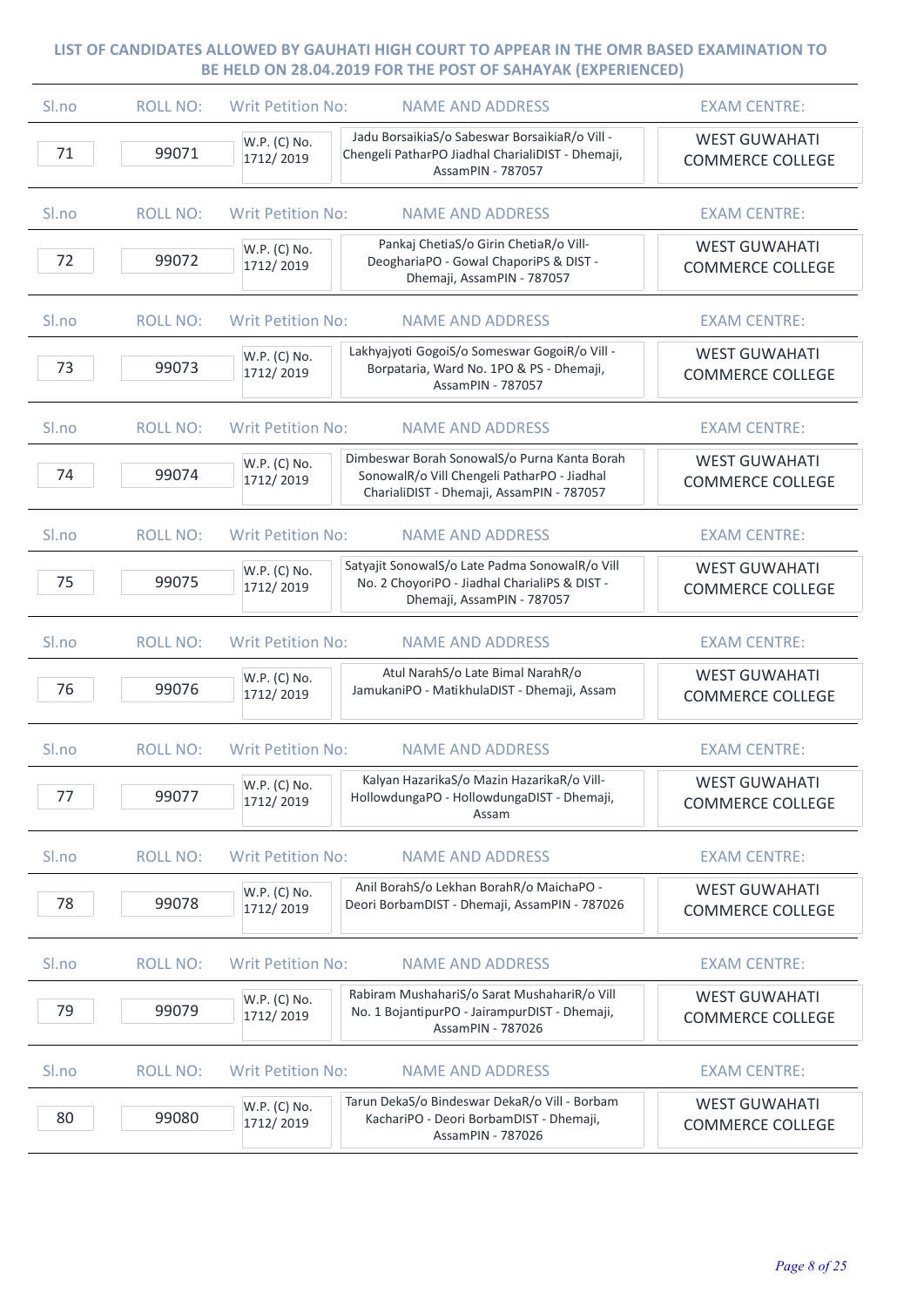| Sl.no | <b>ROLL NO:</b> | <b>Writ Petition No:</b><br><b>NAME AND ADDRESS</b>                                                                                               | <b>EXAM CENTRE:</b>                             |
|-------|-----------------|---------------------------------------------------------------------------------------------------------------------------------------------------|-------------------------------------------------|
| 81    | 99081           | Kiran BoruahS/o Kaneswar BoruahR/o<br>W.P. (C) No.<br>Bengenagarah NaharaniPO - MechkhowaDIST -<br>1712/2019<br>Dhemaji, AssamPIN - 787058        | <b>WEST GUWAHATI</b><br><b>COMMERCE COLLEGE</b> |
| Sl.no | <b>ROLL NO:</b> | <b>Writ Petition No:</b><br><b>NAME AND ADDRESS</b>                                                                                               | <b>EXAM CENTRE:</b>                             |
| 82    | 99082           | Rajani SonowalS/o Late Atul SonowalR/o Borbila<br>W.P. (C) No.<br>BorbariPO - JoyrampurDIST - Dhemaji,<br>1712/2019<br>AssamPIN - 787026          | <b>WEST GUWAHATI</b><br><b>COMMERCE COLLEGE</b> |
| Sl.no | <b>ROLL NO:</b> | <b>Writ Petition No:</b><br><b>NAME AND ADDRESS</b>                                                                                               | <b>EXAM CENTRE:</b>                             |
| 83    | 99083           | Dravite DoleyS/o Bimal Ch. DoleyR/o Gogamukh<br>W.P. (C) No.<br>PomuaPO - GogamukhDIST - Dhemaji,<br>1712/2019<br>AssamPIN - 787034               | <b>WEST GUWAHATI</b><br><b>COMMERCE COLLEGE</b> |
| Sl.no | <b>ROLL NO:</b> | <b>Writ Petition No:</b><br><b>NAME AND ADDRESS</b>                                                                                               | <b>EXAM CENTRE:</b>                             |
| 84    | 99084           | Lakhya BuragohainS/o Manu BuragohainR/o Vill -<br>W.P. (C) No.<br>Maskhuar Borbam Gohain GaonPO - Maskhuar,<br>1712/2019<br>DhemajiAssam - 787058 | <b>WEST GUWAHATI</b><br><b>COMMERCE COLLEGE</b> |
| Sl.no | <b>ROLL NO:</b> | <b>Writ Petition No:</b><br><b>NAME AND ADDRESS</b>                                                                                               | <b>EXAM CENTRE:</b>                             |
| 85    | 99085           | Susen KonchS/o Sarunath KonchR/o Vill<br>W.P. (C) No.<br>Maskhuar MasgaonPO-Maskhuar, DIST -<br>1712/2019<br>DhemajiAssam - 787058                | <b>WEST GUWAHATI</b><br><b>COMMERCE COLLEGE</b> |
| Sl.no | <b>ROLL NO:</b> | <b>Writ Petition No:</b><br><b>NAME AND ADDRESS</b>                                                                                               | <b>EXAM CENTRE:</b>                             |
| 86    | 99086           | Dipankar DasS/o Jogendra Ch. DasR/o Jogdoba<br>W.P. (C) No.<br>Near Power HousePO & PS & DIST - Goalpara,<br>7516/2015<br>Assam                   | <b>WEST GUWAHATI</b><br><b>COMMERCE COLLEGE</b> |
| Sl.no | <b>ROLL NO:</b> | <b>Writ Petition No:</b><br><b>NAME AND ADDRESS</b>                                                                                               | <b>EXAM CENTRE:</b>                             |
| 87    | 99087           | Bhupen Deka S/o Sri Sriram DekaVill-Barlah, P.O.<br>W.P (C) No.<br>Halogaon Dist-Kamrup, Assam, Pin-781103<br>990/2019                            | <b>WEST GUWAHATI</b><br><b>COMMERCE COLLEGE</b> |
| Sl.no | <b>ROLL NO:</b> | <b>Writ Petition No:</b><br><b>NAME AND ADDRESS</b>                                                                                               | <b>EXAM CENTRE:</b>                             |
| 88    | 99088           | Mukul KalitaS/o Late Upen KalitaVill-Baliajhar,<br>W.P (C) No.<br>P.O. JarobariDist-Kamrup, Assam, Pin-781122<br>990/2019                         | <b>WEST GUWAHATI</b><br><b>COMMERCE COLLEGE</b> |
| Sl.no | <b>ROLL NO:</b> | <b>Writ Petition No:</b><br><b>NAME AND ADDRESS</b>                                                                                               | <b>EXAM CENTRE:</b>                             |
| 89    | 99089           | Sri Mukul KalitaS/o Lt. Kamala KalitaVill-Nahira,<br>W.P (C) No.<br>P.O. NahiraDist-Kamrup, Assam, Pin-781132<br>990/2019                         | <b>WEST GUWAHATI</b><br><b>COMMERCE COLLEGE</b> |
| Sl.no | <b>ROLL NO:</b> | <b>Writ Petition No:</b><br><b>NAME AND ADDRESS</b>                                                                                               | <b>EXAM CENTRE:</b>                             |
| 90    | 99090           | Anil KalitaS/o Late Ganga Ram KalitaVill-<br>W.P (C) No.<br>Mazirgaon, P.O. Mazirgaon, Dist-<br>990/2019<br>Kamrup(M), Assam, Pin-781128          | <b>WEST GUWAHATI</b><br><b>COMMERCE COLLEGE</b> |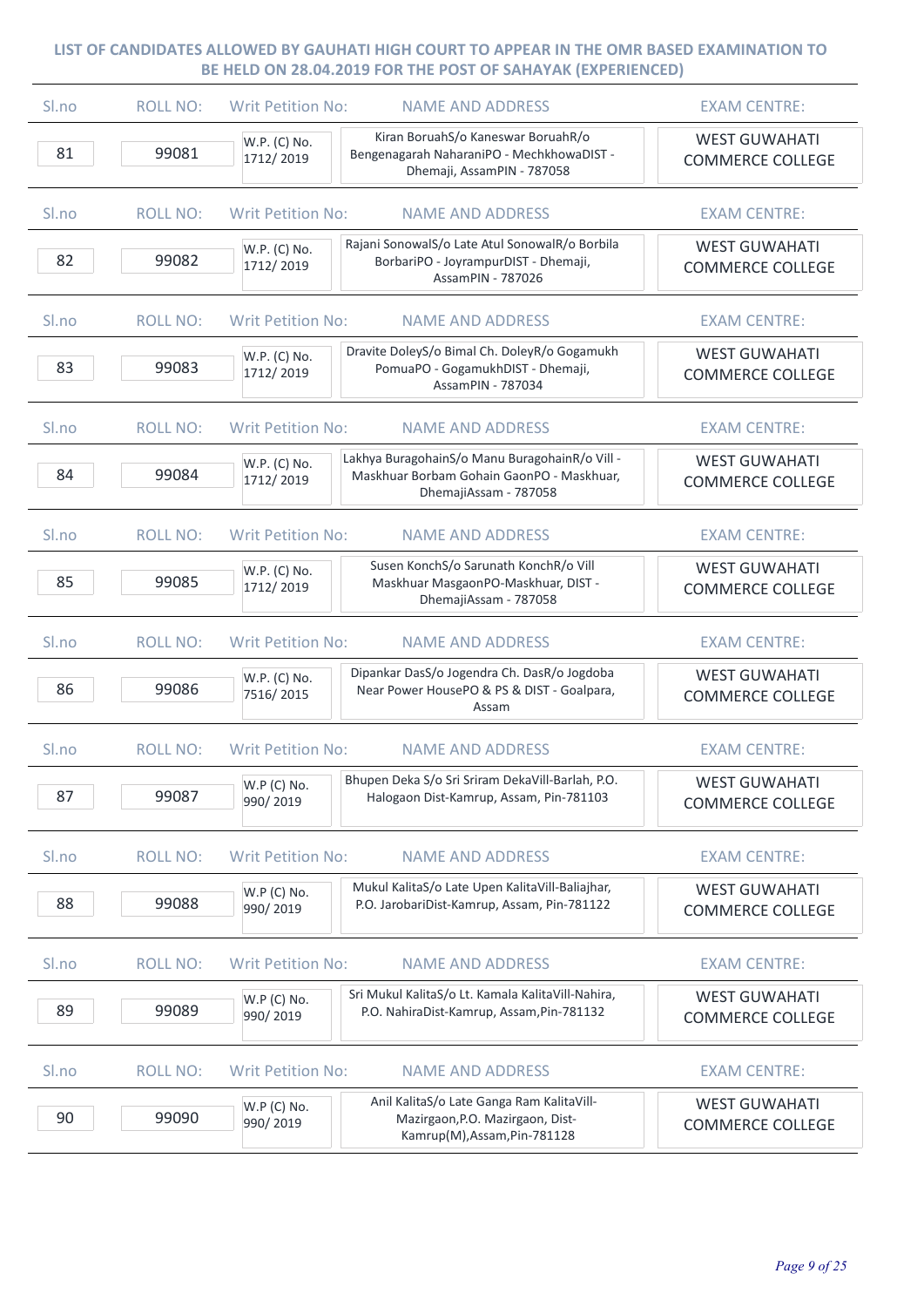| Sl.no | <b>ROLL NO:</b> | <b>Writ Petition No:</b> | <b>NAME AND ADDRESS</b>                                                                                                    | <b>EXAM CENTRE:</b>                             |
|-------|-----------------|--------------------------|----------------------------------------------------------------------------------------------------------------------------|-------------------------------------------------|
| 91    | 99091           | W.P (C) No.<br>990/2019  | Sri Tejen BhuyanS/o Sri Naren BhuyanVill-<br>Agchia, P.O. AgchiaDist-Kamrup(M), AssamPin-<br>781128                        | <b>WEST GUWAHATI</b><br><b>COMMERCE COLLEGE</b> |
| Sl.no | <b>ROLL NO:</b> | <b>Writ Petition No:</b> | <b>NAME AND ADDRESS</b>                                                                                                    | <b>EXAM CENTRE:</b>                             |
| 92    | 99092           | W.P (C) No.<br>990/2019  | Sri Tarak Chandra KumarS/o Late Dadhiram<br>KumarVill-Rajapukhuri, P.O.Bhagabatipara, Dist-                                | <b>WEST GUWAHATI</b><br><b>COMMERCE COLLEGE</b> |
| Sl.no | <b>ROLL NO:</b> | <b>Writ Petition No:</b> | <b>NAME AND ADDRESS</b>                                                                                                    | <b>EXAM CENTRE:</b>                             |
| 93    | 99093           | W.P (C) No.<br>990/2019  | Sri Biren Chandra DasS/o Late Kumud Ch. DasVill-<br>Gopalpur, P.O.MirzaDist-Kamrup, Assam, Pin-<br>781125                  | <b>WEST GUWAHATI</b><br><b>COMMERCE COLLEGE</b> |
| Sl.no | <b>ROLL NO:</b> | <b>Writ Petition No:</b> | <b>NAME AND ADDRESS</b>                                                                                                    | <b>EXAM CENTRE:</b>                             |
| 94    | 99094           | W.P (C) No.<br>990/2019  | Sri Rubul KalitaS/o Late Uttam KalitaVill-Saru<br>TezpurP.O.Rampur, Dist-KamrupAssam, Pin-<br>781132                       | <b>WEST GUWAHATI</b><br><b>COMMERCE COLLEGE</b> |
| Sl.no | <b>ROLL NO:</b> | <b>Writ Petition No:</b> | <b>NAME AND ADDRESS</b>                                                                                                    | <b>EXAM CENTRE:</b>                             |
| 95    | 99095           | W.P (C) No.<br>990/2019  | Sri Sridhar KalitaS/o Late Hem Ch. KalitaVill-<br>Chechamukh, P.O.Kulhati, Dist-Kamrup(M)Pin-<br>781104                    | <b>WEST GUWAHATI</b><br><b>COMMERCE COLLEGE</b> |
| Sl.no | <b>ROLL NO:</b> | <b>Writ Petition No:</b> | <b>NAME AND ADDRESS</b>                                                                                                    | <b>EXAM CENTRE:</b>                             |
| 96    | 99096           | W.P (C) No.<br>990/2019  | Sri Bhupen BaruahS/o Late Dimbeswar BaruahVill-<br>Tingrai Bangoli GaonP.O.Ashok Nagar, Dist-<br>TinsukiaAssam, Pin-786170 | <b>WEST GUWAHATI</b><br><b>COMMERCE COLLEGE</b> |
| Sl.no | <b>ROLL NO:</b> | <b>Writ Petition No:</b> | <b>NAME AND ADDRESS</b>                                                                                                    | <b>EXAM CENTRE:</b>                             |
| 97    | 99097           | W.P (C) No.<br>990/2019  | Sri Bhupen MalaghariaS/o Late Umesh<br>Malagharia Vill-Bazaloni Gaon, PO- Nagajan Dist-<br>Tinsukia, Pin-786191            | <b>WEST GUWAHATI</b><br><b>COMMERCE COLLEGE</b> |
| Sl.no | <b>ROLL NO:</b> | <b>Writ Petition No:</b> | <b>NAME AND ADDRESS</b>                                                                                                    | <b>EXAM CENTRE:</b>                             |
| 98    | 99098           | W.P (C) No.<br>990/2019  | Sri Goutam MoranS/o Sri Bipul Ch. Moran, Vill-<br>Makum, P.O.Makum, Dist-Tinsukia, Assam, Pin-<br>786170                   | <b>WEST GUWAHATI</b><br><b>COMMERCE COLLEGE</b> |
| Sl.no | <b>ROLL NO:</b> | <b>Writ Petition No:</b> | <b>NAME AND ADDRESS</b>                                                                                                    | <b>EXAM CENTRE:</b>                             |
| 99    | 99099           | W.P (C) No.<br>990/2019  | Sri Ranjit DasS/o Late Gopimohan DasVill-<br>Loharipatty, P.O. MakumDisp-Tinsukia, AssamPin-<br>786170                     | <b>WEST GUWAHATI</b><br><b>COMMERCE COLLEGE</b> |
| Sl.no | <b>ROLL NO:</b> | <b>Writ Petition No:</b> | <b>NAME AND ADDRESS</b>                                                                                                    | <b>EXAM CENTRE:</b>                             |
| 100   | 99100           | W.P (C) No.<br>990/2019  | Sri Frabin SaikiaS/o Late Mohan SaikiaVill-<br>Gobindrapur, P.O.PanitolaDist-<br>Tinsukia, Assam, Pin-786183               | <b>WEST GUWAHATI</b><br><b>COMMERCE COLLEGE</b> |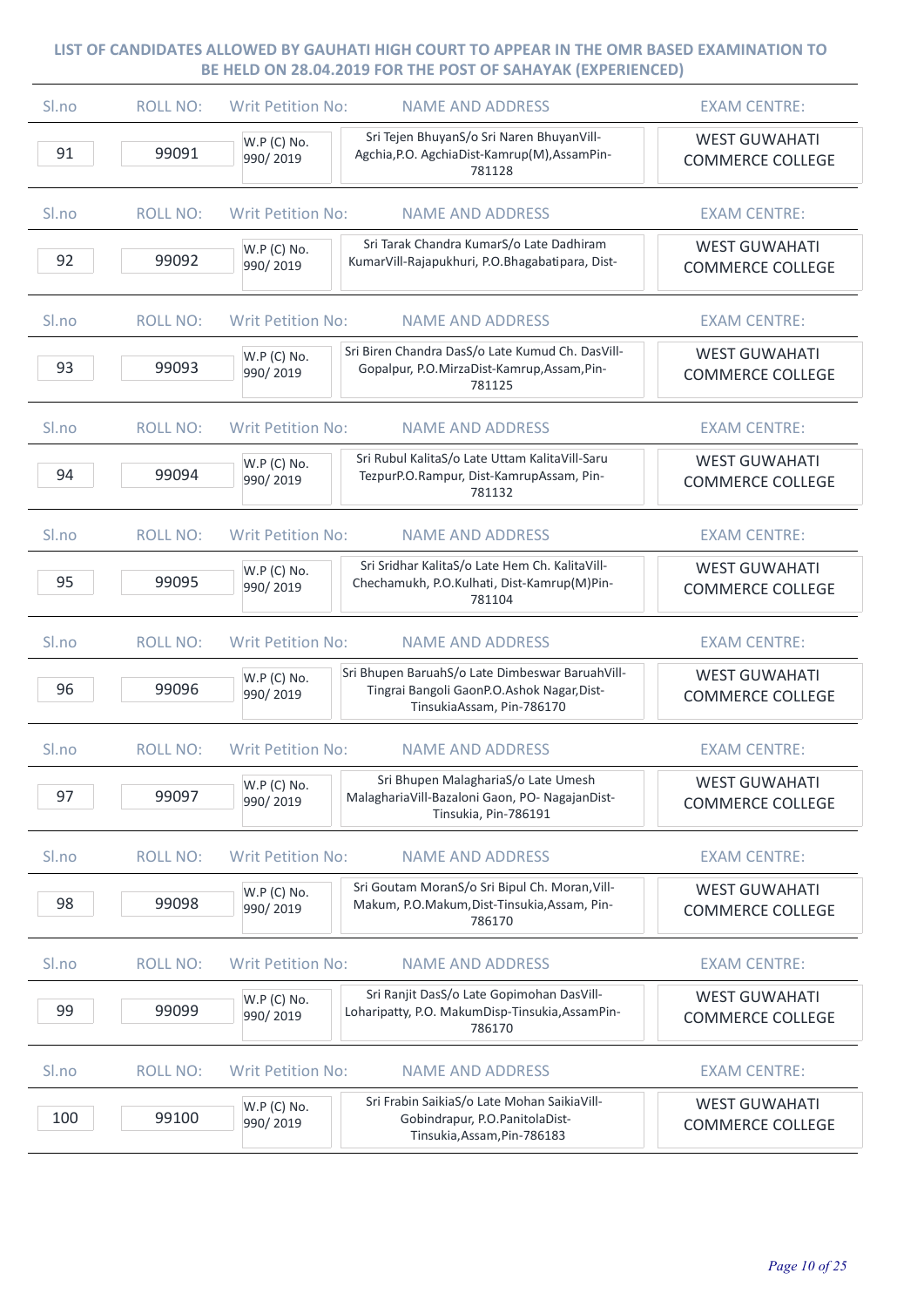| Sl.no | <b>ROLL NO:</b> | <b>Writ Petition No:</b><br><b>NAME AND ADDRESS</b>                                                                                                               | <b>EXAM CENTRE:</b>                             |
|-------|-----------------|-------------------------------------------------------------------------------------------------------------------------------------------------------------------|-------------------------------------------------|
| 101   | 99101           | Dimple SaikiaS/o Sri Dhiren SaikiaVill-<br>W.P (C) No.<br>Naharani, P.O. Borhapjan Dist-Tinsukia, Assam, Pin-<br>990/2019<br>786150                               | <b>WEST GUWAHATI</b><br><b>COMMERCE COLLEGE</b> |
| Sl.no | <b>ROLL NO:</b> | <b>Writ Petition No:</b><br><b>NAME AND ADDRESS</b>                                                                                                               | <b>EXAM CENTRE:</b>                             |
| 102   | 99102           | Sri Nipon BorgohainS/o Sri Premo BorgohainVill-<br>W.P (C) No.<br>Makum, P.O.MakumDist-Tinsukia, AssamPin-<br>990/2019<br>786170                                  | <b>WEST GUWAHATI</b><br><b>COMMERCE COLLEGE</b> |
| Sl.no | <b>ROLL NO:</b> | <b>Writ Petition No:</b><br><b>NAME AND ADDRESS</b>                                                                                                               | <b>EXAM CENTRE:</b>                             |
| 103   | 99103           | Sri Bitupan MoranS/o Bidyadhar MoranVill-<br>W.P (C) No.<br>Langkashi, P.O.KaminiDist-Tinsukia, Pin-786191,<br>990/2019<br>Assam                                  | <b>WEST GUWAHATI</b><br><b>COMMERCE COLLEGE</b> |
| Sl.no | <b>ROLL NO:</b> | <b>Writ Petition No:</b><br><b>NAME AND ADDRESS</b>                                                                                                               | <b>EXAM CENTRE:</b>                             |
| 104   | 99104           | Sri Pradip GogoiS/o Sri Ratneswar GogoiVill-<br>W.P (C) No.<br>Tengpani Gaon, 10 No.Line, Makum Junction<br>990/2019<br>P.O.Makum, Dist-TinsukiaAssam, Pin-786170 | <b>WEST GUWAHATI</b><br><b>COMMERCE COLLEGE</b> |
| Sl.no | <b>ROLL NO:</b> | <b>Writ Petition No:</b><br><b>NAME AND ADDRESS</b>                                                                                                               | <b>EXAM CENTRE:</b>                             |
| 105   | 99105           | Diganta Bor SaikaS/o Late Hada Bor SaikiaVill-<br>W.P (C) No.<br>Bazloni Gaon, P.O. Nagajan Dist-Tinsukia,<br>990/2019<br>AssamPin-786191                         | <b>WEST GUWAHATI</b><br><b>COMMERCE COLLEGE</b> |
| Sl.no | <b>ROLL NO:</b> | <b>Writ Petition No:</b><br><b>NAME AND ADDRESS</b>                                                                                                               | <b>EXAM CENTRE:</b>                             |
| 106   | 99106           | Biplob RavaS/o Sri Sarbeswar RavaVill-ASEB<br>W.P (C) No.<br>Colony, P.O. Makum Dist-Tinsukia, Assam, Pin-<br>990/2019<br>786170                                  | <b>WEST GUWAHATI</b><br><b>COMMERCE COLLEGE</b> |
| Sl.no | <b>ROLL NO:</b> | <b>Writ Petition No:</b><br><b>NAME AND ADDRESS</b>                                                                                                               | <b>EXAM CENTRE:</b>                             |
| 107   | 99107           | Sri Mintu Moni HazarikaS/o Sri Sib nath<br>W.P (C) No.<br>HazarikaVill-Tharmel Colony, P.O. Sukan<br>990/2019<br>PukhuriDist-Tinsukia, Assam, Pin-786146          | <b>WEST GUWAHATI</b><br><b>COMMERCE COLLEGE</b> |
| Sl.no | <b>ROLL NO:</b> | <b>Writ Petition No:</b><br><b>NAME AND ADDRESS</b>                                                                                                               | <b>EXAM CENTRE:</b>                             |
| 108   | 99108           | Sri Diganta KonwarS/o Sri Bhupan KonwarVill-<br>W.P (C) No.<br>Ghaphkhowa NagaonP.O.Sadiya (Gumtibill)Dist-<br>990/2019<br>Tinsukia, AssamPin-786155              | <b>WEST GUWAHATI</b><br><b>COMMERCE COLLEGE</b> |
| Sl.no | <b>ROLL NO:</b> | <b>Writ Petition No:</b><br><b>NAME AND ADDRESS</b>                                                                                                               | <b>EXAM CENTRE:</b>                             |
| 109   | 99109           | Sri Hukeswar DeoriS/o Sri Ulen DeoriVill-<br>W.P (C) No.<br>Kapowpather Deori GaonP.O ChapakhowaDist-<br>990/2019<br>Tinsukia, Pin-786157, Assam                  | <b>WEST GUWAHATI</b><br><b>COMMERCE COLLEGE</b> |
| Sl.no | <b>ROLL NO:</b> | <b>Writ Petition No:</b><br><b>NAME AND ADDRESS</b>                                                                                                               | <b>EXAM CENTRE:</b>                             |
| 110   | 99110           | Sri Bijoy GogoiS/o Sri Sukheswar GogoiVill-<br>W.P (C) No.<br>Patipathar, P.O. ChapakhowaDist-Tinsukia, Pin-<br>990/2019<br>786157, Assam                         | <b>WEST GUWAHATI</b><br><b>COMMERCE COLLEGE</b> |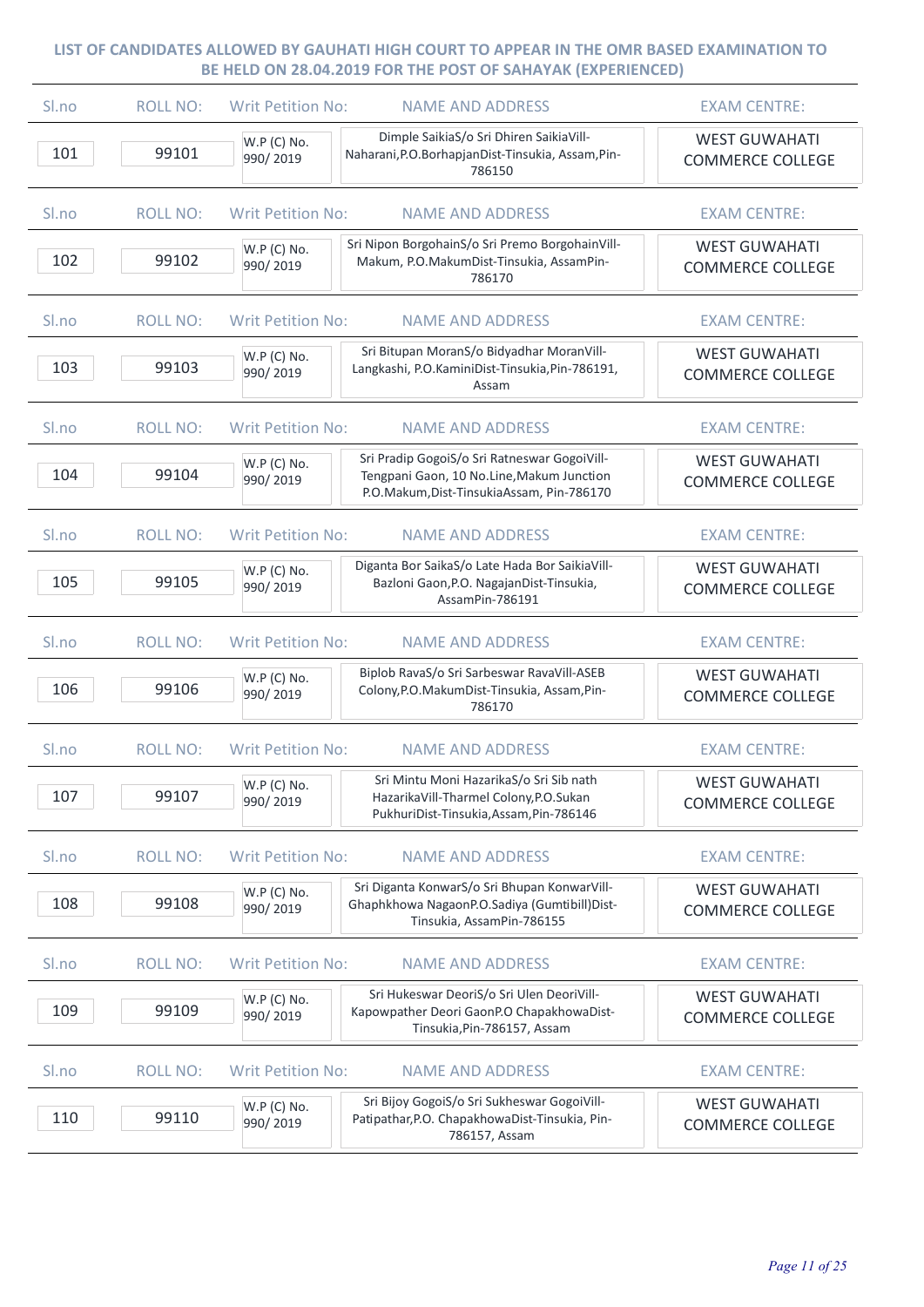| Sl.no            | <b>ROLL NO:</b> | <b>Writ Petition No:</b> | <b>NAME AND ADDRESS</b>                                                                                                        | <b>EXAM CENTRE:</b>                             |
|------------------|-----------------|--------------------------|--------------------------------------------------------------------------------------------------------------------------------|-------------------------------------------------|
| 111              | 99111           | W.P (C) No.<br>990/2019  | Sri Himanta BuragohainS/o Sri Syambar<br>BuragohainVill-Patidoi NagaonP.O. IslampurDist-<br>Tinsukia, Pin-786157               | <b>WEST GUWAHATI</b><br><b>COMMERCE COLLEGE</b> |
| Sl.no            | <b>ROLL NO:</b> | <b>Writ Petition No:</b> | <b>NAME AND ADDRESS</b>                                                                                                        | <b>EXAM CENTRE:</b>                             |
| 112              | 99112           | W.P (C) No.<br>990/2019  | Sri Tanuram BuragohainS/o Sri Kankha<br>BuragohainVill-1 No. Chapakhowa GaonP.O.<br>ChapakhowaDist-Tinsukia, Pin-786157, Assam | <b>WEST GUWAHATI</b><br><b>COMMERCE COLLEGE</b> |
| S <sub>ln0</sub> | <b>ROLL NO:</b> | <b>Writ Petition No:</b> | <b>NAME AND ADDRESS</b>                                                                                                        | <b>EXAM CENTRE:</b>                             |
| 113              | 99113           | W.P (C) No.<br>990/2019  | Sri Pabitra LahanS/o Late Dhaniram LahanVill-5th<br>No. SantipurP.O. Santipur, Dist-Tinsukia, Assam,<br>Pin-786157             | <b>WEST GUWAHATI</b><br><b>COMMERCE COLLEGE</b> |
| S <sub>lno</sub> | <b>ROLL NO:</b> | <b>Writ Petition No:</b> | <b>NAME AND ADDRESS</b>                                                                                                        | <b>EXAM CENTRE:</b>                             |
| 114              | 99114           | W.P (C) No.<br>990/2019  | Sri Ajoy PhukanS/o Late Bhulanath PhukanVill-<br>Duponi BorgaonP.O. Ghumtibill SadiyaDist-<br>Tinsukia, Assam, Pin-786155      | <b>WEST GUWAHATI</b><br><b>COMMERCE COLLEGE</b> |
| S <sub>ln0</sub> | <b>ROLL NO:</b> | <b>Writ Petition No:</b> | <b>NAME AND ADDRESS</b>                                                                                                        | <b>EXAM CENTRE:</b>                             |
| 115              | 99115           | W.P (C) No.<br>990/2019  | Sri Pabitra PhukanS/o Sri Bhulanath PhukanP.O.<br>Sadiya (Ghumtibill) Vill-Dikarong GaonDist-<br>Tinsukia, AssamPin-786175     | <b>WEST GUWAHATI</b><br><b>COMMERCE COLLEGE</b> |
| Sl.no            | <b>ROLL NO:</b> | <b>Writ Petition No:</b> | <b>NAME AND ADDRESS</b>                                                                                                        | <b>EXAM CENTRE:</b>                             |
| 116              | 99116           | W.P (C) No.<br>990/2019  | Sri Uttam ChetiaS/o Sri Guman ChetiaVill-Uloni<br>BajalgaonP.O.Sadiya (Ghumtibill)Dist-<br>Tinsukia, Assam, Pin-786155         | <b>WEST GUWAHATI</b><br><b>COMMERCE COLLEGE</b> |
| Sl.no            | <b>ROLL NO:</b> | <b>Writ Petition No:</b> | <b>NAME AND ADDRESS</b>                                                                                                        | <b>EXAM CENTRE:</b>                             |
| 117              | 99117           | W.P (C) No.<br>990/2019  | Sri Biswajeet DeoriS/o Sri Gerela DeoriVill-Bura<br>Buri Deori GaonP.O. BuraburiDist-Tinsukia, Pin-<br>786157                  | <b>WEST GUWAHATI</b><br><b>COMMERCE COLLEGE</b> |
| Sl.no            | <b>ROLL NO:</b> | <b>Writ Petition No:</b> | <b>NAME AND ADDRESS</b>                                                                                                        | <b>EXAM CENTRE:</b>                             |
| 118              | 99118           | W.P (C) No.<br>990/2019  | Sri Babul BuragohainS/o Sri Prabin BuragohainVill-<br>Jhiya GaonP.O. Ghumtibill, Dist-Tinsukia, Assam,<br>Pin-786155           | <b>WEST GUWAHATI</b><br><b>COMMERCE COLLEGE</b> |
| Sl.no            | <b>ROLL NO:</b> | <b>Writ Petition No:</b> | <b>NAME AND ADDRESS</b>                                                                                                        | <b>EXAM CENTRE:</b>                             |
| 119              | 99119           | W.P (C) No.<br>990/2019  | Md. UkilS/o Md. Sirajul HaqueVill-Shantipur<br>No.7P.O. Shantipur No.7Dist-Tinsukia, Assam,                                    | <b>WEST GUWAHATI</b><br><b>COMMERCE COLLEGE</b> |
| Sl.no            | <b>ROLL NO:</b> | <b>Writ Petition No:</b> | <b>NAME AND ADDRESS</b>                                                                                                        | <b>EXAM CENTRE:</b>                             |
| 120              | 99120           | W.P (C) No.<br>990/2019  | Sri Biman GogoiS/o Sri Lachit GogoiVill-Patidoi<br>NagaonP.O. Islampur, Dist-Tinsukia, Assam, Pin-<br>786157                   | <b>WEST GUWAHATI</b><br><b>COMMERCE COLLEGE</b> |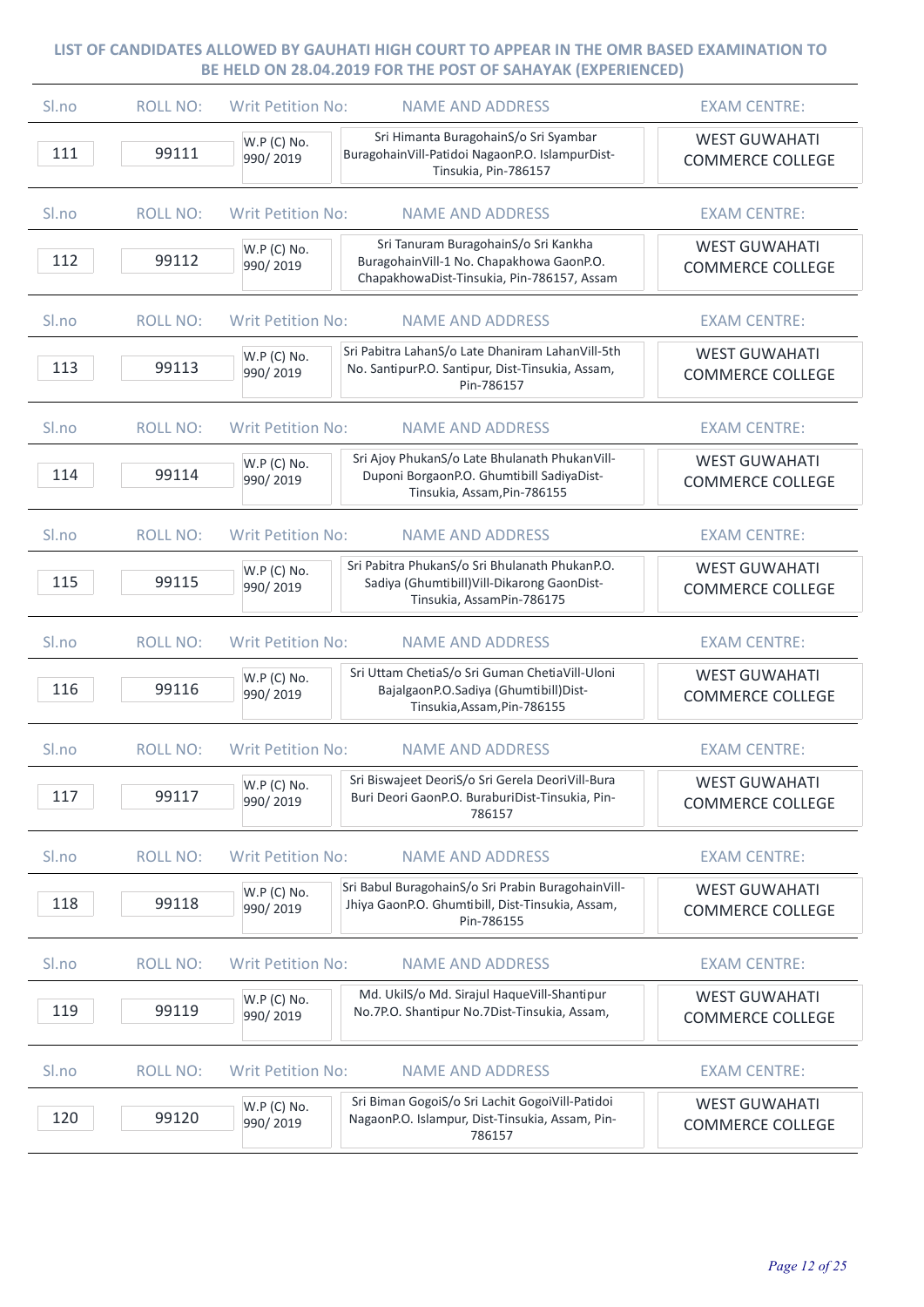| Sl.no | <b>ROLL NO:</b> | <b>Writ Petition No:</b><br><b>NAME AND ADDRESS</b>                                                                                                    | <b>EXAM CENTRE:</b>                             |
|-------|-----------------|--------------------------------------------------------------------------------------------------------------------------------------------------------|-------------------------------------------------|
| 121   | 99121           | Sri Pabitra BuragohainS/o Sti Ajit BuragohainVill-<br>W.P (C) No.<br>DalapaniP.O.Natun Balijan, Dist-Tinsukia, Assam,<br>990/2019<br>Pin-786158        | <b>WEST GUWAHATI</b><br><b>COMMERCE COLLEGE</b> |
| Sl.no | <b>ROLL NO:</b> | <b>Writ Petition No:</b><br><b>NAME AND ADDRESS</b>                                                                                                    | <b>EXAM CENTRE:</b>                             |
| 122   | 99122           | Sri Rajani SonowalS/o Sri Tarun SonowalVill-<br>W.P (C) No.<br>Tarani Baliyani, P.O.Buraburi, Dist-<br>990/2019<br>Tinsukia, Assam, Pin-786157         | <b>WEST GUWAHATI</b><br><b>COMMERCE COLLEGE</b> |
| Sl.no | <b>ROLL NO:</b> | <b>Writ Petition No:</b><br><b>NAME AND ADDRESS</b>                                                                                                    | <b>EXAM CENTRE:</b>                             |
| 123   | 99123           | Sri Pabitra GogoiS/o Sri Phuleswar GogoiVill-<br>W.P (C) No.<br>Dalapani, P.O.Natun Balijan, Dist-TinsukiaAssam,<br>990/2019<br>Pin-786158             | <b>WEST GUWAHATI</b><br><b>COMMERCE COLLEGE</b> |
| Sl.no | <b>ROLL NO:</b> | <b>Writ Petition No:</b><br><b>NAME AND ADDRESS</b>                                                                                                    | <b>EXAM CENTRE:</b>                             |
| 124   | 99124           | Sri Bikash ChiringS/o Sri Krishna ChiringVill-<br>W.P (C) No.<br>Lakhimi Pather GaonP.O. ChapakhowaDist-<br>990/2019<br>Tinsukia, Assam, Pin-786157    | <b>WEST GUWAHATI</b><br><b>COMMERCE COLLEGE</b> |
| Sl.no | <b>ROLL NO:</b> | <b>Writ Petition No:</b><br><b>NAME AND ADDRESS</b>                                                                                                    | <b>EXAM CENTRE:</b>                             |
| 125   | 99125           | Sri Bipin BaruahS/o Sri Hari Chandra BaruahVill-<br>W.P (C) No.<br>Dalapani, P.O. NatunBalijan, Dist-<br>990/2019<br>Tinsukia, Assam, Pin-786158       | <b>WEST GUWAHATI</b><br><b>COMMERCE COLLEGE</b> |
| Sl.no | <b>ROLL NO:</b> | <b>Writ Petition No:</b><br><b>NAME AND ADDRESS</b>                                                                                                    | <b>EXAM CENTRE:</b>                             |
| 126   | 99126           | Sri Birendra BuragohainS/o Sri Sakhidhar<br>W.P (C) No.<br>BuragohainVill-Dalapani, P.O. Natun Balijan, Dist-<br>990/2019<br>Tinsukia, AssamPin-786158 | <b>WEST GUWAHATI</b><br><b>COMMERCE COLLEGE</b> |
| Sl.no | <b>ROLL NO:</b> | <b>Writ Petition No:</b><br><b>NAME AND ADDRESS</b>                                                                                                    | <b>EXAM CENTRE:</b>                             |
| 127   | 99127           | Bogadhar DeoriS/o Sri Mohin DeoriVill-<br>W.P (C) No.<br>Kapowpather Deori GaonP.O. Chapakhowa<br>990/2019<br>SadiyaDist-Tinsukia, Assam, Pin-786157   | <b>WEST GUWAHATI</b><br><b>COMMERCE COLLEGE</b> |
| Sl.no | <b>ROLL NO:</b> | <b>Writ Petition No:</b><br><b>NAME AND ADDRESS</b>                                                                                                    | <b>EXAM CENTRE:</b>                             |
| 128   | 99128           | Sri Astambar GogoiS/o Sri Hilebor GogoiVill-Jhiya<br>W.P (C) No.<br>Gaon, P.O. Gumtibill;; (Sadiya), Dist-Tinsukia,<br>990/2019<br>Assam, Pin-786155   | <b>WEST GUWAHATI</b><br><b>COMMERCE COLLEGE</b> |
| Sl.no | <b>ROLL NO:</b> | <b>Writ Petition No:</b><br><b>NAME AND ADDRESS</b>                                                                                                    | <b>EXAM CENTRE:</b>                             |
| 129   | 99129           | Akhim BuragohainS/o Sri Ruchinath<br>W.P (C) No.<br>BuragohainVill-Dolapani Gaon, P.O. NotunBalijan,<br>990/2019<br>Dist-Tinsukia, Assam, Pin-786158   | <b>WEST GUWAHATI</b><br><b>COMMERCE COLLEGE</b> |
| Sl.no | <b>ROLL NO:</b> | <b>NAME AND ADDRESS</b><br><b>Writ Petition No:</b>                                                                                                    | <b>EXAM CENTRE:</b>                             |
| 130   | 99130           | Madhurjya MoranS/o Late Likow MoranVill-No.1<br>W.P (C) No.<br>KordoigurP.O. Kordoigur, Dist-Tinsukia, Assam,<br>990/2019<br>Pin-786156                | <b>WEST GUWAHATI</b><br><b>COMMERCE COLLEGE</b> |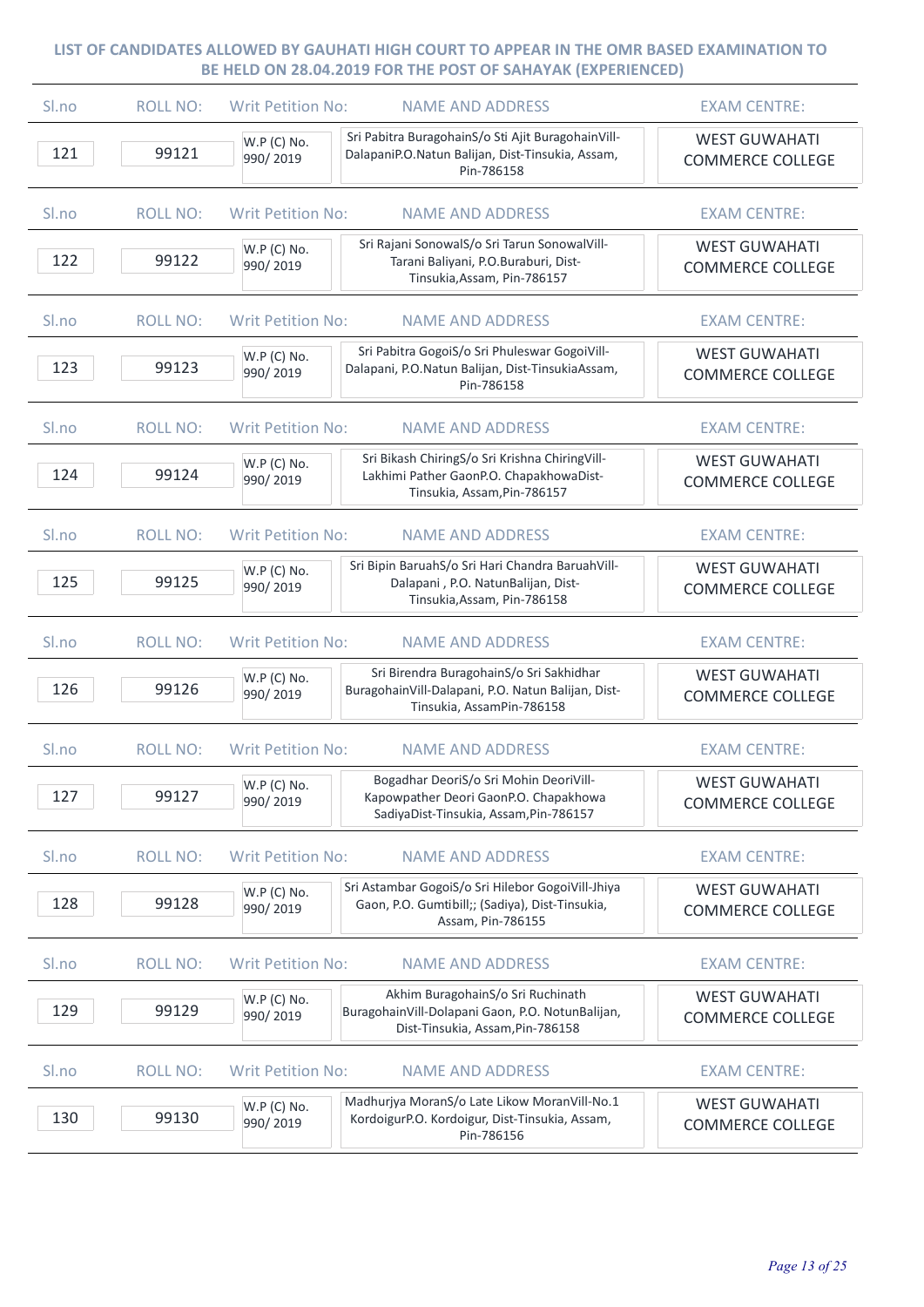| Sl.no            | <b>ROLL NO:</b> | <b>Writ Petition No:</b> | <b>NAME AND ADDRESS</b>                                                                                                          | <b>EXAM CENTRE:</b>                             |
|------------------|-----------------|--------------------------|----------------------------------------------------------------------------------------------------------------------------------|-------------------------------------------------|
| 131              | 99131           | W.P (C) No.<br>990/2019  | Firoz BorahS/o Sri Daya BorahVill-Doom Dooma,<br>ASEB Colony, P.O. Doom Dooma, Dist-Tinsukia,<br>Pin-786151, Assam               | <b>WEST GUWAHATI</b><br><b>COMMERCE COLLEGE</b> |
| Sl.no            | <b>ROLL NO:</b> | <b>Writ Petition No:</b> | <b>NAME AND ADDRESS</b>                                                                                                          | <b>EXAM CENTRE:</b>                             |
| 132              | 99132           | W.P (C) No.<br>990/2019  | Suren MurahS/o Late Birsha MurahVill-Nahar<br>Chapori GaonP.O. BorhapjanDist-Tinsukia, Assam,<br>Pin-786150                      | <b>WEST GUWAHATI</b><br><b>COMMERCE COLLEGE</b> |
| Sl.no            | <b>ROLL NO:</b> | <b>Writ Petition No:</b> | <b>NAME AND ADDRESS</b>                                                                                                          | <b>EXAM CENTRE:</b>                             |
| 133              | 99133           | W.P (C) No.<br>990/2019  | Sri Kastove GogoiS/o Sri Harokanta GogoiVill-<br>BichakupiP.O. Doom DoomaDist-Tinsukia,<br>Assam, Pin-786156                     | <b>WEST GUWAHATI</b><br><b>COMMERCE COLLEGE</b> |
| Sl.no            | <b>ROLL NO:</b> | <b>Writ Petition No:</b> | <b>NAME AND ADDRESS</b>                                                                                                          | <b>EXAM CENTRE:</b>                             |
| 134              | 99134           | W.P (C) No.<br>990/2019  | Dipankar GogoiS/o Late Suren GogoiVill-<br>Ahumpather, P.O. Kakopothar, Dist-Tinsukia, Dist-<br>Tinsukia, Assam, Pin-786152      | <b>WEST GUWAHATI</b><br><b>COMMERCE COLLEGE</b> |
| S <sub>lno</sub> | <b>ROLL NO:</b> | <b>Writ Petition No:</b> | <b>NAME AND ADDRESS</b>                                                                                                          | <b>EXAM CENTRE:</b>                             |
| 135              | 99135           | W.P (C) No.<br>990/2019  | Md. Akil AliS/o Md. Habis AliVill-Laina, P.O. Laina<br>GaonDist-Tinsukia, Assam, Pin-786156                                      | <b>WEST GUWAHATI</b><br><b>COMMERCE COLLEGE</b> |
| Sl.no            | <b>ROLL NO:</b> | <b>Writ Petition No:</b> | <b>NAME AND ADDRESS</b>                                                                                                          | <b>EXAM CENTRE:</b>                             |
| 136              | 99136           | W.P (C) No.<br>990/2019  | Sonjib MohanS/o Tulan MohanVill-Dighol Torrong<br>GaonP.O.Dighol Torrong Dist-Tinsukia,<br>Assam, Pin-786151                     | <b>WEST GUWAHATI</b><br><b>COMMERCE COLLEGE</b> |
| Sl.no            | <b>ROLL NO:</b> | <b>Writ Petition No:</b> | <b>NAME AND ADDRESS</b>                                                                                                          | <b>EXAM CENTRE:</b>                             |
| 137              | 99137           | W.P (C) No.<br>990/2019  | Ramesh TantiS/o Luchan TantiVill-Tinali<br>Phillobari, P.O. Phillobari, Dist-Tinsukia, Assam, Pin-<br>786160                     | <b>WEST GUWAHATI</b><br><b>COMMERCE COLLEGE</b> |
| Sl.no            | <b>ROLL NO:</b> | <b>Writ Petition No:</b> | <b>NAME AND ADDRESS</b>                                                                                                          | <b>EXAM CENTRE:</b>                             |
| 138              | 99138           | W.P (C) No.<br>990/2019  | Ranju BaruahS/o Late Dhiraj BaruahVill-<br>Borhapjan (Singlijan)P.O. Borhapjan, Dist-<br>Tinsukia, Assam, Pin-786150             | <b>WEST GUWAHATI</b><br><b>COMMERCE COLLEGE</b> |
| Sl.no            | <b>ROLL NO:</b> | <b>Writ Petition No:</b> | <b>NAME AND ADDRESS</b>                                                                                                          | <b>EXAM CENTRE:</b>                             |
| 139              | 99139           | W.P (C) No.<br>990/2019  | Tapan SonwalS/o Gopal SonwalVill-Dholla Gaon,<br>P.O. Saikhowa Ghat, Dist-Tinsukia, Assam, Pin-                                  | <b>WEST GUWAHATI</b><br><b>COMMERCE COLLEGE</b> |
| Sl.no            | <b>ROLL NO:</b> | <b>Writ Petition No:</b> | <b>NAME AND ADDRESS</b>                                                                                                          | <b>EXAM CENTRE:</b>                             |
| 140              | 99140           | W.P (C) No.<br>990/2019  | Moheswar ChetiaS/o Puheswar ChetiaVill-<br>Shalmari Dighalia (Naharani BEM), Dist-<br>Tinsukia, Assam, P.O. Shalmari, Pin-786610 | <b>WEST GUWAHATI</b><br><b>COMMERCE COLLEGE</b> |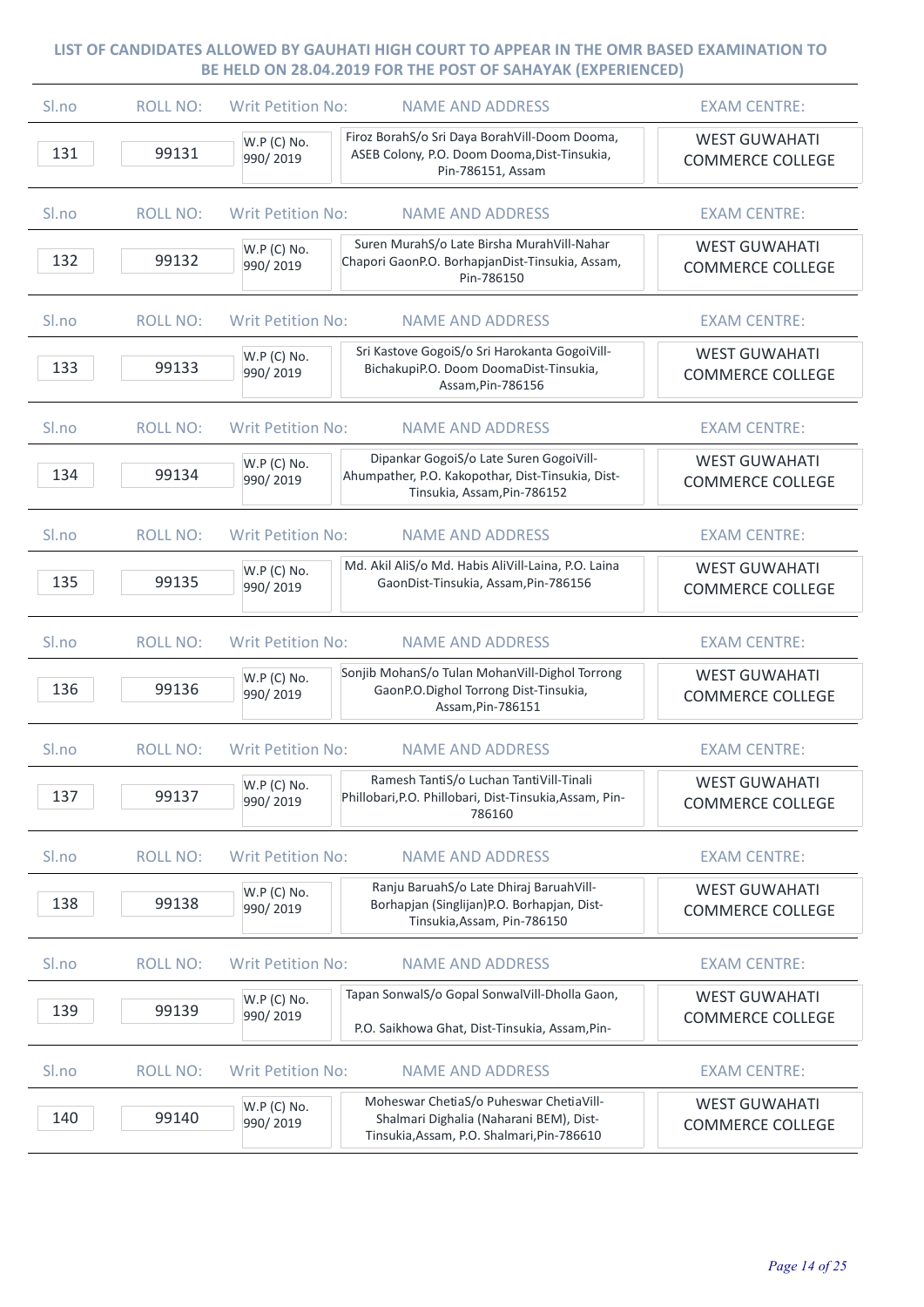| Sl.no | <b>ROLL NO:</b> | <b>Writ Petition No:</b> | <b>NAME AND ADDRESS</b>                                                                                                     | <b>EXAM CENTRE:</b>                             |
|-------|-----------------|--------------------------|-----------------------------------------------------------------------------------------------------------------------------|-------------------------------------------------|
| 141   | 99141           | W.P (C) No.<br>990/2019  | Dhainya DhadumiaS/o Nomal DhadumiaVill-<br>Dhadumia, P.O. Gorguri, Dist-Tinsukia, Assam, Pin-<br>786612                     | <b>WEST GUWAHATI</b><br><b>COMMERCE COLLEGE</b> |
| Sl.no | <b>ROLL NO:</b> | <b>Writ Petition No:</b> | <b>NAME AND ADDRESS</b>                                                                                                     | <b>EXAM CENTRE:</b>                             |
| 142   | 99142           | W.P (C) No.<br>990/2019  | Monuj HazarikaS/o Late Anil HazarkiaVill-2 No.<br>Nabhakatia, P.O. Rajgarh, Dist-Dibrugarh, Assam,<br>Pin-786611            | <b>WEST GUWAHATI</b><br><b>COMMERCE COLLEGE</b> |
| Sl.no | <b>ROLL NO:</b> | <b>Writ Petition No:</b> | <b>NAME AND ADDRESS</b>                                                                                                     | <b>EXAM CENTRE:</b>                             |
| 143   | 99143           | W.P (C) No.<br>990/2019  | Pankaj BoruahS/o Putul BoruahVill-Bhalukmura,<br>P.O. Rajgarh, Dist-Dibrugarh, Assam, Pin-786611                            | <b>WEST GUWAHATI</b><br><b>COMMERCE COLLEGE</b> |
| Sl.no | <b>ROLL NO:</b> | <b>Writ Petition No:</b> | <b>NAME AND ADDRESS</b>                                                                                                     | <b>EXAM CENTRE:</b>                             |
| 144   | 99144           | W.P (C) No.<br>990/2019  | Ajit BoruahS/o Rameswar BoruahVill-No.1 Hatihal<br>Village, P.O. Kordoiguri, Dist-Tinsukia, Assam, Pin-<br>786156           | <b>WEST GUWAHATI</b><br><b>COMMERCE COLLEGE</b> |
| Sl.no | <b>ROLL NO:</b> | <b>Writ Petition No:</b> | <b>NAME AND ADDRESS</b>                                                                                                     | <b>EXAM CENTRE:</b>                             |
| 145   | 99145           | W.P (C) No.<br>990/2019  | Jintu Mani BaishyaS/o Soneswar BaishyaVill-<br>Bongshar, P.O. BongsharDist-Kamrup, Assam, Pin-<br>781103                    | <b>WEST GUWAHATI</b><br><b>COMMERCE COLLEGE</b> |
| Sl.no | <b>ROLL NO:</b> | <b>Writ Petition No:</b> | <b>NAME AND ADDRESS</b>                                                                                                     | <b>EXAM CENTRE:</b>                             |
| 146   | 99146           | W.P (C) No.<br>990/2019  | Dhrubajyoti BaruahS/o Late Kalicharan<br>Baruah, Vill-Narenga Para, P.O. Simila<br>Tarabari, Dist-Kamrup, Assam, Pin-781135 | <b>WEST GUWAHATI</b><br><b>COMMERCE COLLEGE</b> |
| Sl.no | <b>ROLL NO:</b> | <b>Writ Petition No:</b> | <b>NAME AND ADDRESS</b>                                                                                                     | <b>EXAM CENTRE:</b>                             |
| 147   | 99147           | W.P (C) No.<br>990/2019  | Nayanjyoti SarmahS/o Noreswar SarmahVill-<br>Balijan Amtenga, P.O. Bokakhat, Dist-<br>Golaghat, Assam, Pin-785612           | <b>WEST GUWAHATI</b><br><b>COMMERCE COLLEGE</b> |
| Sl.no | <b>ROLL NO:</b> | <b>Writ Petition No:</b> | <b>NAME AND ADDRESS</b>                                                                                                     | <b>EXAM CENTRE:</b>                             |
| 148   | 99148           | W.P (C) No.<br>990/2019  | Bijay PaikS/o Soiton PaikVill-Geleka Balijan, P.O.<br>Nahorjan, Dist-Golaghat, Assam, Pin-785612                            | <b>WEST GUWAHATI</b><br><b>COMMERCE COLLEGE</b> |
| Sl.no | <b>ROLL NO:</b> | <b>Writ Petition No:</b> | <b>NAME AND ADDRESS</b>                                                                                                     | <b>EXAM CENTRE:</b>                             |
| 149   | 99149           | W.P (C) No.<br>990/2019  | Joydev BoraS/o Late Rajen BoraVill-Supjuri<br>Bongali Gaon, P.O.Borjuri, Dist-Golaghat, Assam,<br>Pin-785612                | <b>WEST GUWAHATI</b><br><b>COMMERCE COLLEGE</b> |
| Sl.no | <b>ROLL NO:</b> | <b>Writ Petition No:</b> | <b>NAME AND ADDRESS</b>                                                                                                     | <b>EXAM CENTRE:</b>                             |
| 150   | 99150           | W.P (C) No.<br>990/2019  | Dimbeswar SaikiaS/o Late Gunaram SaikiaVill-<br>Kandhulimari, P.O. Borjuri, Dist-Golaghat, Assam,<br>Pin-785612             | <b>WEST GUWAHATI</b><br><b>COMMERCE COLLEGE</b> |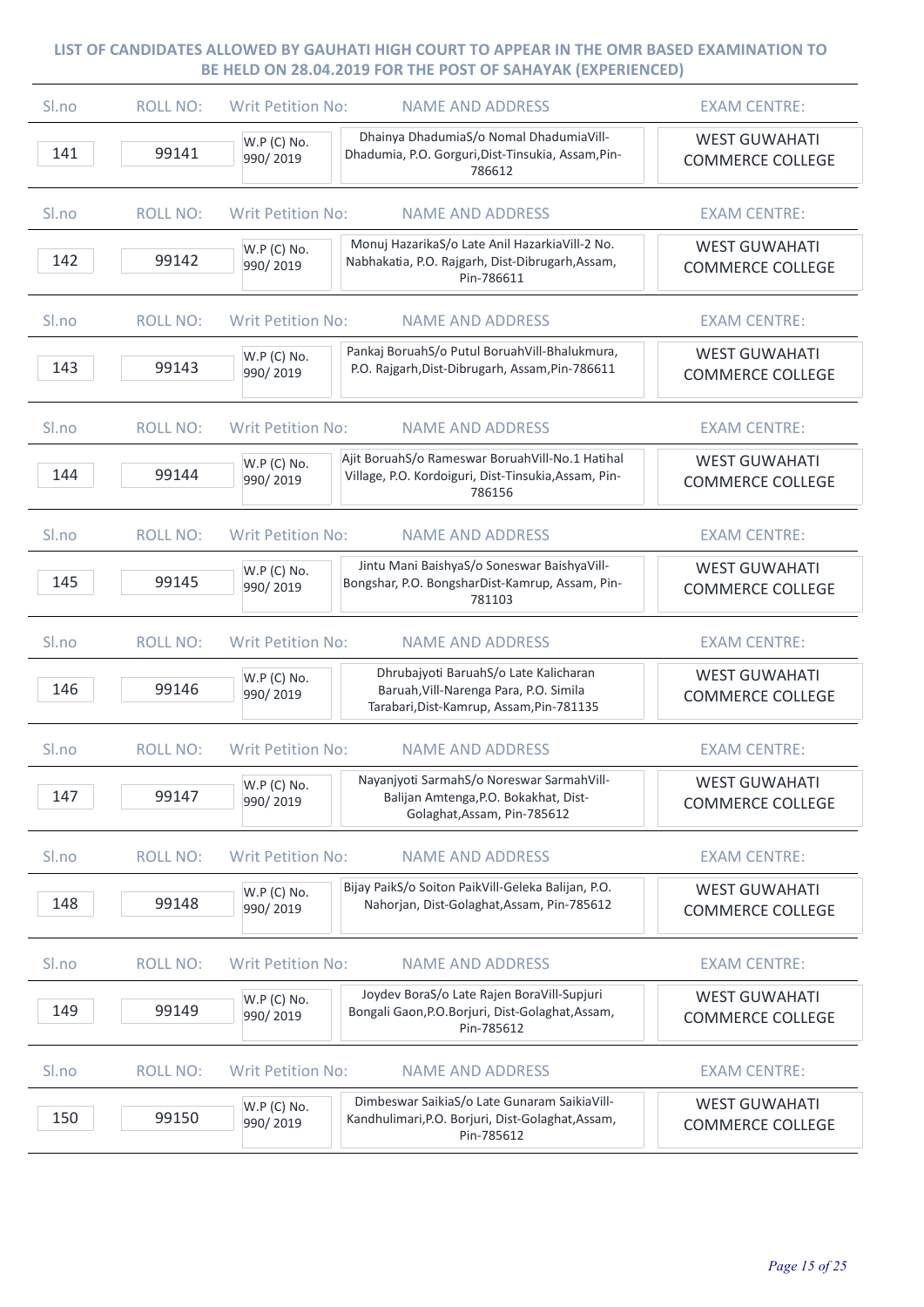| Sl.no | <b>ROLL NO:</b> | <b>Writ Petition No:</b><br><b>NAME AND ADDRESS</b>                                                                                                      | <b>EXAM CENTRE:</b>                             |
|-------|-----------------|----------------------------------------------------------------------------------------------------------------------------------------------------------|-------------------------------------------------|
| 151   | 99151           | Rupjyoti DoleyS/o Late Dipak DoleyVill-Panbari<br>W.P (C) No.<br>Mising Gaon, P.O. Borjuri, Dist-Goalghat, Assam,<br>990/2019<br>Pin-785612              | <b>WEST GUWAHATI</b><br><b>COMMERCE COLLEGE</b> |
| Sl.no | <b>ROLL NO:</b> | <b>Writ Petition No:</b><br><b>NAME AND ADDRESS</b>                                                                                                      | <b>EXAM CENTRE:</b>                             |
| 152   | 99152           | Rajen BabajiS/o Indrajit BabajiVill-Rajabari, P.O.<br>W.P (C) No.<br>Rajabari, Dist-Golaghat, Assam, Pin-785612<br>990/2019                              | <b>WEST GUWAHATI</b><br><b>COMMERCE COLLEGE</b> |
| Sl.no | <b>ROLL NO:</b> | <b>Writ Petition No:</b><br><b>NAME AND ADDRESS</b>                                                                                                      | <b>EXAM CENTRE:</b>                             |
| 153   | 99153           | Diganta BoruahS/o Hemkanta BoruahVill-Lotabari<br>W.P (C) No.<br>Ahom GaonP.O. Borjuri, Dist-Golaghat, Assam, Pin-<br>990/2019<br>785612                 | <b>WEST GUWAHATI</b><br><b>COMMERCE COLLEGE</b> |
| Sl.no | <b>ROLL NO:</b> | <b>Writ Petition No:</b><br><b>NAME AND ADDRESS</b>                                                                                                      | <b>EXAM CENTRE:</b>                             |
| 154   | 99154           | Rensing RongpharS/o Late Sikari RongpharVill-<br>W.P (C) No.<br>Kania Rongphar GaonP.O. Dolamara, Dist-<br>990/2019<br>Golaghat, Assam, Pin-785612       | <b>WEST GUWAHATI</b><br><b>COMMERCE COLLEGE</b> |
| Sl.no | <b>ROLL NO:</b> | <b>Writ Petition No:</b><br><b>NAME AND ADDRESS</b>                                                                                                      | <b>EXAM CENTRE:</b>                             |
| 155   | 99155           | Harsing RongpharS/o Late Sikari RongpharVill-<br>W.P (C) No.<br>Kania Rongphar Gaon, P.O. Dolamara, Dist-Karbi<br>990/2019<br>Anglong, Assam, Pin-785612 | <b>WEST GUWAHATI</b><br><b>COMMERCE COLLEGE</b> |
| Sl.no | <b>ROLL NO:</b> | <b>Writ Petition No:</b><br><b>NAME AND ADDRESS</b>                                                                                                      | <b>EXAM CENTRE:</b>                             |
| 156   | 99156           | Rajen TaroS/o Late Sarthe TaroVill-Bijulijamin<br>W.P (C) No.<br>Terang Gaon, P.O. Dolamora, Dist-Karbi<br>990/2019<br>Anglong, Assam, Pin-785612        | <b>WEST GUWAHATI</b><br><b>COMMERCE COLLEGE</b> |
| Sl.no | <b>ROLL NO:</b> | <b>Writ Petition No:</b><br><b>NAME AND ADDRESS</b>                                                                                                      | <b>EXAM CENTRE:</b>                             |
| 157   | 99157           | Prasanta SaikiaS/o Late Deben SaikiaVill-Hatula<br>W.P (C) No.<br>GaonP.O. Bokakhat, Dist-Golaghat, Assam, Pin-<br>990/2019<br>785612                    | <b>WEST GUWAHATI</b><br><b>COMMERCE COLLEGE</b> |
| Sl.no | <b>ROLL NO:</b> | <b>Writ Petition No:</b><br><b>NAME AND ADDRESS</b>                                                                                                      | <b>EXAM CENTRE:</b>                             |
| 158   | 99158           | Jayanta SaikiaS/o Hemo Saikia, Vill-Kuruabahi<br>W.P (C) No.<br>Satra, P.O. Kuruabahi Satra, Dist. Golaghat, Assam,<br>990/2019<br>Pin-785615            | <b>WEST GUWAHATI</b><br><b>COMMERCE COLLEGE</b> |
| Sl.no | <b>ROLL NO:</b> | <b>Writ Petition No:</b><br><b>NAME AND ADDRESS</b>                                                                                                      | <b>EXAM CENTRE:</b>                             |
| 159   | 99159           | Ranjit NathS/o Jogesh NathVill- Milonpur, P.O.<br>W.P (C) No.<br>Bokakhat, Dist. Golaghat, Assam, Pin-785612<br>990/2019                                 | <b>WEST GUWAHATI</b><br><b>COMMERCE COLLEGE</b> |
| Sl.no | <b>ROLL NO:</b> | <b>Writ Petition No:</b><br><b>NAME AND ADDRESS</b>                                                                                                      | <b>EXAM CENTRE:</b>                             |
| 160   | 99160           | Debajit BahekS/o Late Atul BahekVill-Mohmaiki,<br>W.P (C) No.<br>P.O. Bokakhat, Dist. Golaghat, Assam, Pin-785612<br>990/2019                            | <b>WEST GUWAHATI</b><br><b>COMMERCE COLLEGE</b> |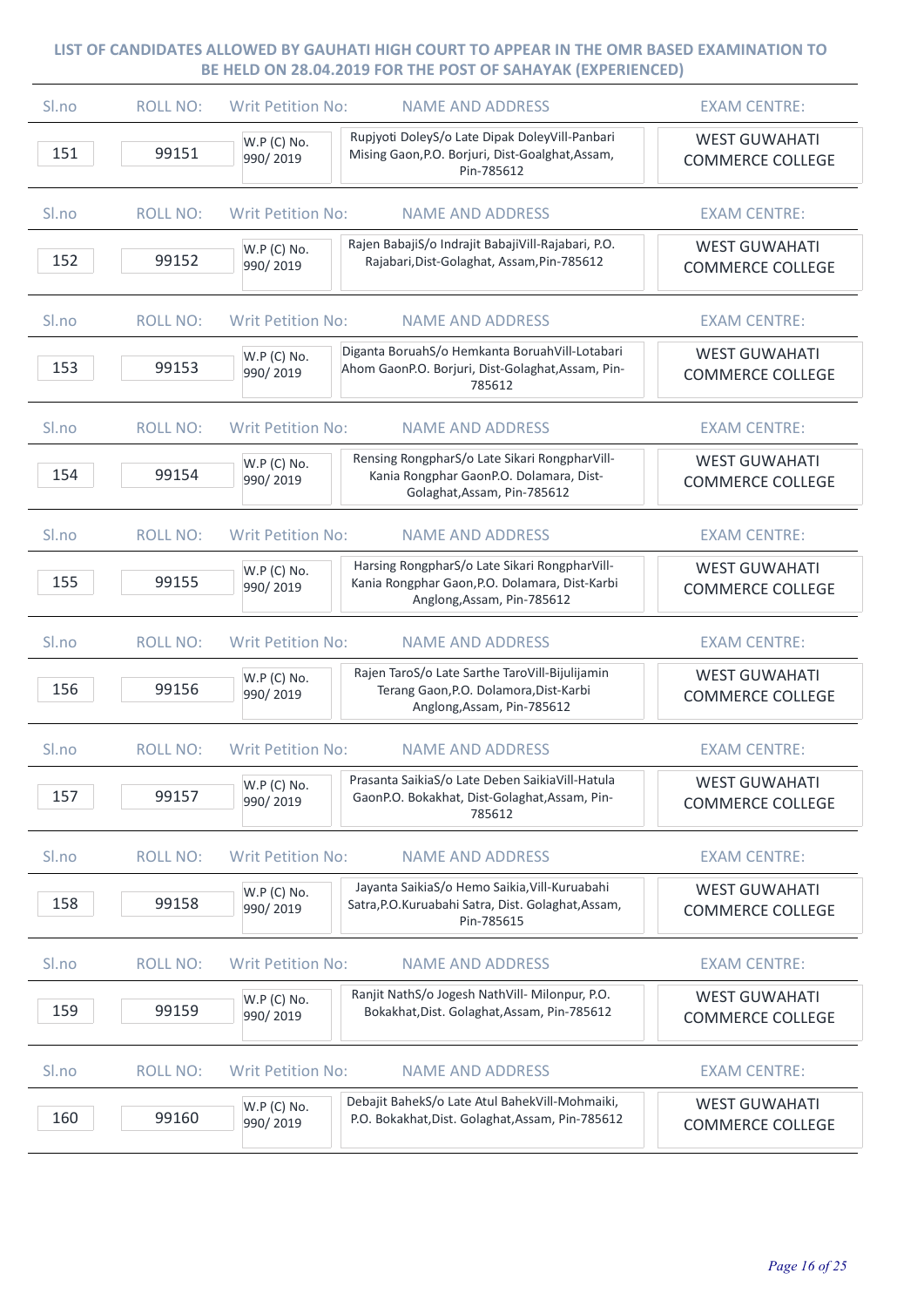| Sl.no | <b>ROLL NO:</b> | <b>Writ Petition No:</b><br><b>NAME AND ADDRESS</b>                                                                                                            | <b>EXAM CENTRE:</b>                             |
|-------|-----------------|----------------------------------------------------------------------------------------------------------------------------------------------------------------|-------------------------------------------------|
| 161   | 99161           | Numal BorahS/o Late Saruram BorahVill-4 No.<br>W.P (C) No.<br>Rongbong, P.O. Kanaighat, Dist. Golaghat, Assam,<br>990/2019<br>Pin-785699                       | <b>WEST GUWAHATI</b><br><b>COMMERCE COLLEGE</b> |
| Sl.no | <b>ROLL NO:</b> | <b>Writ Petition No:</b><br><b>NAME AND ADDRESS</b>                                                                                                            | <b>EXAM CENTRE:</b>                             |
| 162   | 99162           | Monoranjan GogoiS/o Late Charu GogoiVill-<br>W.P (C) No.<br>Bongaon, P.O. Bongaon, Dist. Golaghat, Assam, Pin-<br>990/2019<br>785611                           | <b>WEST GUWAHATI</b><br><b>COMMERCE COLLEGE</b> |
| Sl.no | <b>ROLL NO:</b> | <b>Writ Petition No:</b><br><b>NAME AND ADDRESS</b>                                                                                                            | <b>EXAM CENTRE:</b>                             |
| 163   | 99163           | Bijoy HazarikaS/o Tepuram HazarikaVill-<br>W.P (C) No.<br>Rongamati Kaibartta Gaon, P.O. Rongamati, Dist.<br>990/2019<br>Golaghat, Assam, Pin-785614           | <b>WEST GUWAHATI</b><br><b>COMMERCE COLLEGE</b> |
| Sl.no | <b>ROLL NO:</b> | <b>Writ Petition No:</b><br><b>NAME AND ADDRESS</b>                                                                                                            | <b>EXAM CENTRE:</b>                             |
| 164   | 99164           | Raju Chandra LoyingS/o Padmadhar LoyingVill-<br>W.P (C) No.<br>Bortika, P.O. Bonkuwal, Dist. Golaghat, Assam, Pin-<br>990/2019<br>785619                       | <b>WEST GUWAHATI</b><br><b>COMMERCE COLLEGE</b> |
| Sl.no | <b>ROLL NO:</b> | <b>Writ Petition No:</b><br><b>NAME AND ADDRESS</b>                                                                                                            | <b>EXAM CENTRE:</b>                             |
| 165   | 99165           | Konlora PathoriS/o Late Ghanakanta PathoriVill-<br>W.P (C) No.<br>Gulung Temera Gaon, P.O. Badulipara<br>990/2019<br>Nakkati, Dist-Golaghat, Assam, Pin-785611 | <b>WEST GUWAHATI</b><br><b>COMMERCE COLLEGE</b> |
| Sl.no | <b>ROLL NO:</b> | <b>Writ Petition No:</b><br><b>NAME AND ADDRESS</b>                                                                                                            | <b>EXAM CENTRE:</b>                             |
| 166   | 99166           | Hiralal KurmiS/o Late Mania KurmiVill-Borbam,<br>W.P (C) No.<br>P.O. Badulipara, Dist-Golaghat, Assam, Pin-785611<br>990/2019                                  | <b>WEST GUWAHATI</b><br><b>COMMERCE COLLEGE</b> |
| Sl.no | <b>ROLL NO:</b> | <b>Writ Petition No:</b><br><b>NAME AND ADDRESS</b>                                                                                                            | <b>EXAM CENTRE:</b>                             |
| 167   | 99167           | Achyut ThakurS/o Tarason ThakurVill-Chowkana,<br>W.P (C) No.<br>P.O. KamargaonDist. Golaghat, Assam, Pin-785619<br>990/2019                                    | <b>WEST GUWAHATI</b><br><b>COMMERCE COLLEGE</b> |
| Sl.no | <b>ROLL NO:</b> | <b>Writ Petition No:</b><br><b>NAME AND ADDRESS</b>                                                                                                            | <b>EXAM CENTRE:</b>                             |
| 168   | 99168           | Sonjib SonaS/o Durge SonaVill-Numaligarh<br>W.P (C) No.<br>T.E., P.O. Numaligarh, Dist-Golaghat, Assam, Pin-<br>990/2019<br>785615                             | <b>WEST GUWAHATI</b><br><b>COMMERCE COLLEGE</b> |
| Sl.no | <b>ROLL NO:</b> | <b>Writ Petition No:</b><br><b>NAME AND ADDRESS</b>                                                                                                            | <b>EXAM CENTRE:</b>                             |
| 169   | 99169           | Piku BoraS/o Late Liladhar BoraVill- Garigaon,<br>W.P (C) No.<br>P.O. Bongaon, Dist-Golaghat, Assam, Pin-785611<br>990/2019                                    | <b>WEST GUWAHATI</b><br><b>COMMERCE COLLEGE</b> |
| Sl.no | <b>ROLL NO:</b> | <b>Writ Petition No:</b><br><b>NAME AND ADDRESS</b>                                                                                                            | <b>EXAM CENTRE:</b>                             |
| 170   | 99170           | Babu HiloidariS/o Bipul HiloidariVill-Garigaon,<br>$W.P(C)$ No.<br>P.O. Bongaon, Dist-Golaghat, Assam, Pin-785611<br>990/2019                                  | <b>WEST GUWAHATI</b><br><b>COMMERCE COLLEGE</b> |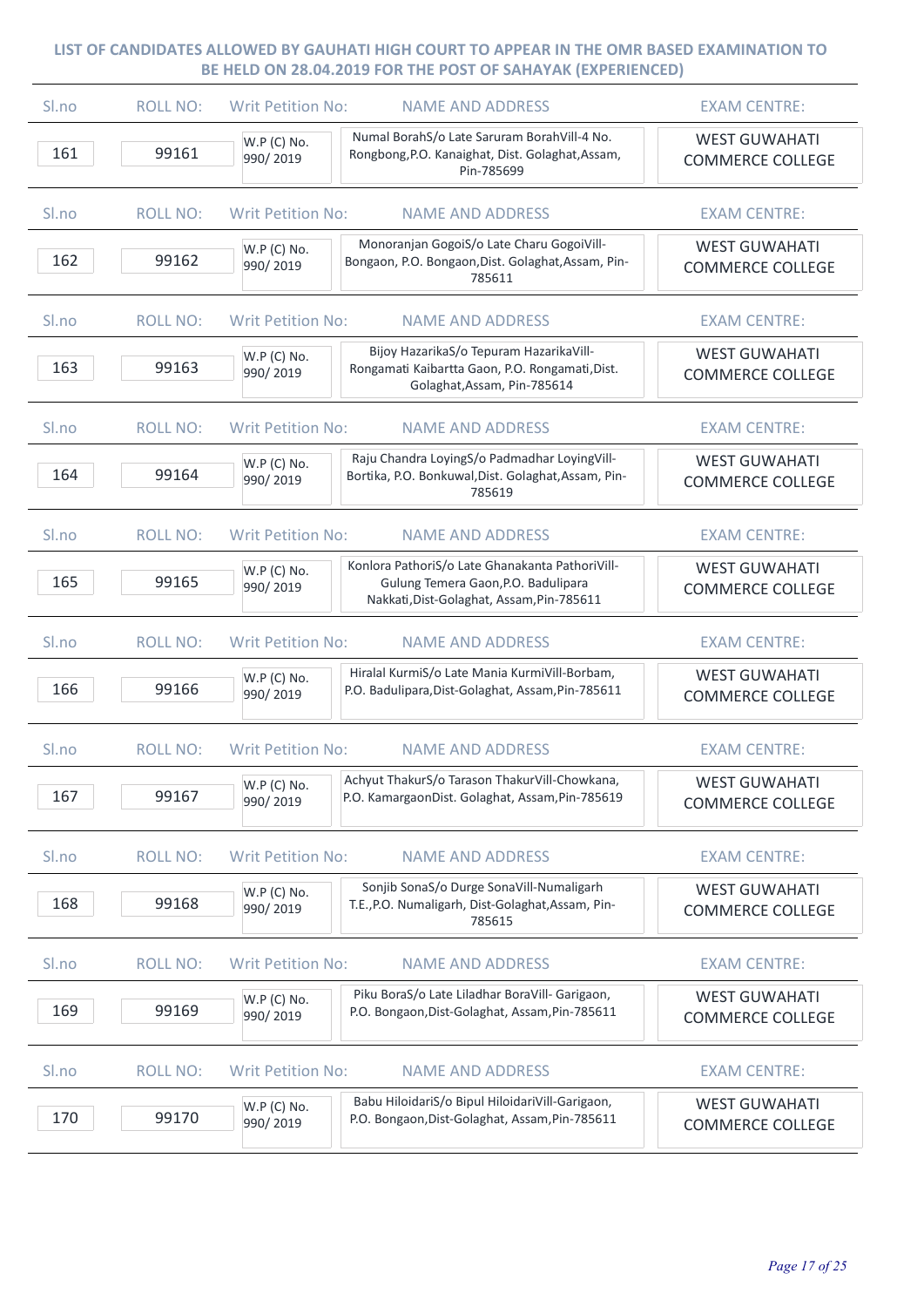| S <sub>lno</sub> | <b>ROLL NO:</b> | <b>Writ Petition No:</b> | <b>NAME AND ADDRESS</b>                                                                                            | <b>EXAM CENTRE:</b>                             |
|------------------|-----------------|--------------------------|--------------------------------------------------------------------------------------------------------------------|-------------------------------------------------|
| 171              | 99171           | W.P (C) No.<br>990/2019  | Monmohon NathS/o Late Kamal NathVill-<br>Milanpur, P.O. Bokakhat, Dist. Golaghat,<br>Assam, Pin-785612             | <b>WEST GUWAHATI</b><br><b>COMMERCE COLLEGE</b> |
| Sl.no            | <b>ROLL NO:</b> | <b>Writ Petition No:</b> | <b>NAME AND ADDRESS</b>                                                                                            | <b>EXAM CENTRE:</b>                             |
| 172              | 99172           | W.P (C) No.<br>990/2019  | Sunil NathS/o Late Sauna NathVill-Kolakhowa<br>GaonP.o. Bokakhat, Dist. Golaghat, Assam, Pin-<br>785612            | <b>WEST GUWAHATI</b><br><b>COMMERCE COLLEGE</b> |
| Sl.no            | <b>ROLL NO:</b> | <b>Writ Petition No:</b> | <b>NAME AND ADDRESS</b>                                                                                            | <b>EXAM CENTRE:</b>                             |
| 173              | 99173           | W.P (C) No.<br>990/2019  | Rajib DasS/o Ajit DasVill-Upper Temera<br>GaonP.O. Badulipar, Dist-Golaghat, Assam, Pin-<br>785611                 | <b>WEST GUWAHATI</b><br><b>COMMERCE COLLEGE</b> |
| Sl.no            | <b>ROLL NO:</b> | <b>Writ Petition No:</b> | <b>NAME AND ADDRESS</b>                                                                                            | <b>EXAM CENTRE:</b>                             |
| 174              | 99174           | W.P (C) No.<br>990/2019  | Khirud GogoiS/o Upen GogoiVill- Gari Gaon, P.O.<br>Bon Gaon, Dist-Golaghat, Assam, Pin-785611                      | <b>WEST GUWAHATI</b><br><b>COMMERCE COLLEGE</b> |
| Sl.no            | <b>ROLL NO:</b> | <b>Writ Petition No:</b> | <b>NAME AND ADDRESS</b>                                                                                            | <b>EXAM CENTRE:</b>                             |
| 175              | 99175           | W.P (C) No.<br>990/2019  | Probin HazamS/o Late Bishnu HazamVill-<br>Numaligarh, P.O. Numaligarh, Dist-<br>Golaghat, Assam, Pin-785615        | <b>WEST GUWAHATI</b><br><b>COMMERCE COLLEGE</b> |
| Sl.no            | <b>ROLL NO:</b> | <b>Writ Petition No:</b> | <b>NAME AND ADDRESS</b>                                                                                            | <b>EXAM CENTRE:</b>                             |
| 176              | 99176           | W.P (C) No.<br>990/2019  | Sanjib BoraS/o Ajit BoraVill-Bishnupur, Telgaram,<br>P.O. Kanaighat, Dist-Golaghat, Assam, Pin-785699              | <b>WEST GUWAHATI</b><br><b>COMMERCE COLLEGE</b> |
| Sl.no            | <b>ROLL NO:</b> | <b>Writ Petition No:</b> | <b>NAME AND ADDRESS</b>                                                                                            | <b>EXAM CENTRE:</b>                             |
| 177              | 99177           | W.P (C) No.<br>990/2019  | Suren KurmiS/o Late Premlal KurmiVill-Badulipar<br>Chingabill, P.O. Badulipar, Dist-Golaghat, Assam,<br>Pin-785611 | <b>WEST GUWAHATI</b><br><b>COMMERCE COLLEGE</b> |
| Sl.no            | <b>ROLL NO:</b> | <b>Writ Petition No:</b> | <b>NAME AND ADDRESS</b>                                                                                            | <b>EXAM CENTRE:</b>                             |
| 178              | 99178           | W.P (C) No.<br>990/2019  | Dilip GogoiS/o Bepai GogoiVill-Gari Gaon, Bon<br>Gaon, P.O. Badulipar, Dist-Golaghat, Assam, Pin-<br>785611        | <b>WEST GUWAHATI</b><br><b>COMMERCE COLLEGE</b> |
| Sl.no            | <b>ROLL NO:</b> | <b>Writ Petition No:</b> | <b>NAME AND ADDRESS</b>                                                                                            | <b>EXAM CENTRE:</b>                             |
| 179              | 99179           | W.P (C) No.<br>990/2019  | Utpal DuttaS/o Late Gunaram DuttaVill-<br>Rangamati Gaon, P.O. Badulipar, Dist-<br>Golaghat, Assam, Pin-785611     | <b>WEST GUWAHATI</b><br><b>COMMERCE COLLEGE</b> |
| Sl.no            | <b>ROLL NO:</b> | <b>Writ Petition No:</b> | <b>NAME AND ADDRESS</b>                                                                                            | <b>EXAM CENTRE:</b>                             |
| 180              | 99180           | W.P (C) No.<br>990/2019  | Dipak DasS/o Late Sonbor DasVill- Rongamati<br>Gaon, P.O. Rongamati, Dist-Golaghat, Assam, Pin-<br>785614          | <b>WEST GUWAHATI</b><br><b>COMMERCE COLLEGE</b> |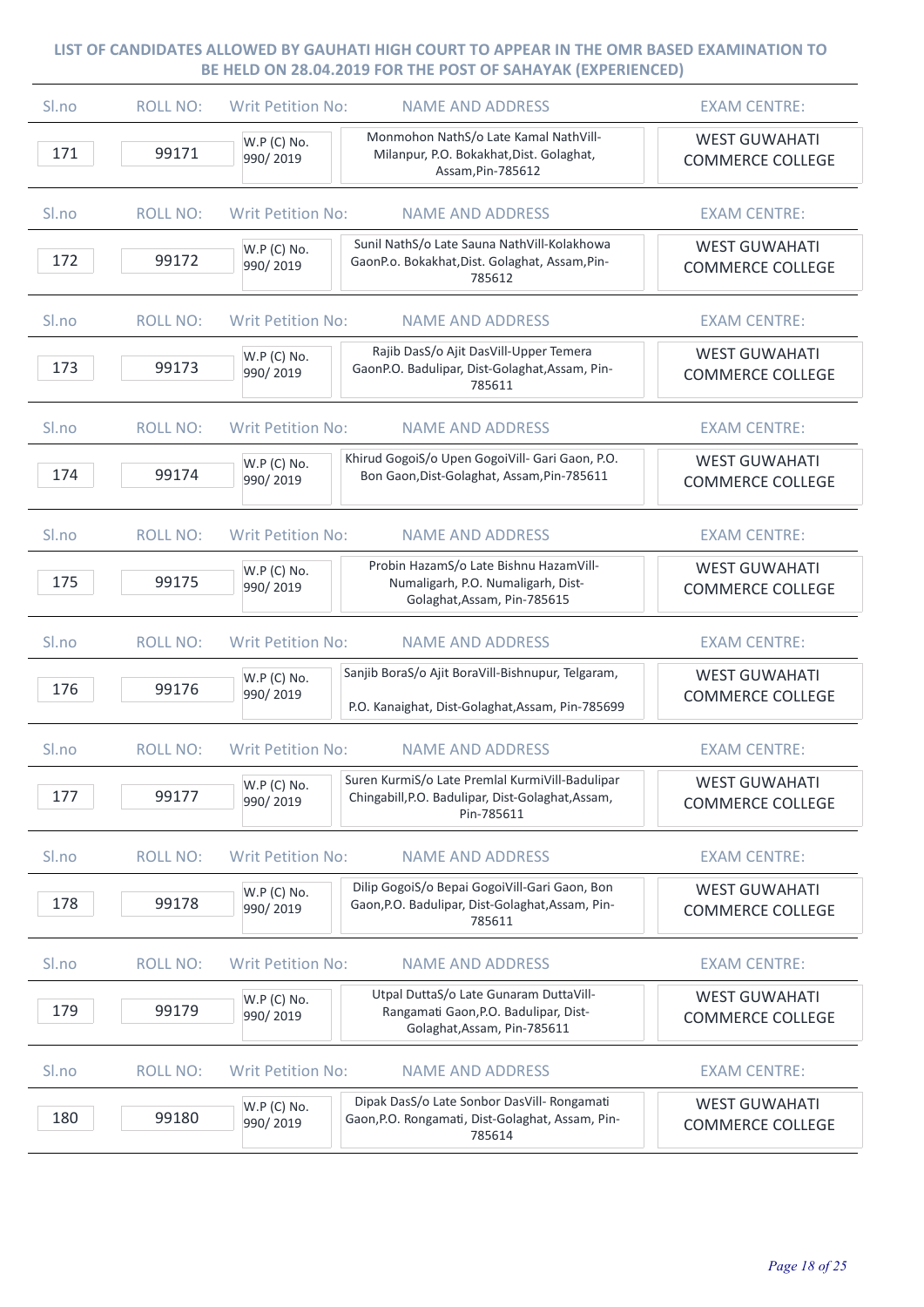| Sl.no            | <b>ROLL NO:</b> | <b>Writ Petition No:</b>   | <b>NAME AND ADDRESS</b>                                                                                                                            | <b>EXAM CENTRE:</b>                             |
|------------------|-----------------|----------------------------|----------------------------------------------------------------------------------------------------------------------------------------------------|-------------------------------------------------|
| 181              | 99181           | W.P. (C) No.<br>881 / 2019 | Pintu NathS/o Late Pushpa NathVill & PO - Singari<br>Basti, HojaiPIN - 782435                                                                      | <b>WEST GUWAHATI</b><br><b>COMMERCE COLLEGE</b> |
| Sl.no            | <b>ROLL NO:</b> | <b>Writ Petition No:</b>   | <b>NAME AND ADDRESS</b>                                                                                                                            | <b>EXAM CENTRE:</b>                             |
| 182              | 99182           | W.P. (C) No.<br>708/2019   | Salim AliS/o Mohoram AliR/o.Vill-Na Ali P-Din<br>Nagan, Near Petrol Pump, P.O. Sivasagar, Dist-<br>Sivasagar, Pin: 785640, Assam                   | <b>WEST GUWAHATI</b><br><b>COMMERCE COLLEGE</b> |
| Sl.no            | <b>ROLL NO:</b> | <b>Writ Petition No:</b>   | <b>NAME AND ADDRESS</b>                                                                                                                            | <b>EXAM CENTRE:</b>                             |
| 183              | 99183           | W.P. (C) No.<br>708/2019   | Sri Kripal MiliS/o. Sri Lalit MiliR/o. Vill-ASEB<br>Quarter, Kalibari Road, P.O. Kalibari, Dist.-<br>Sivasagar, Pin: 785640, Assam.                | <b>WEST GUWAHATI</b><br><b>COMMERCE COLLEGE</b> |
| Sl.no            | <b>ROLL NO:</b> | <b>Writ Petition No:</b>   | <b>NAME AND ADDRESS</b>                                                                                                                            | <b>EXAM CENTRE:</b>                             |
| 184              | 99184           | W.P. (C) No.<br>708/2019   | Sri Pranab Chetia S/o. Sri Anandaram ChetiaR/o.<br>Vill- Hachara Railung Chetia Gaon, Near Shiv<br>Mandir, P.O. Kujibali, P.s. Cherekapar Outpost, | <b>WEST GUWAHATI</b><br><b>COMMERCE COLLEGE</b> |
| S <sub>ln0</sub> | <b>ROLL NO:</b> | <b>Writ Petition No:</b>   | <b>NAME AND ADDRESS</b>                                                                                                                            | <b>EXAM CENTRE:</b>                             |
| 185              | 99185           | W.P. (C) No.<br>708/2019   | Sri Utpal BorgohainS/o. Sri Amit BorgohainR/o.<br>Vill- Meehagarh Buragohain Gaon, P.O.<br>Meehagarh, P.S. Nazira, Dist.- Sivasagar, Pin:          | <b>WEST GUWAHATI</b><br><b>COMMERCE COLLEGE</b> |
| Sl.no            | <b>ROLL NO:</b> | <b>Writ Petition No:</b>   | <b>NAME AND ADDRESS</b>                                                                                                                            | <b>EXAM CENTRE:</b>                             |
| 186              | 99186           | W.P. (C) No.<br>708/2019   | Sri Nitu GogoiS/o. Sri Pobin GogoiR/o. Vill- ASEB<br>Quarter, Kalibari, P.O. Sivasagar, Dist.-<br>Sivasagar, Pin: 785640, Assam.                   | <b>WEST GUWAHATI</b><br><b>COMMERCE COLLEGE</b> |
| Sl.no            | <b>ROLL NO:</b> | <b>Writ Petition No:</b>   | <b>NAME AND ADDRESS</b>                                                                                                                            | <b>EXAM CENTRE:</b>                             |
| 187              | 99187           | W.P. (C) No.<br>708/2019   | Sri Raju BuragohainS/o. Sri Jogeswar<br>BuragohainR/o. Vill- Bhadora Krishipam<br>Nigam, P.O. Bhadora, Dist.- Sivasagar, Pin: 785640,              | <b>WEST GUWAHATI</b><br><b>COMMERCE COLLEGE</b> |
| Sl.no            | <b>ROLL NO:</b> | <b>Writ Petition No:</b>   | <b>NAME AND ADDRESS</b>                                                                                                                            | <b>EXAM CENTRE:</b>                             |
| 188              | 99188           | W.P. (C) No.<br>708/2019   | Sri Bidyut Bikash BoruahS/o. Sri Guna BoruahR/o.<br>Vill- Moraghat Changmai Gaon, P.O. Moraghat,<br>Dist.- Sivasagar, Pin: 785640, Assam.          | <b>WEST GUWAHATI</b><br><b>COMMERCE COLLEGE</b> |
| Sl.no            | <b>ROLL NO:</b> | <b>Writ Petition No:</b>   | <b>NAME AND ADDRESS</b>                                                                                                                            | <b>EXAM CENTRE:</b>                             |
| 189              | 99189           | W.P. (C) No.<br>708/2019   | Sri Kamal Dutta S/o. Lt. Bulan DuttaR/o. Vill-<br>Joyapar, P.O. Joyapar, Dist.- Sivasagar, Pin:<br>785640, Assam.                                  | <b>WEST GUWAHATI</b><br><b>COMMERCE COLLEGE</b> |
| Sl.no            | <b>ROLL NO:</b> | <b>Writ Petition No:</b>   | <b>NAME AND ADDRESS</b>                                                                                                                            | <b>EXAM CENTRE:</b>                             |
| 190              | 99190           | W.P. (C) No.<br>708/2019   | Sri Pankaj DasS/o. Sri Bonshidhar DasR/o. Vill-<br>Beggaon Gaon, P.O. Gaurisagar, Dist.- Sivasagar,                                                | <b>WEST GUWAHATI</b><br><b>COMMERCE COLLEGE</b> |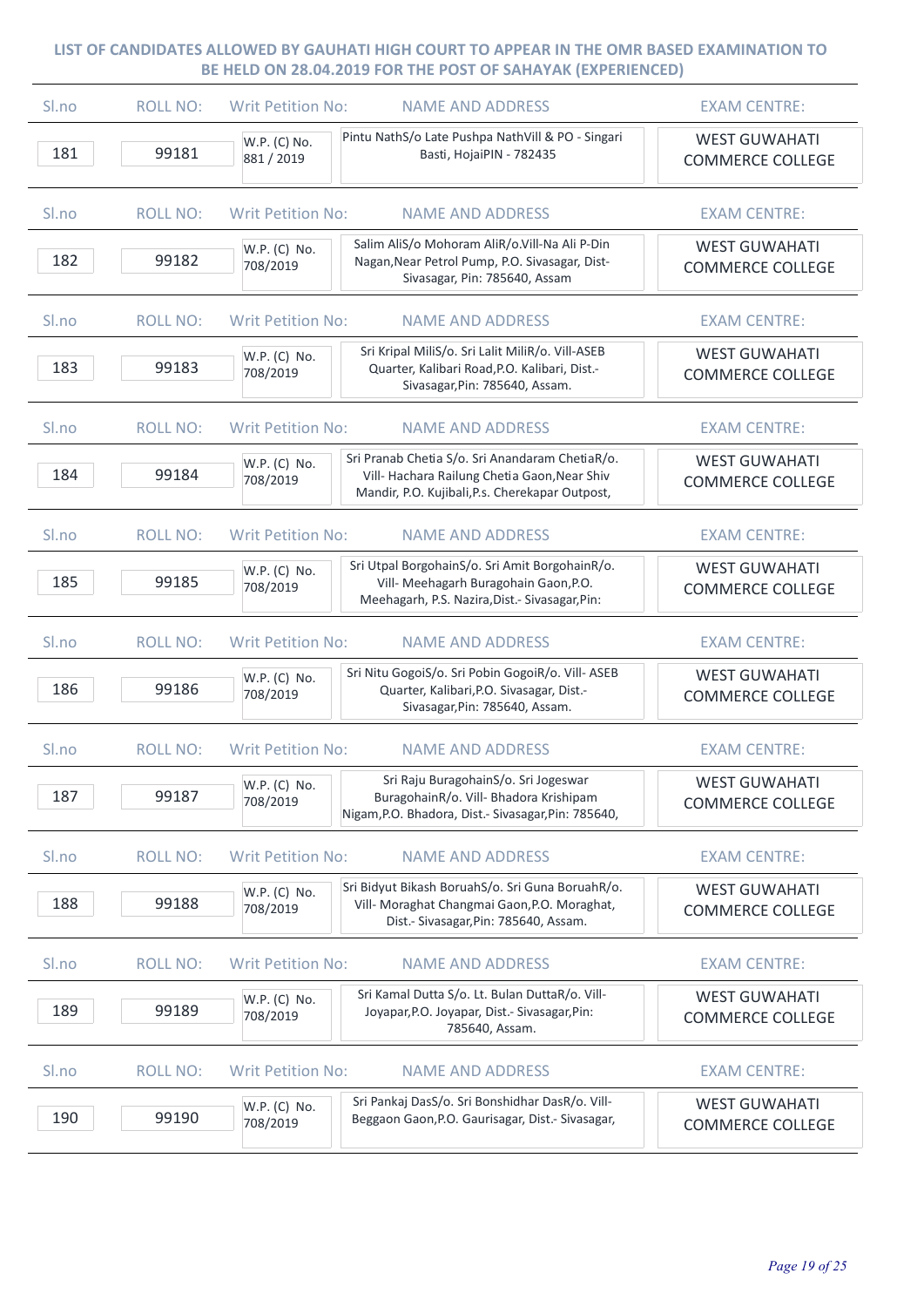| Sl.no            | <b>ROLL NO:</b> | <b>Writ Petition No:</b> | <b>NAME AND ADDRESS</b>                                                                                                                          | <b>EXAM CENTRE:</b>                             |
|------------------|-----------------|--------------------------|--------------------------------------------------------------------------------------------------------------------------------------------------|-------------------------------------------------|
| 191              | 99191           | W.P. (C) No.<br>708/2019 | Sri Sunil Kumar RaiS/o. Lt. Prabhu RaiR/o. Vill-<br>Nabajyoti Gaon, P.O. Nagajanka, P.S.<br>Mariani, Dist.- Jorhat, Pin: 785634, Assam.          | <b>WEST GUWAHATI</b><br><b>COMMERCE COLLEGE</b> |
| Sl.no            | <b>ROLL NO:</b> | <b>Writ Petition No:</b> | <b>NAME AND ADDRESS</b>                                                                                                                          | <b>EXAM CENTRE:</b>                             |
| 192              | 99192           | W.P. (C) No.<br>708/2019 | Sri Naren KurmiS/o. Sri Arjun KurmiR/o. Vill-<br>Daklingia Habi Kurmi, Gaon, P.O. Nagajanka, P.S.<br>Mariani, Dist.- Jorhat, Pin: 785634, Assam. | <b>WEST GUWAHATI</b><br><b>COMMERCE COLLEGE</b> |
| Sl.no            | <b>ROLL NO:</b> | <b>Writ Petition No:</b> | <b>NAME AND ADDRESS</b>                                                                                                                          | <b>EXAM CENTRE:</b>                             |
| 193              | 99193           | W.P. (C) No.<br>708/2019 | Sri Papu GogoiS/o. Lt. Likhok GogoiR/o. Vill- Maj<br>Gaon, P.O. Tamulisinga, P.S. Gourisagar, Dist.-<br>Sivasagar, Pin: 785682, Assam.           | <b>WEST GUWAHATI</b><br><b>COMMERCE COLLEGE</b> |
| Sl.no            | <b>ROLL NO:</b> | <b>Writ Petition No:</b> | <b>NAME AND ADDRESS</b>                                                                                                                          | <b>EXAM CENTRE:</b>                             |
| 194              | 99194           | W.P. (C) No.<br>708/2019 | Sri Atul GogoiS/o.Sri Jogeswar GogoiR/o. Vill-<br>Dupdor Bhitorual, P.O. Dupdor, P.S.<br>Hotwating, Dist.- Sivasagar, Pin: 785681, Assam.        | <b>WEST GUWAHATI</b><br><b>COMMERCE COLLEGE</b> |
| S <sub>lno</sub> | <b>ROLL NO:</b> | <b>Writ Petition No:</b> | <b>NAME AND ADDRESS</b>                                                                                                                          | <b>EXAM CENTRE:</b>                             |
| 195              | 99195           | W.P. (C) No.<br>708/2019 | Sri Rajib TasaS/o. Lt. Upen TasaR/o. Vill-<br>Doklongiahabi Kurmi Gaon, P.O. Nagajanka, P.S.<br>Mariani, Dist.- Jorhat, Pin: 785634, Assam.      | <b>WEST GUWAHATI</b><br><b>COMMERCE COLLEGE</b> |
| Sl.no            | <b>ROLL NO:</b> | <b>Writ Petition No:</b> | <b>NAME AND ADDRESS</b>                                                                                                                          | <b>EXAM CENTRE:</b>                             |
| 196              | 99196           | W.P. (C) No.<br>708/2019 | Sri Pranjal KalitaS/o. Sri Hanen KalitaR/o. Vill-<br>Dholi Kumar Gaon, P.O. Panichakua, P.S.<br>Pulibar, Dist.- Jorhat, Pin: 785006, Assam.      | <b>WEST GUWAHATI</b><br><b>COMMERCE COLLEGE</b> |
| Sl.no            | <b>ROLL NO:</b> | <b>Writ Petition No:</b> | <b>NAME AND ADDRESS</b>                                                                                                                          | <b>EXAM CENTRE:</b>                             |
| 197              | 99197           | W.P. (C) No.<br>708/2019 | Sri Bitul Gogoi S/o. Sri Punya Gogoi R/o. Vill-<br>Ladaigarh Monangaon, P.O. Ujani Rojabari, P.S.<br>Teok, Dist.- Jorhat, Pin: 785635, Assam.    | <b>WEST GUWAHATI</b><br><b>COMMERCE COLLEGE</b> |
| Sl.no            | <b>ROLL NO:</b> | <b>Writ Petition No:</b> | <b>NAME AND ADDRESS</b>                                                                                                                          | <b>EXAM CENTRE:</b>                             |
| 198              | 99198           | W.P. (C) No.<br>708/2019 | Sri Rinku Moni DuttaS/o. Sri Karuna Kanta<br>DuttaR/o. Vill-Napomua, P.S. Kolioni, Dist.-<br>Jorhat, Pin: 785108, Assam.                         | <b>WEST GUWAHATI</b><br><b>COMMERCE COLLEGE</b> |
| Sl.no            | <b>ROLL NO:</b> | <b>Writ Petition No:</b> | <b>NAME AND ADDRESS</b>                                                                                                                          | <b>EXAM CENTRE:</b>                             |
| 199              | 99199           | W.P. (C) No.<br>708/2019 | Sri Susanta DasS/o. Lt. Thulaswar DasR/o. Vill-<br>Panichakua, P.O. Panichakua, P.S. Pulibor, Dist.-<br>Jorhat, Pin: 785006, Assam.              | <b>WEST GUWAHATI</b><br><b>COMMERCE COLLEGE</b> |
| Sl.no            | <b>ROLL NO:</b> | <b>Writ Petition No:</b> | <b>NAME AND ADDRESS</b>                                                                                                                          | <b>EXAM CENTRE:</b>                             |
| 200              | 99200           | W.P. (C) No.<br>708/2019 | Sri Pabitra DasS/o. Lt. Bihuram DasR/o. Vill-<br>Bonhuj Gaon, P.O. Panichakua, P.S. Pulibor, Dist.-<br>Jorhat, Pin: 785006, Assam.               | <b>WEST GUWAHATI</b><br><b>COMMERCE COLLEGE</b> |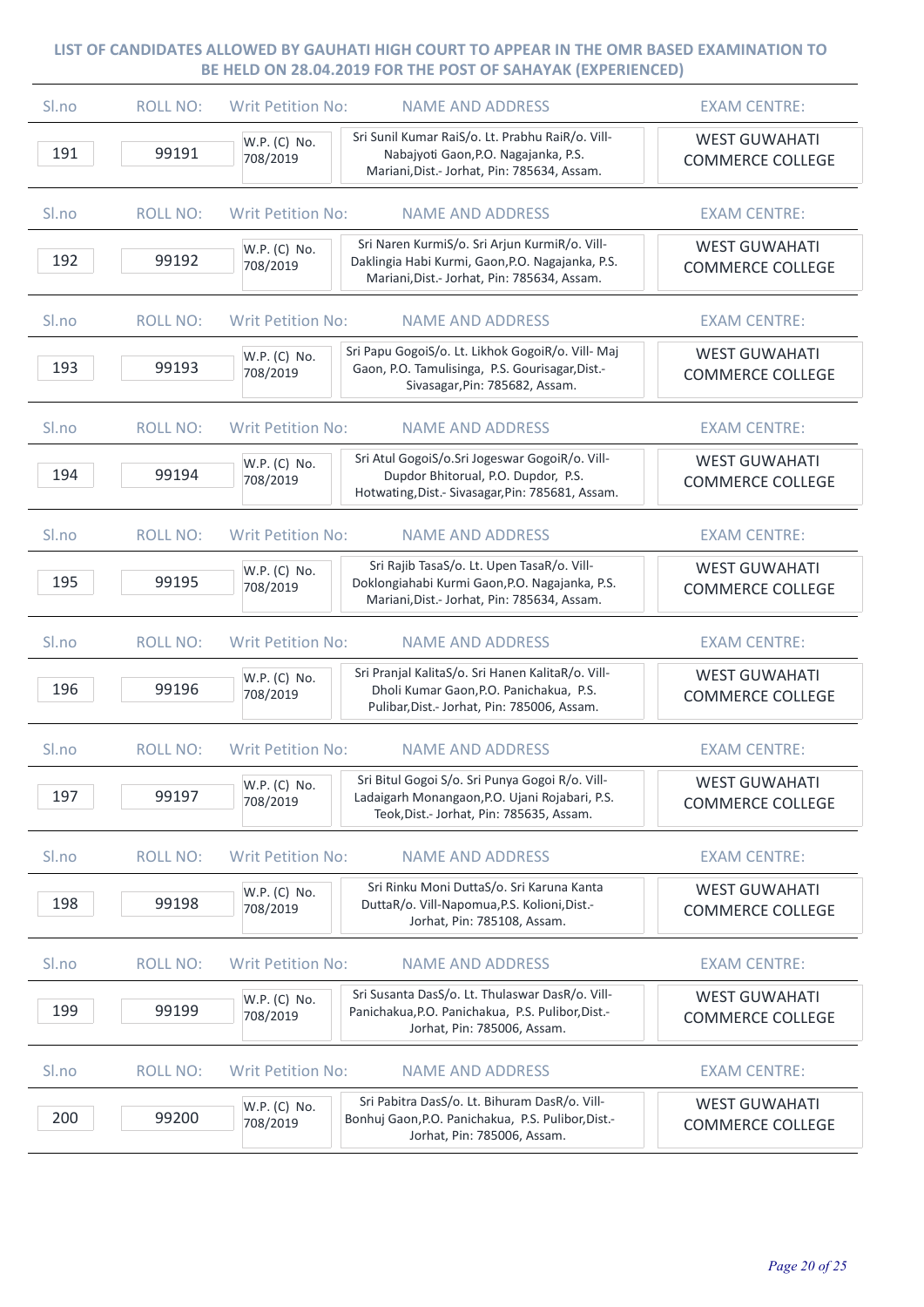| Sl.no            | <b>ROLL NO:</b> | Writ Petition No:<br><b>NAME AND ADDRESS</b>                                                                                                                              | <b>EXAM CENTRE:</b>                             |
|------------------|-----------------|---------------------------------------------------------------------------------------------------------------------------------------------------------------------------|-------------------------------------------------|
| 201              | 99201           | Sri Ananda KolitaS/o. Lt. Lilaram KolitaR/o. Vill-<br>W.P. (C) No.<br>Meleng Bamun Gaon, P.O. Borkhelia, Dist.- Jorhat,<br>708/2019                                       | <b>WEST GUWAHATI</b><br><b>COMMERCE COLLEGE</b> |
| Sl.no            | <b>ROLL NO:</b> | <b>Writ Petition No:</b><br><b>NAME AND ADDRESS</b>                                                                                                                       | <b>EXAM CENTRE:</b>                             |
| 202              | 99202           | Sri Biswajit DasS/o. Sri Rohini DasR/o. Vill-<br>W.P. (C) No.<br>Goraguri Balkichapori P.O. Hatigarh, Dist.- Jorhat,<br>708/2019                                          | <b>WEST GUWAHATI</b><br><b>COMMERCE COLLEGE</b> |
| Sl.no            | <b>ROLL NO:</b> | <b>Writ Petition No:</b><br><b>NAME AND ADDRESS</b>                                                                                                                       | <b>EXAM CENTRE:</b>                             |
| 203              | 99203           | Sri Jitutapan SadhanidarS/o. Sri Debo<br>W.P. (C) No.<br>SadhanidarR/o. Vill- Bhechelimari Gaon, P.O.<br>708/2019<br>Dikhowmukh, Bhorolua Tiniali, Dist.- Sivasagar, Pin: | <b>WEST GUWAHATI</b><br><b>COMMERCE COLLEGE</b> |
| Sl.no            | <b>ROLL NO:</b> | <b>Writ Petition No:</b><br><b>NAME AND ADDRESS</b>                                                                                                                       | <b>EXAM CENTRE:</b>                             |
| 204              | 99204           | Sri Pranab SaikiaS/o. Lt. Jiben SaikiaR/o. Vill-<br>W.P. (C) No.<br>Mordholi Kachari, P.O. Baruajan, Dist.- Jorhat,<br>708/2019                                           | <b>WEST GUWAHATI</b><br><b>COMMERCE COLLEGE</b> |
| S <sub>lno</sub> | <b>ROLL NO:</b> | <b>Writ Petition No:</b><br><b>NAME AND ADDRESS</b>                                                                                                                       | <b>EXAM CENTRE:</b>                             |
| 205              | 99205           | Riyaj AliS/o. Lt. Rahmat AliR/o. Vill- Sarapani<br>W.P. (C) No.<br>Klabasti, P.O. Mohimabar, Dist.- Jorhat, Pin:<br>708/2019<br>785630, Assam.                            | <b>WEST GUWAHATI</b><br><b>COMMERCE COLLEGE</b> |
| Sl.no            | <b>ROLL NO:</b> | <b>Writ Petition No:</b><br><b>NAME AND ADDRESS</b>                                                                                                                       | <b>EXAM CENTRE:</b>                             |
| 206              | 99206           | Sri Khagen BorahS/o. Sri Hemo BorahR/o. Vill-<br>W.P. (C) No.<br>Kesaikathi Gaon, P.O. Fulbari, Dist.- Jorhat, Pin:<br>708/2019<br>785630, Assam.                         | <b>WEST GUWAHATI</b><br><b>COMMERCE COLLEGE</b> |
| Sl.no            | <b>ROLL NO:</b> | <b>Writ Petition No:</b><br><b>NAME AND ADDRESS</b>                                                                                                                       | <b>EXAM CENTRE:</b>                             |
| 207              | 99207           | Sri Dipankar BorahS/o. Sri Bipul BorahR/o. Vill-<br>W.P. (C) No.<br>Tekela Gaon, P.O. Chakial, Dist.- Jorhat, Pin:<br>708/2019<br>785632, Assam.                          | <b>WEST GUWAHATI</b><br><b>COMMERCE COLLEGE</b> |
| Sl.no            | <b>ROLL NO:</b> | <b>Writ Petition No:</b><br><b>NAME AND ADDRESS</b>                                                                                                                       | <b>EXAM CENTRE:</b>                             |
| 208              | 99208           | Sri Chitra PhukanS/o. Sri Atul PhukanR/o. Vill- 4<br>W.P. (C) No.<br>No.Tarani Milanpur Gaon, P.O. Ujani Tarani, Dist.-<br>708/2019<br>Jorhat, Pin: 785631, Assam.        | <b>WEST GUWAHATI</b><br><b>COMMERCE COLLEGE</b> |
| Sl.no            | <b>ROLL NO:</b> | <b>Writ Petition No:</b><br><b>NAME AND ADDRESS</b>                                                                                                                       | <b>EXAM CENTRE:</b>                             |
| 209              | 99209           | Sri Navajit KachariS/o. Sri Bhugeswar KachariR/o.<br>W.P. (C) No.<br>Vill- Faleng Chuk Gaon, P.O. Dihingia, Dist.- Jorhat,<br>708/2019                                    | <b>WEST GUWAHATI</b><br><b>COMMERCE COLLEGE</b> |
| Sl.no            | <b>ROLL NO:</b> | <b>Writ Petition No:</b><br><b>NAME AND ADDRESS</b>                                                                                                                       | <b>EXAM CENTRE:</b>                             |
| 210              | 99210           | Sri Jitu DuttaS/o. Lt. Poras DuttaR/o. Vill-<br>W.P. (C) No.<br>Dhekiajuli Knoher Gaon, P.O. Na Ali Dhekiajuli,<br>708/2019<br>Dist.- Jorhat, Pin: 785009, Assam.         | <b>WEST GUWAHATI</b><br><b>COMMERCE COLLEGE</b> |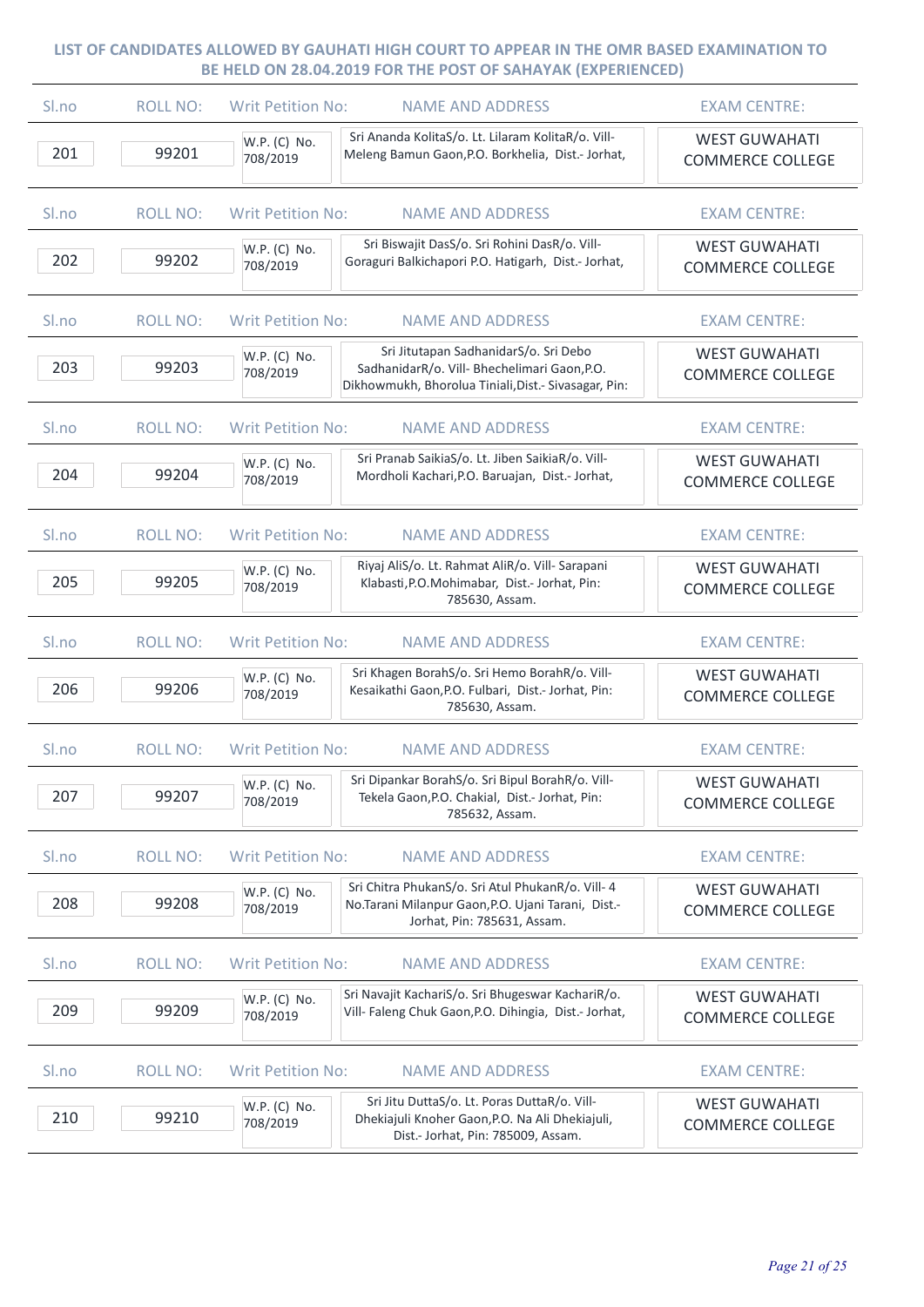| S <sub>lno</sub> | <b>ROLL NO:</b> | <b>Writ Petition No:</b><br><b>NAME AND ADDRESS</b>                                                                                                                        | <b>EXAM CENTRE:</b>                             |
|------------------|-----------------|----------------------------------------------------------------------------------------------------------------------------------------------------------------------------|-------------------------------------------------|
| 211              | 99211           | Sri Dhuni BordoloiS/o. Lt. Nagen BordoloiR/o.<br>W.P. (C) No.<br>Vill- Dhekiajuli Sonari Gaon, P.O. Na Ali Dhekiajuli,<br>708/2019<br>Dist.- Jorhat, Pin: 785009, Assam.   | <b>WEST GUWAHATI</b><br><b>COMMERCE COLLEGE</b> |
| Sl.no            | <b>ROLL NO:</b> | <b>Writ Petition No:</b><br><b>NAME AND ADDRESS</b>                                                                                                                        | <b>EXAM CENTRE:</b>                             |
| 212              | 99212           | Sri Jadab DasS/o. Lt. Bhupen DasR/o. Vill-<br>W.P. (C) No.<br>Dergaon Milanpur Pension ColonyWard No. 6, P.O.<br>708/2019<br>& P.S. Dergaon, Dist.- Golaghat, Pin: 785614, | <b>WEST GUWAHATI</b><br><b>COMMERCE COLLEGE</b> |
| Sl.no            | <b>ROLL NO:</b> | <b>Writ Petition No:</b><br><b>NAME AND ADDRESS</b>                                                                                                                        | <b>EXAM CENTRE:</b>                             |
| 213              | 99213           | Sri Aditya DasS/o. Lt. Reba Kt. DasR/o. Vill- Bilolia<br>W.P. (C) No.<br>Koibatta, P.O. & P.S. Negheriting, Dergaon, Dist.-<br>708/2019<br>Golaghat, Pin: 785614, Assam.   | <b>WEST GUWAHATI</b><br><b>COMMERCE COLLEGE</b> |
| Sl.no            | <b>ROLL NO:</b> | <b>Writ Petition No:</b><br><b>NAME AND ADDRESS</b>                                                                                                                        | <b>EXAM CENTRE:</b>                             |
| 214              | 99214           | Sri Probin DasS/o. Sri Profulla DasR/o. Vill-<br>W.P. (C) No.<br>Dhemaji Nirigaon, P.O. Bahguri, P.S. Dergaon,<br>708/2019                                                 | <b>WEST GUWAHATI</b><br><b>COMMERCE COLLEGE</b> |
| S <sub>lno</sub> | <b>ROLL NO:</b> | <b>Writ Petition No:</b><br><b>NAME AND ADDRESS</b>                                                                                                                        | <b>EXAM CENTRE:</b>                             |
| 215              | 99215           | Sri Champak BorahS/o. Lt .Ramdhon BorahR/o.<br>W.P. (C) No.<br>Vill- Barichuwa Gaon P.O. Dadhora, P.S. Dergaon,<br>708/2019                                                | <b>WEST GUWAHATI</b><br><b>COMMERCE COLLEGE</b> |
| Sl.no            | <b>ROLL NO:</b> | <b>Writ Petition No:</b><br><b>NAME AND ADDRESS</b>                                                                                                                        | <b>EXAM CENTRE:</b>                             |
| 216              | 99216           | Sri Nironjan SaikiaS/o. Lt. Deben SaikiaR/o. Vill-<br>W.P. (C) No.<br>Borpachi Gaon, P.O. Tipomia, Dist.- Jorhat, Pin:<br>708/2019<br>785630, Assam.                       | <b>WEST GUWAHATI</b><br><b>COMMERCE COLLEGE</b> |
| Sl.no            | <b>ROLL NO:</b> | <b>Writ Petition No:</b><br><b>NAME AND ADDRESS</b>                                                                                                                        | <b>EXAM CENTRE:</b>                             |
| 217              | 99217           | Sri Sarat MahantaS/o. Lt. Kamal MahantaR/o. Vill-<br>W.P. (C) No.<br>Borhoibari, P.O. Jalukanibari, Dist.- Jorhat, Pin:<br>708/2019<br>785630, Assam.                      | <b>WEST GUWAHATI</b><br><b>COMMERCE COLLEGE</b> |
| Sl.no            | <b>ROLL NO:</b> | <b>Writ Petition No:</b><br><b>NAME AND ADDRESS</b>                                                                                                                        | <b>EXAM CENTRE:</b>                             |
| 218              | 99218           | Sri Dipok BorahS/o. Lt. Phukan BorahR/o. Vill-<br>W.P. (C) No.<br>Namechungi, P.O. Namechungi, Dist.- Jorhat, Pin:<br>708/2019<br>785631, Assam.                           | <b>WEST GUWAHATI</b><br><b>COMMERCE COLLEGE</b> |
| Sl.no            | <b>ROLL NO:</b> | <b>Writ Petition No:</b><br><b>NAME AND ADDRESS</b>                                                                                                                        | <b>EXAM CENTRE:</b>                             |
| 219              | 99219           | Sri Jitu BoraS/o. Lt. Akon BoraR/o. Vill-<br>W.P. (C) No.<br>Jalukanibari Gajpuria Gaon, P.O. Jalukanibari, Dist.-<br>708/2019<br>Jorhat, Pin: 785630, Assam.              | <b>WEST GUWAHATI</b><br><b>COMMERCE COLLEGE</b> |
| Sl.no            | <b>ROLL NO:</b> | <b>Writ Petition No:</b><br><b>NAME AND ADDRESS</b>                                                                                                                        | <b>EXAM CENTRE:</b>                             |
| 220              | 99220           | Sri Rajen Gogoi S/o. Sri Dharmeswar GogoiR/o.<br>W.P. (C) No.<br>Vill- Dhekiajuli Sonari Gaon, P.O. Na Ali Dhekiajuli,<br>708/2019<br>Dist.- Jorhat, Pin: 785009, Assam.   | <b>WEST GUWAHATI</b><br><b>COMMERCE COLLEGE</b> |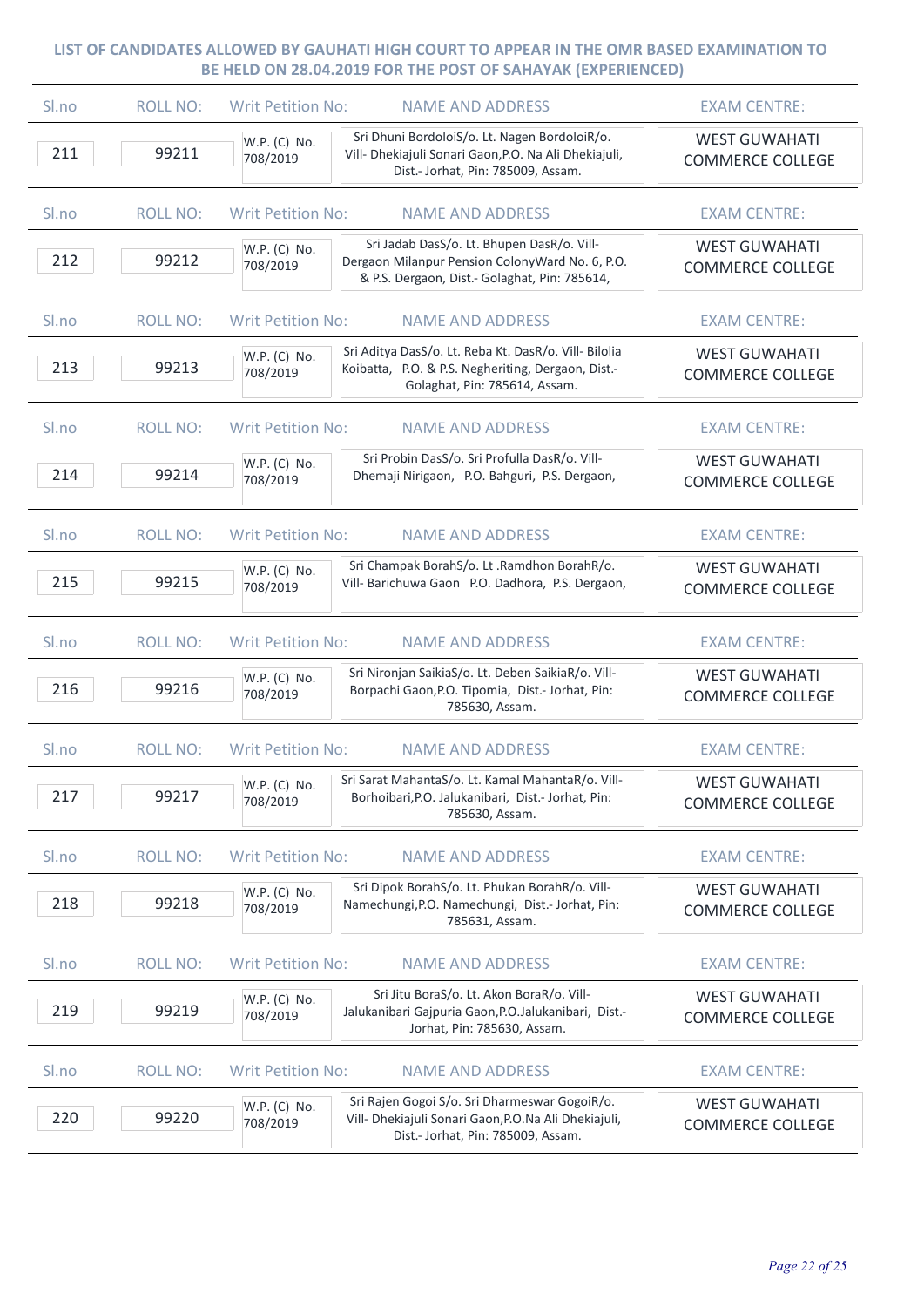| Sl.no            | <b>ROLL NO:</b> | <b>NAME AND ADDRESS</b><br>Writ Petition No:                                                                                                                           | <b>EXAM CENTRE:</b>                             |
|------------------|-----------------|------------------------------------------------------------------------------------------------------------------------------------------------------------------------|-------------------------------------------------|
| 221              | 99221           | Sri Babul SaikiaS/o. Lt. Dharmeswar SaikiaR/o.<br>W.P. (C) No.<br>Vill- Ratanpur, P.O. Baruajan, Dist.- Jorhat, Pin:<br>708/2019<br>785630, Assam.                     | <b>WEST GUWAHATI</b><br><b>COMMERCE COLLEGE</b> |
| Sl.no            | <b>ROLL NO:</b> | <b>Writ Petition No:</b><br><b>NAME AND ADDRESS</b>                                                                                                                    | <b>EXAM CENTRE:</b>                             |
| 222              | 99222           | Jiten BoruahS/o Santiram BoruahVill - Gavoru<br>W.P (C) No.<br>VatiPO - PhillobariDIST - Tinsukia, AssamPIN -<br>990/2019<br>786160                                    | <b>WEST GUWAHATI</b><br><b>COMMERCE COLLEGE</b> |
| Sl.no            | <b>ROLL NO:</b> | <b>Writ Petition No:</b><br><b>NAME AND ADDRESS</b>                                                                                                                    | <b>EXAM CENTRE:</b>                             |
| 223              | 99223           | Mokibul MollahS/o Sayub Ali MollahVill-Bher<br>W.P (C) No.<br>bheri, P.O. Sutarpara, Dist-Goalpara, Assam, Pin-<br>990/2019<br>783125                                  | <b>WEST GUWAHATI</b><br><b>COMMERCE COLLEGE</b> |
| Sl.no            | <b>ROLL NO:</b> | <b>Writ Petition No:</b><br><b>NAME AND ADDRESS</b>                                                                                                                    | <b>EXAM CENTRE:</b>                             |
| 224              | 99224           | Augustin RongpharS/o Late Hemo RongpharVill-<br>W.P (C) No.<br>Kakojan, P.O. Kakochang, Dist-Karbi Anglong,<br>990/2019<br>Assam, Pin-782480                           | <b>WEST GUWAHATI</b><br><b>COMMERCE COLLEGE</b> |
| S <sub>lno</sub> | <b>ROLL NO:</b> | <b>Writ Petition No:</b><br><b>NAME AND ADDRESS</b>                                                                                                                    | <b>EXAM CENTRE:</b>                             |
| 225              | 99225           | Girindra Nath (37yeras) S/o Late Kamala<br>W.P.(C)<br>KantaNathR/o Vill:Abhoypur,P.O College<br>NO.2529/2019<br>Nagar, Dist-Kamrup(R)Pin: 781031, Assam                | <b>WEST GUWAHATI</b><br><b>COMMERCE COLLEGE</b> |
| Sl.no            | <b>ROLL NO:</b> | <b>Writ Petition No:</b><br><b>NAME AND ADDRESS</b>                                                                                                                    | <b>EXAM CENTRE:</b>                             |
| 226              | 99226           | Md. Rekibuddin Ahmed (27Years)S/o Ali<br>W.P.(C)<br>HussainR/O Vill-SatgaonP.O Barbaka, Dist-<br>NO.2529/2019<br>Kamrup(R)Pin: 781030, Assam                           | <b>WEST GUWAHATI</b><br><b>COMMERCE COLLEGE</b> |
| Sl.no            | <b>ROLL NO:</b> | <b>Writ Petition No:</b><br><b>NAME AND ADDRESS</b>                                                                                                                    | <b>EXAM CENTRE:</b>                             |
| 227              | 99227           | Sri Rabin Das(33Years)S/o Sri Kanta Das, R/o Vill&<br>W.P.(C)<br>P.O .Dadara, Dist-Kamrup (R)Pin: 781104, Assam<br>NO.2529/2019                                        | <b>WEST GUWAHATI</b><br><b>COMMERCE COLLEGE</b> |
| Sl.no            | <b>ROLL NO:</b> | <b>Writ Petition No:</b><br><b>NAME AND ADDRESS</b>                                                                                                                    | <b>EXAM CENTRE:</b>                             |
| 228              | 99228           | Sri Debabrat Das (26Years )S/o Late Hemanta<br>W.P.(C)<br>DasR/o Vill& P.O Dadara, P.S HajoDist-Kamrup(R),<br>NO.2529/2019<br>Pin:781104, Assam                        | <b>WEST GUWAHATI</b><br><b>COMMERCE COLLEGE</b> |
| Sl.no            | <b>ROLL NO:</b> | <b>Writ Petition No:</b><br><b>NAME AND ADDRESS</b>                                                                                                                    | <b>EXAM CENTRE:</b>                             |
| 229              | 99229           | Sri Kalpanath Das, Age-34 years S/o Late Kamala<br>W.P(C)<br>Kanta DasVill- Kulhati, P.O- KulhatiP.S- Hajo, Dist-<br>No.2558/2019<br>Kamrup, AssamPin-781104           | <b>WEST GUWAHATI</b><br><b>COMMERCE COLLEGE</b> |
| Sl.no            | <b>ROLL NO:</b> | <b>Writ Petition No:</b><br><b>NAME AND ADDRESS</b>                                                                                                                    | <b>EXAM CENTRE:</b>                             |
| 230              | 99230           | Sri Krishna KalitaAge- 30 yearsS/o- Sri Naren<br>W.P(C)<br>KalitaVill- Lachitpur, P.O- AmongaonP.S- North<br>No.2558/2019<br>Guwahati, Dist-Kamrup, Assam, Pin-7811031 | <b>WEST GUWAHATI</b><br><b>COMMERCE COLLEGE</b> |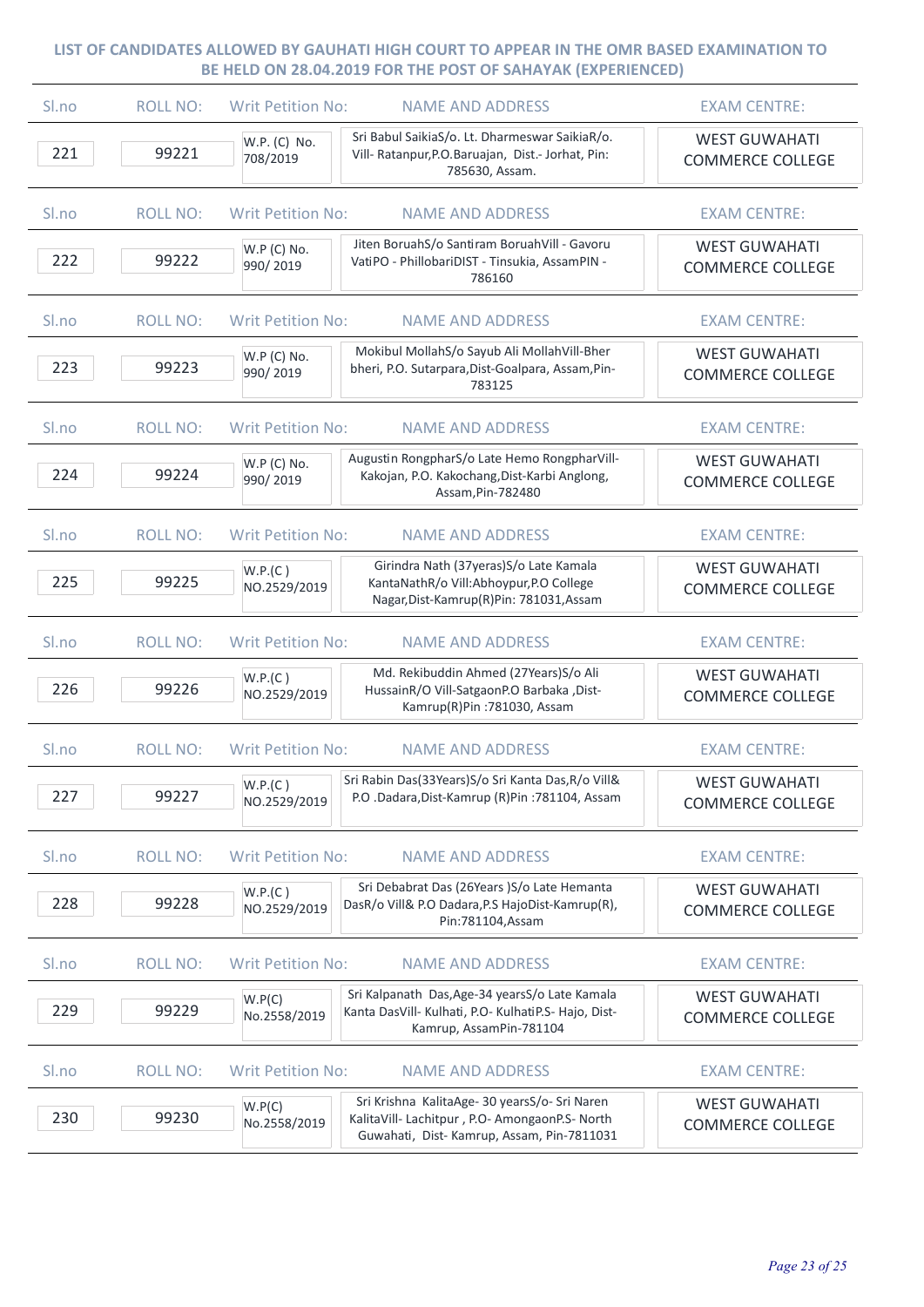| Sl.no | <b>ROLL NO:</b> | <b>Writ Petition No:</b><br><b>NAME AND ADDRESS</b>                                                                                                                    | <b>EXAM CENTRE:</b>                             |
|-------|-----------------|------------------------------------------------------------------------------------------------------------------------------------------------------------------------|-------------------------------------------------|
| 231   | 99231           | Sri Amarjyoti Das, Age- 27 years S/o Late Niranjan<br>W.P(C)<br>DasVill- Lachitpur, P.O- AmongaonP.S- North<br>No.2558/2019<br>GuwahatiDist-Kamrup, Assam, Pin-7811031 | <b>WEST GUWAHATI</b><br><b>COMMERCE COLLEGE</b> |
| Sl.no | <b>ROLL NO:</b> | <b>Writ Petition No:</b><br><b>NAME AND ADDRESS</b>                                                                                                                    | <b>EXAM CENTRE:</b>                             |
| 232   | 99232           | Sri Rajib BoroAge-26 yearsS/o Late Anantaram<br>W.P(C)<br>Boro, Vill- Sila (Karaibari) P.O & P.S- Changsari,<br>No.2558/2019                                           | <b>WEST GUWAHATI</b><br><b>COMMERCE COLLEGE</b> |
| Sl.no | <b>ROLL NO:</b> | <b>Writ Petition No:</b><br><b>NAME AND ADDRESS</b>                                                                                                                    | <b>EXAM CENTRE:</b>                             |
| 233   | 99233           | Sri Munindra DekaAge- 32 yearsS/o- Sri Loknath<br>W.P(C)<br>DekaVill- Agdala, JonaruP.O & P.S- Baihata<br>No.2558/2019<br>Chariali, Dist-Kamrup, AssamPin-781381       | <b>WEST GUWAHATI</b><br><b>COMMERCE COLLEGE</b> |
| Sl.no | <b>ROLL NO:</b> | <b>NAME AND ADDRESS</b><br><b>Writ Petition No:</b>                                                                                                                    | <b>EXAM CENTRE:</b>                             |
| 234   | 99234           | Sri Nayanjyoti Bhagawati, Age- 22 yearsS/o Late<br>W.P(C)<br>Ganesh BhagawatiVill- Panchimpur BaghbariP.O<br>No.2558/2019<br>& PS- Rangia, Dist- Kamrup, Pin-781354    | <b>WEST GUWAHATI</b><br><b>COMMERCE COLLEGE</b> |
| Sl.no | <b>ROLL NO:</b> | <b>Writ Petition No:</b><br><b>NAME AND ADDRESS</b>                                                                                                                    | <b>EXAM CENTRE:</b>                             |
| 235   | 99235           | Sri Chandan Pathak Age- 26 yearsS/o Sri Lakshi<br>W.P(C)<br>PathakVill-Helacha, P.O-Helacha, P.S-Belsor,<br>No.2558/2019<br>Dist- Nalbari, AssamPin-781338             | <b>WEST GUWAHATI</b><br><b>COMMERCE COLLEGE</b> |
| Sl.no | <b>ROLL NO:</b> | <b>Writ Petition No:</b><br><b>NAME AND ADDRESS</b>                                                                                                                    | <b>EXAM CENTRE:</b>                             |
| 236   | 99236           | Sri Ajanta DasAge-22 yearsS/O- Sri Amulya<br>W.P(C)<br>DasVill- Gosaihat, P.O GosaihatP.S- Palashbari,<br>No.2558/2019<br>Dist- Kamrup, AssamPin- 781125               | <b>WEST GUWAHATI</b><br><b>COMMERCE COLLEGE</b> |
| Sl.no | <b>ROLL NO:</b> | <b>Writ Petition No:</b><br><b>NAME AND ADDRESS</b>                                                                                                                    | <b>EXAM CENTRE:</b>                             |
| 237   | 99237           | Sri Mukut Das Age- 35 yearsS/o Sri Bhula Ram<br>W.P(C)<br>DasVill- Baushi(Orgul), P.o- TeteliaP.S-Hajo, Dist-<br>No.2558/2019<br>KamrupPin-781104                      | <b>WEST GUWAHATI</b><br><b>COMMERCE COLLEGE</b> |
| Sl.no | <b>ROLL NO:</b> | <b>Writ Petition No:</b><br><b>NAME AND ADDRESS</b>                                                                                                                    | <b>EXAM CENTRE:</b>                             |
| 238   | 99238           | Sri Bhaskar MedhiAge- 35 yearsS/o Late Tarani<br>W.P(C)<br>MedhiVill-Halogaon, P.O-HalogaonP.S-<br>No.2558/2019<br>Sualkuchi, Dist- Kamrup AssamPin-781103             | <b>WEST GUWAHATI</b><br><b>COMMERCE COLLEGE</b> |
| Sl.no | <b>ROLL NO:</b> | <b>Writ Petition No:</b><br><b>NAME AND ADDRESS</b>                                                                                                                    | <b>EXAM CENTRE:</b>                             |
| 239   | 99239           | Sri Nityananda Deka, Age-31 yearsS/O- Kankan<br>W.P(C)<br>DekaVill- Majorkuri, BongaltolaP.O-<br>No.2558/2019<br>MajorkuruiP.S- Hajo, Dist- Kamrup Assam, Pin-         | <b>WEST GUWAHATI</b><br><b>COMMERCE COLLEGE</b> |
| Sl.no | <b>ROLL NO:</b> | <b>Writ Petition No:</b><br><b>NAME AND ADDRESS</b>                                                                                                                    | <b>EXAM CENTRE:</b>                             |
| 240   | 99240           | Sri Pranabjyoti DasAge-28 yearsVill- Manjurkuri,<br>W.P(C)<br>P.O- Ramdia, P.S.- HajoDist- Kamrup, Assam, Pin-<br>No.2558/2019<br>781102                               | <b>WEST GUWAHATI</b><br><b>COMMERCE COLLEGE</b> |